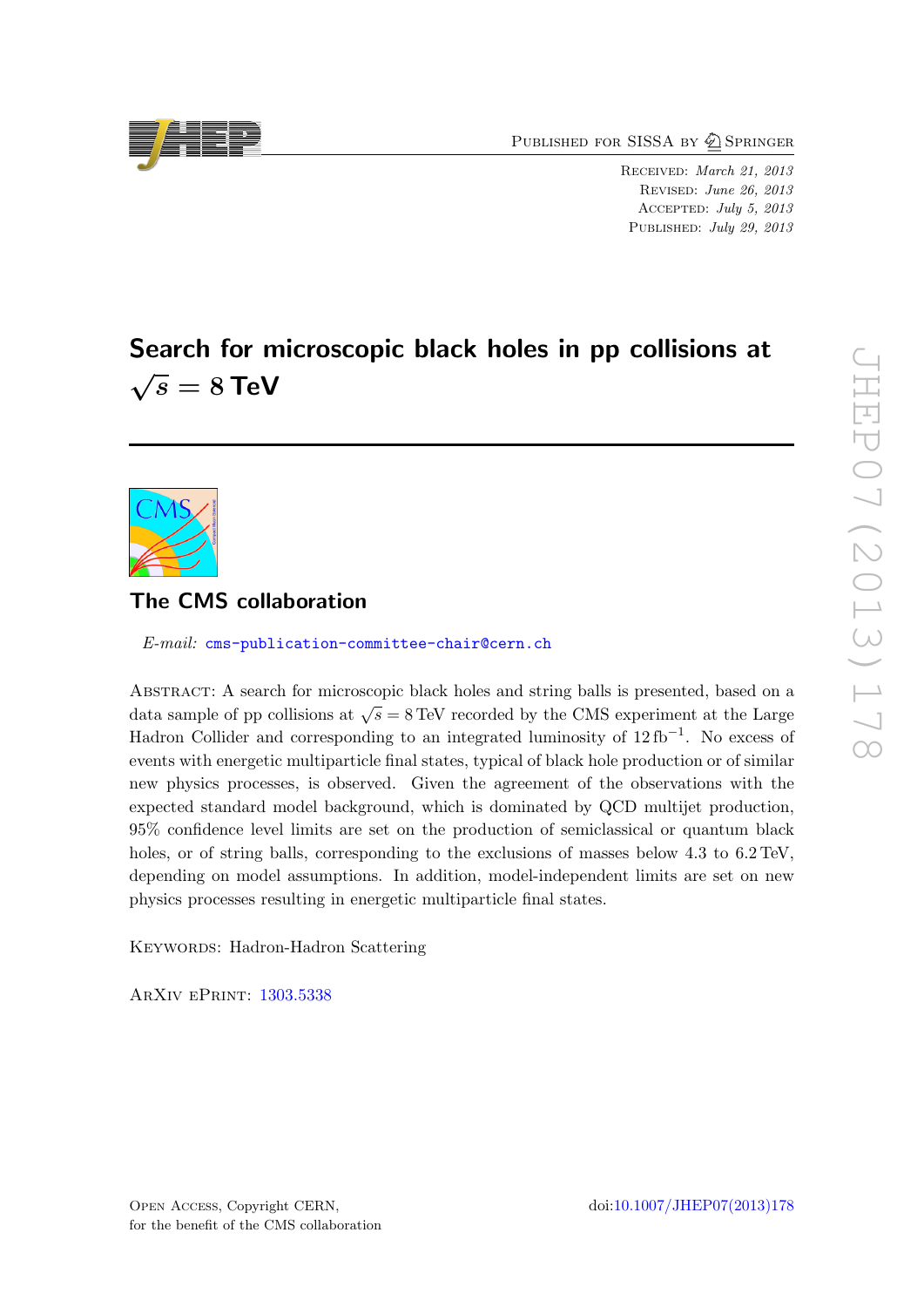## Contents

| 1 Introduction                                 | $\mathbf{1}$            |  |  |  |
|------------------------------------------------|-------------------------|--|--|--|
| 2 The CMS detector                             | $\mathbf 2$             |  |  |  |
| 3 Event reconstruction and Monte Carlo samples | $\bf{3}$                |  |  |  |
| 4 Analysis method                              | $\overline{\mathbf{4}}$ |  |  |  |
| 5 Results                                      | $\bf{5}$                |  |  |  |
| 6 Summary                                      | 11                      |  |  |  |
| The CMS collaboration                          |                         |  |  |  |

#### <span id="page-1-0"></span>1 Introduction

Theoretical models with low-scale quantum gravity aim to account for the origin of the large difference between the electroweak scale (∼0.1 TeV) and the Planck scale ( $M_{\text{Pl}} \sim 10^{16}$  TeV), known as the hierarchy problem of the standard model (SM) of particle physics. One of the predictions of such scenarios is the possibility of producing microscopic black holes or their quantum precursors in proton-proton collisions at the CERN Large Hadron Collider (LHC) [\[1,](#page-14-0) [2\]](#page-14-1).

The basis of this analysis is the theoretical model proposed by Arkani-Hamed, Dimopoulos, and Dvali (ADD)  $[3, 4]$  $[3, 4]$  $[3, 4]$ . This model attempts to solve the hierarchy problem by introducing n large, flat, extra spatial dimensions, compactified on an n-dimensional torus or a sphere. By opening the multidimensional space only to the gravitational interaction, the fundamental Planck scale in  $4 + n$  dimensions,  $M_D$ , is lowered to the electroweak symmetry breaking scale, such that  $M_{\text{D}}^{n+2} \propto M_{\text{Pl}}^2 R^{-n}$  where R is the radius of the extra dimensions. The reduction in  $M<sub>D</sub>$  is accomplished without affecting tight constraints coming from precision measurements of properties of other types of fundamental interactions. The enhanced gravity in multidimensional space allows the formation of microscopic black holes. Production of black holes is also possible in the Randall-Sundrum (RS) model [\[5](#page-14-4)[–7\]](#page-14-5) and in models with unparticles [\[8,](#page-14-6) [9\]](#page-14-7). In the former case, the hierarchy problem is addressed by adding a single compact spatial dimension with radius comparable to the Planck length and with the metric of the 5-dimensional space-time being exponentially "warped" in the direction of this extra dimension (the anti-deSitter space-time).

We present an extension of previous searches for microscopic semiclassical black holes  $[1, 2]$  $[1, 2]$  $[1, 2]$ , quantum black holes  $[7, 10]$  $[7, 10]$  $[7, 10]$ , and string balls  $[11]$  conducted by the Compact Muon Solenoid (CMS) Collaboration at the CERN LHC [\[12,](#page-14-10) [13\]](#page-14-11). The analysis utilizes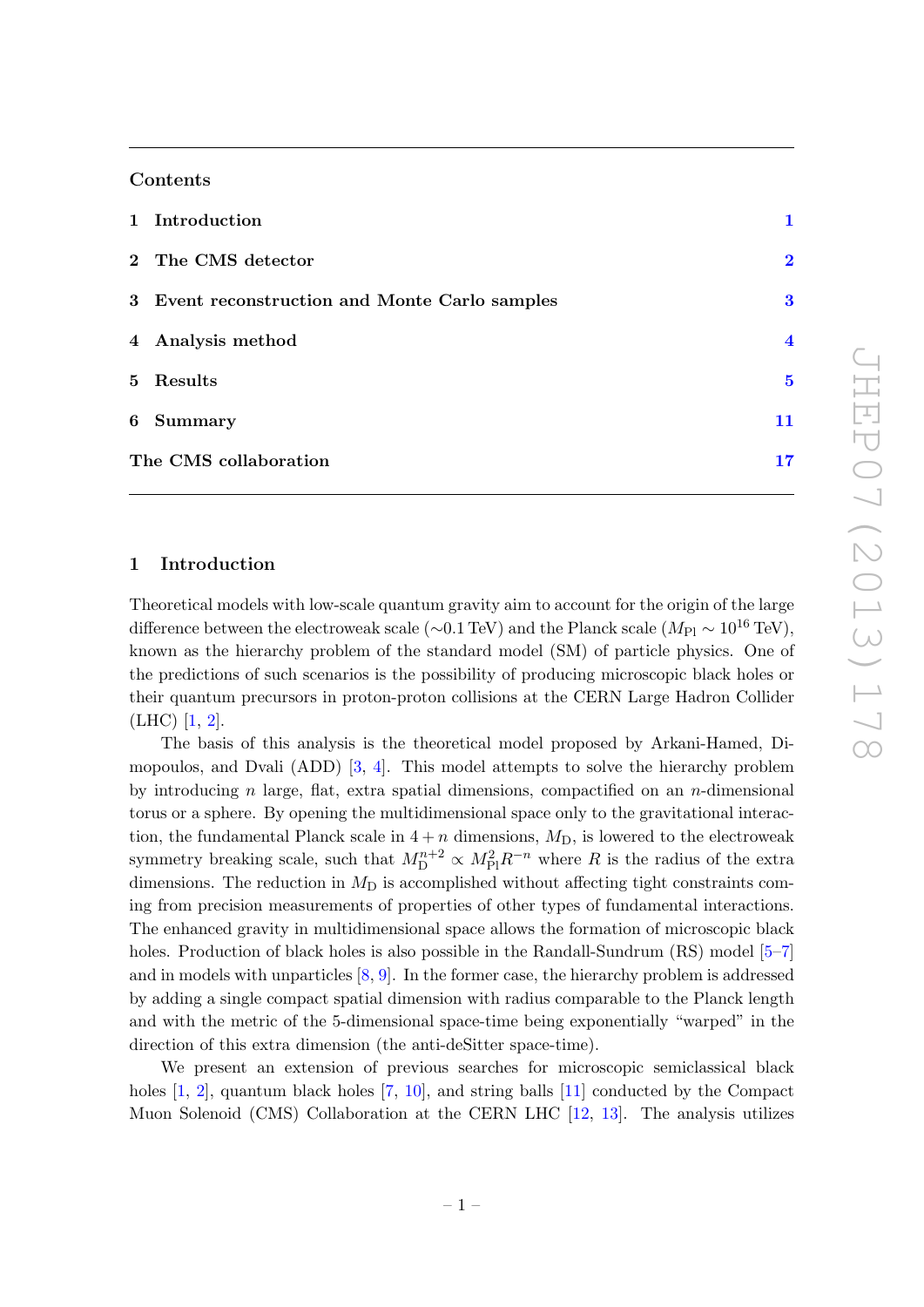a data sample corresponding to an integrated luminosity of  $12.1 \pm 0.5$  fb<sup>-1</sup>, collected by the CMS detector in pp collisions at a centre-of-mass energy of 8 TeV. These data were recorded in the 2012 running period of the LHC. The 14% increase in the energy of the machine relative to the 2011 dataset would result in a larger production cross section for black holes and other new physics with energetic multiparticle final states. This allows the current search to penetrate a previously unexplored regime. Searches for black holes have also been performed by the CMS collaboration in the dijet channel [\[14\]](#page-14-12) and by the ATLAS Collaboration [\[15–](#page-14-13)[17\]](#page-14-14).

A characteristic signature of evaporating semiclassical black holes or string balls is a large number of energetic final-state particles of various types, while quantum black holes typically decay into a few energetic partons. Further details of the analysis method and the underlying models can be found in earlier publications [\[12,](#page-14-10) [13\]](#page-14-11). The results are presented in terms of a set of benchmark scenarios and are also interpreted in terms of model-independent limits on the production cross section for a new physics phenomenon multiplied by the branching fraction of its decay into a multiparticle final state.

### <span id="page-2-0"></span>2 The CMS detector

A detailed description of the CMS detector can be found elsewhere [\[18\]](#page-15-0). The central feature of CMS is a 3.8 T superconducting solenoid of 6 m internal diameter that encloses a silicon pixel and strip tracker, a lead-tungstate crystal electromagnetic calorimeter (ECAL), and a brass/scintillator hadron calorimeter (HCAL). Muons are detected in gas-ionisation detectors embedded in the steel flux return yoke of the magnet.

The ECAL is a finely segmented calorimeter that uses crystals situated in a barrel region ( $|\eta|$  < 1.48) and two endcaps that extend to  $|\eta| = 3.0$ . Here pseudorapidity  $\eta$  is defined as  $-\ln[\tan(\theta/2)]$ , where  $\theta$  is the polar angle measured from the geometrical centre of the detector with respect to the anticlockwise proton beam. The transverse dimensions of the lead-tungstate crystals are  $\Delta \eta \times \Delta \phi = 0.0174 \times 0.0174$ , where  $\phi$  is the azimuthal angle in radians. The HCAL consists of interleaved brass plates and scintillator sheets that extend to  $|\eta| = 3.0$ . The granularity of the HCAL towers is  $\Delta \eta \times \Delta \phi = 0.087 \times 0.087$ . Extensive forward calorimetry complements the coverage provided by the barrel and endcap detectors.

The CMS trigger system is composed of two levels that are used to select potentially interesting events. The first level  $(L1)$  trigger ensures negligible dead time and is responsible for reducing the event rate to 100 kHz using the information from calorimeters and muon detectors. After L1 triggering, the data are passed to the software-based high-level trigger, which decreases the event rate to several hundred Hz for further storage.

The data used for this analysis are collected with a set of triggers based on the scalar sum of the transverse energies  $(H_T)$  of the calorimeter jets found by the trigger. The thresholds for the  $H<sub>T</sub>$  triggers increased from 200 to 750 GeV, depending on the data-taking period, to cope with the increasing instantaneous luminosity of the LHC. For the earlier part of the data taking, we additionally utilized  $H<sub>T</sub>$  triggers that use jets reconstructed using the particle-flow (PF) technique [\[19\]](#page-15-1), which are corrected for the calorimeter response to calculate the  $H<sub>T</sub>$  variable. The trigger is measured to be fully efficient for jet-enriched collision events with  $H<sub>T</sub>$  above 1 TeV.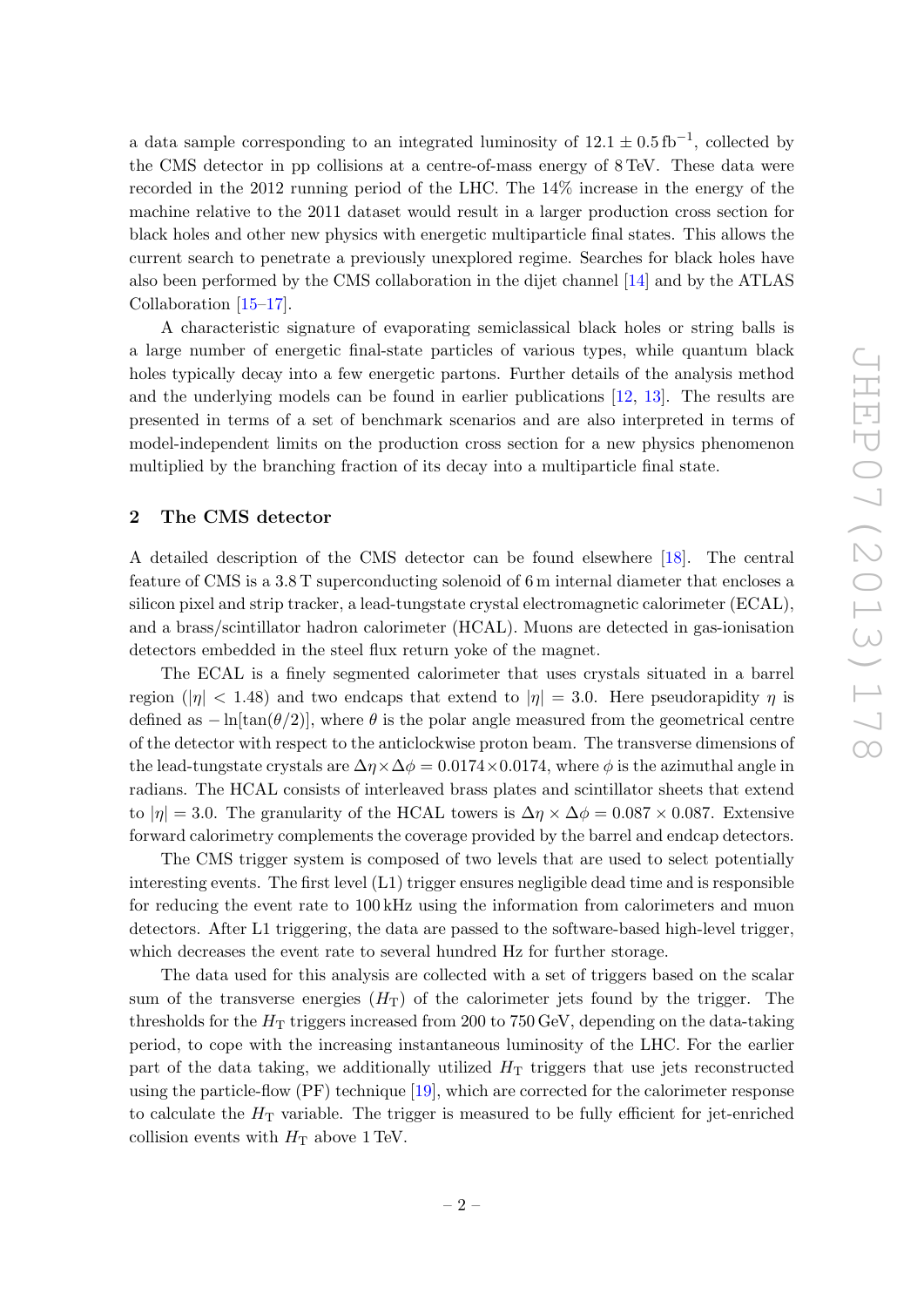#### <span id="page-3-0"></span>3 Event reconstruction and Monte Carlo samples

The PF technique is used offline to reconstruct and identify charged and neutral particles using information from all the subdetectors. Jets are reconstructed by clustering the PF candidates using an infrared-safe anti- $k<sub>T</sub>$  algorithm with a distance parameter of 0.5 [\[20–](#page-15-2) [22\]](#page-15-3). In the presence of multiple interactions per beam crossing ("pileup"), we identify the primary vertex in the event as the one that has the highest  $\sum p_T^2$  of tracks associated with it. Only charged particles originating from the chosen primary vertex are clustered in the jets. The estimated contribution from the neutral-particle energy from the pileup interactions is subtracted on event-by-event basis  $[23]$ , using FASTJET algorithm  $[21]$ , making the analysis insensitive to the effects of the pileup. Additional selection criteria are applied to jets to remove noise and non-collision background [\[23\]](#page-15-4). The PF jets are required to have transverse momentum  $p_T > 50$  GeV and to lie within  $|\eta| < 2.6$ . The jet energy response is further corrected using simulated events, as well as dijet and photon+jet collision events [\[23\]](#page-15-4).

Muons are reconstructed using the PF algorithm by matching the tracks in the silicon detector to segments in the muon chambers. Muons with  $|\eta| < 2.1$  and  $p_T > 50$  GeV are selected. Furthermore, they are required to have an impact parameter less than 0.2 cm to suppress the cosmic ray muon background. In addition, the scalar sum of charged and neutral particle transverse energies, calculated in a cone of  $\Delta R = \sqrt{(\Delta \phi)^2 + (\Delta \eta)^2} = 0.3$ around the muon direction, should not exceed 20% of the muon transverse momentum.

Electrons and photons depositing energy in the ECAL are identified via clustering algorithms, taking into account the expected cluster shapes. Electron reconstruction uses the PF algorithm [\[19,](#page-15-1) [24\]](#page-15-6) and requires a silicon tracker trajectory to match an energy cluster found in the ECAL. Photon reconstruction uses ECAL clusters and requires no matching hits in the pixel tracker and an ECAL deposit with a shape consistent with that expected for a photon. Both objects are required to have  $p_T > 50$  GeV and to lie within the fiducial region of the barrel ( $|\eta|$  < 1.44) or endcap (1.56 <  $|\eta|$  < 2.4). The barrel-endcap transition region is excluded because the reconstruction of electrons and photons in this region is not optimal; energetic electrons and photons in this region nevertheless contribute to the reconstruction of jets. The separation  $\Delta R$  between the electron candidate and any muon candidate that has more than 10 hits in the inner tracker is required to be greater than 0.1. We also require the scalar sum of charged and neutral particle transverse energies, calculated in a cone of  $\Delta R = 0.3$  around the electron direction, not to exceed 20% of the electron transverse momentum. The ratio of HCAL to ECAL energy deposits is required to be less than 5% for photon candidates. Photons must be isolated in the tracker, ECAL, and HCAL. The scalar sums of transverse energy (momenta in the case of the tracker) are calculated in a cone of  $\Delta R = 0.4$  around the candidate photon direction. These sums should not exceed 2.0, 4.2, and 2.2 GeV for the tracker, ECAL, and HCAL, respectively.

The missing transverse energy  $(E_{\text{T}}^{\text{miss}})$  is defined as the absolute value of the vector sum of transverse momenta of all the PF objects reconstructed in an event. The  $E_{\rm T}^{\rm miss}$  mea-surement is corrected to account for the jet energy scale calibration [\[25\]](#page-15-7).

The minimum separation between any two objects (jet, lepton, or photon) in the event is required to be  $\Delta R > 0.3$ .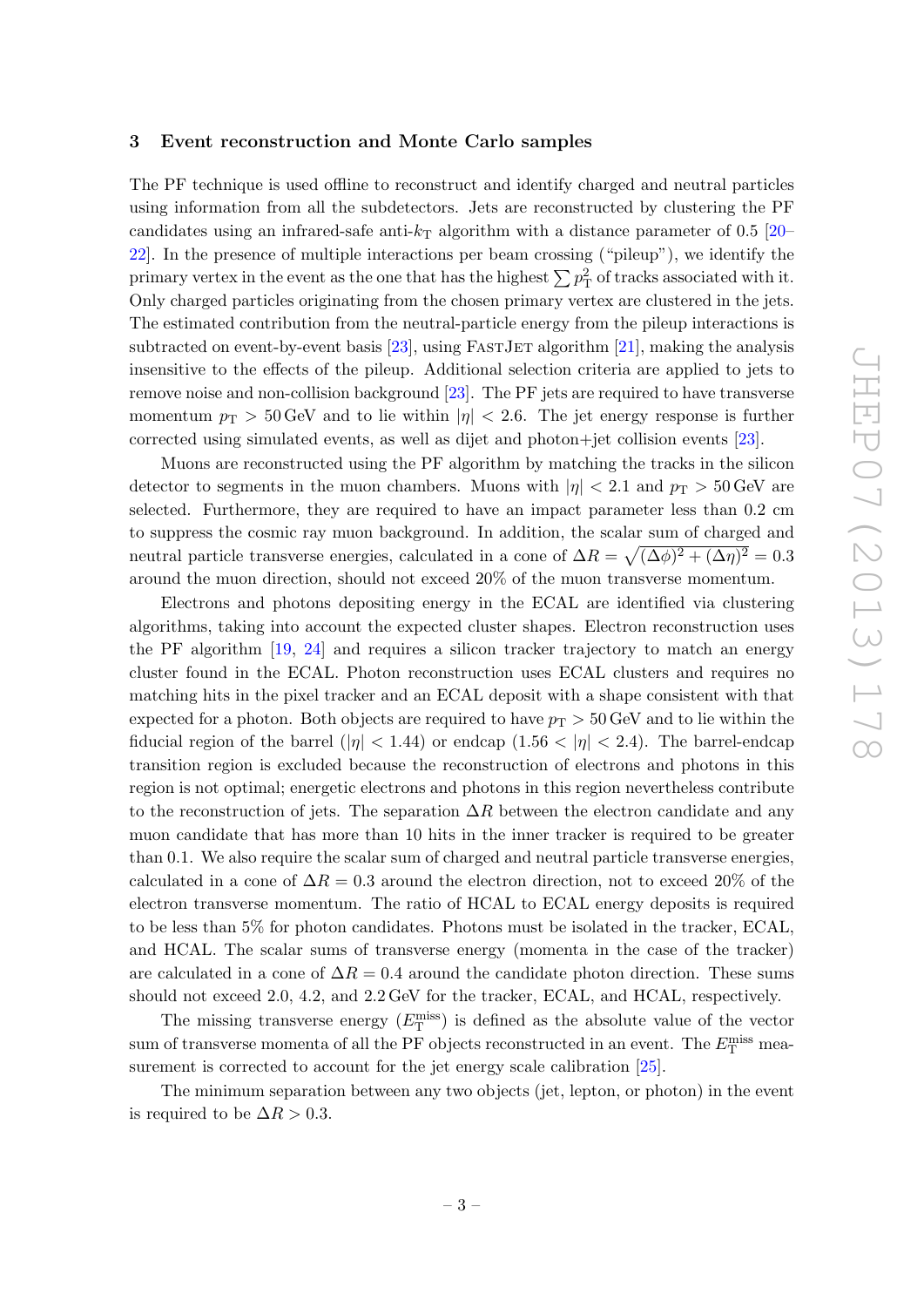Simulated samples of semiclassical black hole events are produced using the parton-level BLACKMAX v2.01 [\[26,](#page-15-8) [27\]](#page-15-9) and CHARYBDIS v1.0.3 [\[28,](#page-15-10) [29\]](#page-15-11) Monte Carlo event generators. Various models are simulated, including black holes that are produced nonrotating or rotating; those with or without mass and angular momentum loss at the time of formation; and those with or without a stable or "boiling" (i.e., evaporating at a fixed Hawking temperature) remnant. In addition, the modified BlackMax generator settings [\[30\]](#page-15-12) are used to simulate the production of string balls. Detailed descriptions of each model can be found in refs. [\[12,](#page-14-10) [13\]](#page-14-11). All these signal samples are generated using the MSTW2008lo68cl [\[31\]](#page-15-13) parton distribution functions (PDF). Samples of quantum black holes are generated with the  $\phi$ BH v1.03 parton-level generator [\[32,](#page-15-14) [33\]](#page-15-15) using the CTEQ6L PDF set [\[34\]](#page-15-16). The parton-level events produced by these generators are then used as input to the PYTHIA v6.426 [\[35\]](#page-15-17) parton showering simulation and a fast parametric simulation of the CMS detector [\[36,](#page-15-18) [37\]](#page-15-19). The fast simulation was validated with the full detector simulation, based on the GEANT4 [\[38\]](#page-16-0) framework, for several benchmark points.

The small backgrounds from  $\gamma$  + jets, W/Z + jets (collectively referred to as V + jets in what follows), and  $t\bar{t}$  production are estimated from Monte Carlo simulations using the MADGRAPH v5 [\[39\]](#page-16-1) matrix element event generator interfaced with the PYTHIA parton showering simulation, followed by the full detector simulation using Geant4. These background samples are generated using the CTEQ6L PDF set. Other SM backgrounds are negligible and therefore were not accounted for in the analysis.

#### <span id="page-4-0"></span>4 Analysis method

The analysis strategy is identical to the one used in the previous analysis at  $\sqrt{s} = 7$  TeV and is described in detail in ref. [\[13\]](#page-14-11). The search for black holes and string balls is performed using events with at least two jets and any number of photons and leptons. There is no explicit requirement of missing transverse energy in the event.

The search for black holes is based on a search for a deviation from the SM background predictions in the  $S_T$  spectra observed in data. The  $S_T$  variable is defined as the scalar sum of transverse energies of all the final-state objects in the event (jets, leptons, and photons) in excess of 50 GeV. If the  $E_{\rm T}^{\rm miss}$  in the event exceeds 50 GeV, its value is also added to the  $S_T$  variable. We then determine the multiplicity N of the objects in the final state by counting all the objects in the events (excluding  $E_{\text{T}}^{\text{miss}}$ ) that enter the calculation of  $S_T$  [\[12,](#page-14-10) [13\]](#page-14-11). We analyse the data for various inclusive multiplicity bins, from  $N \geq 2$  to  $N \geq 10$ , and look for deviations from the SM background predictions in each of these bins.

We use object definitions and isolation requirements for leptons and photons as described in section [3.](#page-3-0) While the isolation requirements are not explicitly used in the analysis (as a non-isolated photon or lepton will be reconstructed as a jet and therefore does not change the values of  $S_T$  or N in the event), we keep this approach and disambiguate isolated leptons and photons from jets in order to allow clearer interpretation of a signal should one be observed. Indeed, if an excess in the data were observed, the relative fractions of prompt leptons, photons, and jets in the events responsible for the excess could shed light on the nature of the observed signal.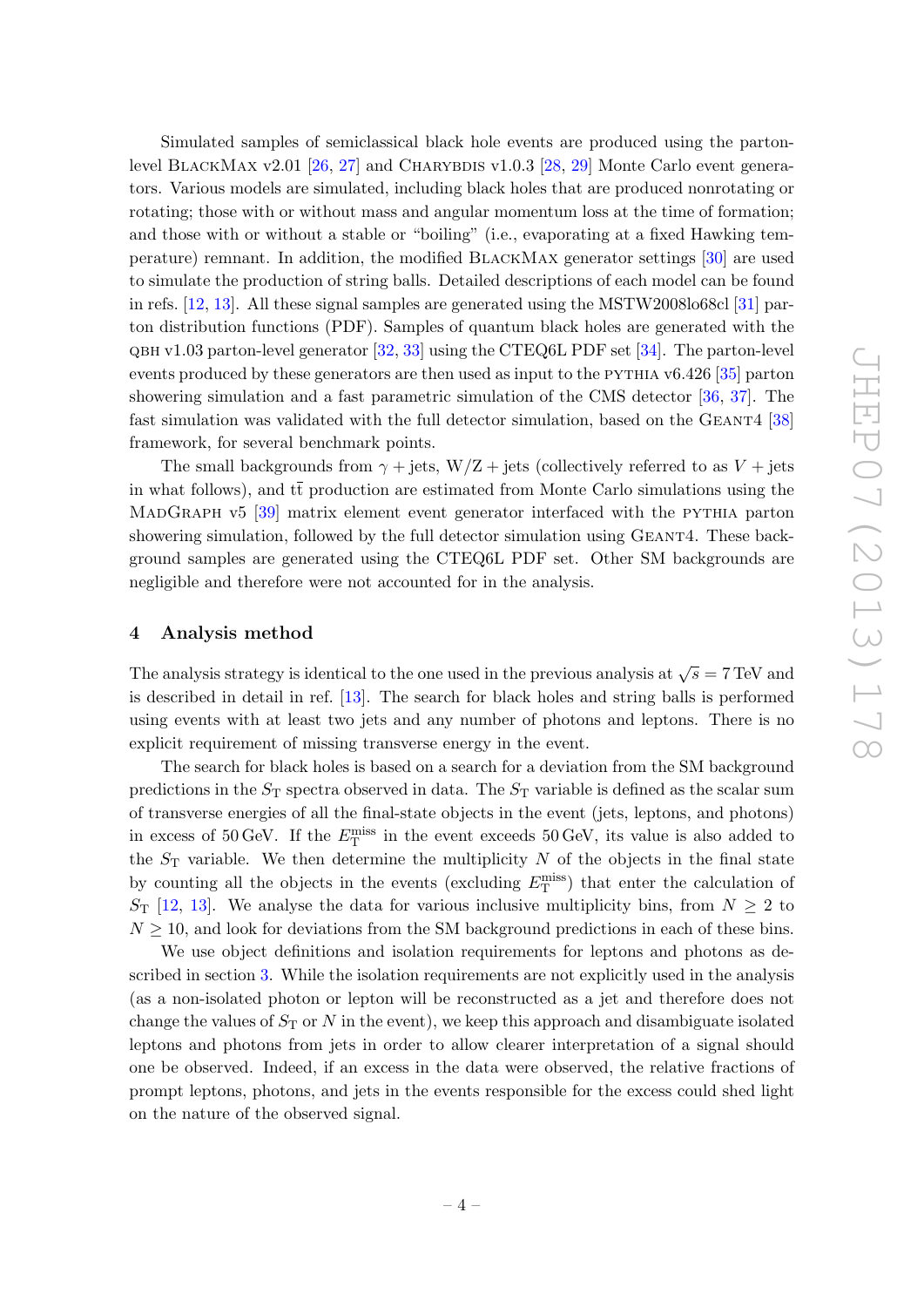The SM background is completely dominated by QCD multijet production and is estimated directly from data using a method based on  $S_T$  multiplicity invariance [\[12,](#page-14-10) [13,](#page-14-11) [40\]](#page-16-2). All other backgrounds are negligibly small in the  $S_T$  range used in this analysis, as shown in figure [1.](#page-6-0) The multijet background estimation method is based on the empirical observation that the shape of the  $S_T$  spectrum is approximately independent of N, so the shapes of the  $S_T$  spectrum for any number of objects can be estimated using a fit to the dijet data ( $N =$ 2). The dijet mass spectrum has been previously studied in dedicated analyses [\[14,](#page-14-12) [41\]](#page-16-3), as well as in the earlier searches for black holes at lower masses [\[12,](#page-14-10) [13\]](#page-14-11) and is known not to exhibit any signal-like features in the range of  $1.8 < S_T < 2.8$  TeV, which is used to obtain the background shape. The central value of the background shape and its uncertainty are determined from the fit to several semi-empirical template functions [\[13\]](#page-14-11), by taking the best fit function as the central value and the envelope of the alternative fits as the measure of systematic uncertainty in the background shape. The background shape is parameterized with the function  $P_0(1+x)^{P_1}/x^{P_2+P_3 \log(x)}$ , and the uncertainty envelope is defined with two additional functions,  $P_0/(P_1 + P_2x + x^2)^{P_3}$  and  $P_0/(P_1 + x)^{P_2}$ . Here,  $P_i$  are the fit parameters and  $x = S_T/\sqrt{s} = S_T/8$  TeV. We also compare the fits to  $N = 2$  data with fits to  $N = 3$  data as a measure of the  $S_T$  potential non-invariance of multiplicity. This effect is included in the total systematic uncertainty in the background prediction. Results of the fit can be seen in figure [1.](#page-6-0)

The scaling of the background to higher multiplicities is performed by normalising the background shape to data in each inclusive multiplicity bin in the control range  $(1.9 < S_T <$ 2.3 TeV), where any significant signal contribution has been already ruled out by earlier analyses [\[12,](#page-14-10) [13\]](#page-14-11). The lower boundary of the control region is chosen to be substantially above the trigger and multiparticle  $(N \times 50 \,\text{GeV})$  turn-on regions.

The  $S_T$  distributions for data, for predicted background, and for several semiclassical and quantum black hole signal benchmarks are shown in figures  $1-3$  $1-3$  for a number of exclusive and inclusive multiplicities. We do not plot the quantum black hole signal  $S_T$ distributions for inclusive multiplicities of five or more, as the search for quantum black holes is not sensitive in higher inclusive multiplicity bins. No statistically significant excess of events over the expected background is observed in any of these spectra.

#### <span id="page-5-0"></span>5 Results

In the absence of an excess of data over the background prediction, we set limits on black hole and string ball production rates. The following systematic uncertainties are taken into account in the limit setting procedure.

The total uncertainty in the background includes the uncertainty due to the choice of the fit function (including the uncertainties in the best-fit values of the parameters), the statistics in the normalization region, the uncertainty due to the choice of fit range, and the difference between the fits to  $N = 2$  and  $N = 3$  data as a measure of the potential noninvariance of  $S_{\rm T}$  with jet multiplicity. The normalization uncertainty is derived from the number of events in the normalization region in each jet multiplicity bin, and is negligible compared to the shape uncertainty, except for the  $N \geq 10$  bin. The total uncertainty rises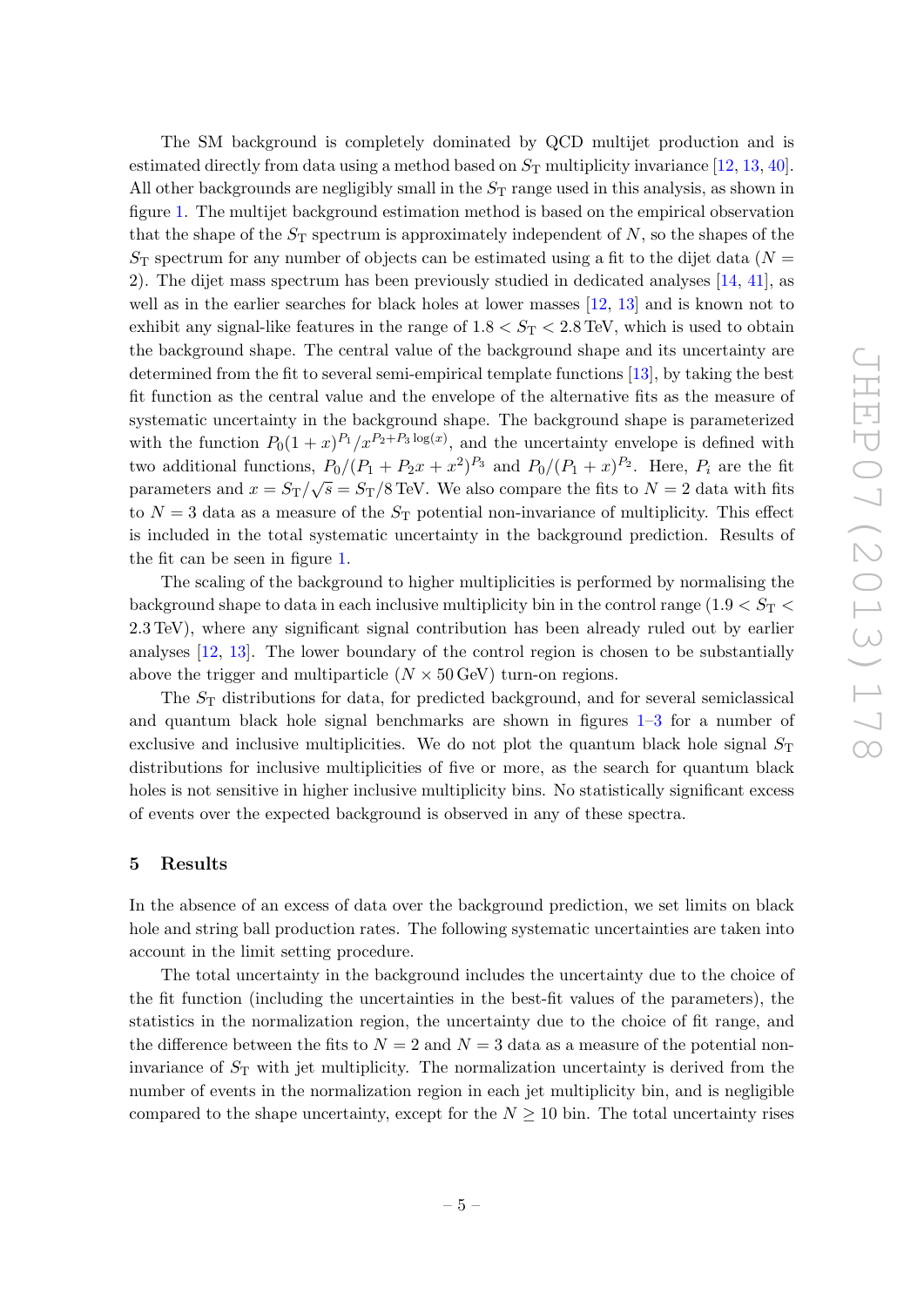

<span id="page-6-0"></span>**Figure 1.** Distribution of the scalar sum of transverse energy,  $S_T$ , for events with multiplicity: (Left)  $N = 2$  and (right)  $N \ge 2$  objects (photons, electrons, muons, or jets) in the final state. Observed data are depicted as points with statistical error bars; the solid line with a shaded band is the multijet background prediction from  $N = 2$  fit and its systematic uncertainty. Coloured histograms represent the  $\gamma$ +jets (orange), V+jets (red), and  $t\bar{t}$  (green) backgrounds. Also shown are the expected semiclassical black hole signals for three parameter sets of the BlackMax nonrotating semiclassical black hole model, as well as a quantum black hole model. Here,  $M_{\rm BH}^{\rm min}$  is the minimum black hole mass,  $M_{\text{QBH}}^{\text{min}}$  is the minimum quantum black hole mass,  $M_{\text{D}}$  is the multidimensional Planck scale, and  $n$  is the number of extra dimensions. The bottom panels in each plot show the pull distribution (defined as  $(data - background)/\sigma(data - background)$ ) based on combined statistical and systematic uncertainty (dominated by the latter). Note that the systematic uncertainty is fully correlated bin-to-bin. Also shown in the  $N = 2$  plot, is the background optimization based on a fit to  $N = 3$  data (dotted line). The difference between the  $N = 2$  and  $N = 3$  background fits are covered by the systematic uncertainty band used in the analysis.

with  $S_T$  from 5% to as much as 200% at very high values of  $S_T$ , where the background extrapolation is unreliable, owing to insufficient data in the control regions. Typical values of the background uncertainty are 5% at  $S_T = 2 \text{ TeV}$ , 18% at  $S_T = 3 \text{ TeV}$ , and 95% at  $S_T = 4 \text{ TeV}$ . The possible violation of  $S_T$  invariance with jet multiplicity can be gauged from the bottom panes of figures [2](#page-7-0) and [3](#page-8-0) and does not show any trends with increasing multiplicity. The effects of possible deviations from  $S<sub>T</sub>$  shape invariance are covered by the above systematic uncertainties in the fit. The uncertainties in the signal include the 8% uncertainty due to the jet energy scale, which is known to  $\approx 2\%$  [\[23\]](#page-15-4); a 6% uncertainty in the signal acceptance due to the PDF choice, as determined using the prescribed PDF4LHC recipe  $[42]$ ; and the 4.4% uncertainty in the integrated luminosity  $[43]$ . As a result, the total systematic uncertainty in the signal is calculated to be 10%. As the cross section for black hole production is known only approximately and is highly model-dependent, no theoretical uncertainty on the signal cross section is applied, as it is used merely as a benchmark.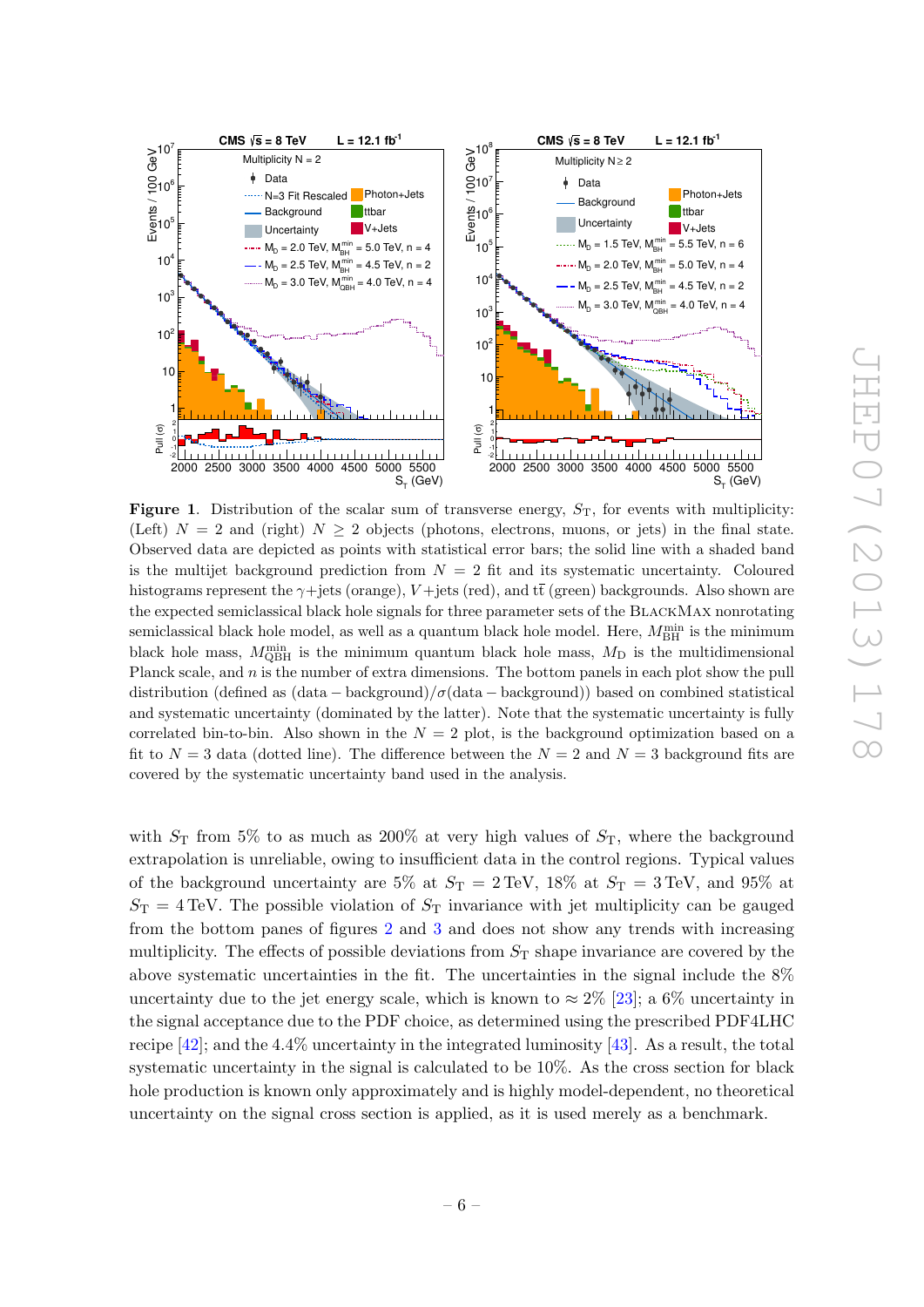

<span id="page-7-0"></span>**Figure 2.** Distribution of the scalar sum of transverse energy,  $S_T$ , for events with multiplicity: (Top left)  $N \geq 3$ , (top right)  $N \geq 4$ , (bottom left)  $N \geq 5$ , and (bottom right)  $N \geq 6$  objects (photons, electrons, muons, or jets) in the final state. Observed data are depicted as points with statistical error bars; the solid line with a shaded band is the multijet background prediction and its systematic uncertainty. Also shown are the expected semiclassical black hole signals for three parameter sets of the BlackMax nonrotating black hole model, as well as a quantum black hole signal of the QBH model. Here,  $M_{\rm BH}^{\rm min}$  is the minimum black hole mass,  $M_{\rm QBH}^{\rm min}$  is the minimum quantum black hole mass,  $M<sub>D</sub>$  is the multidimensional Planck scale, and n is the number of extra dimensions. The bottom panels in each plot show the pull distribution (defined as  $(data - background)/\sigma(data$ background)) based on combined statistical and systematic uncertainty (dominated by the latter). Note that the systematic uncertainty is fully correlated bin-to-bin.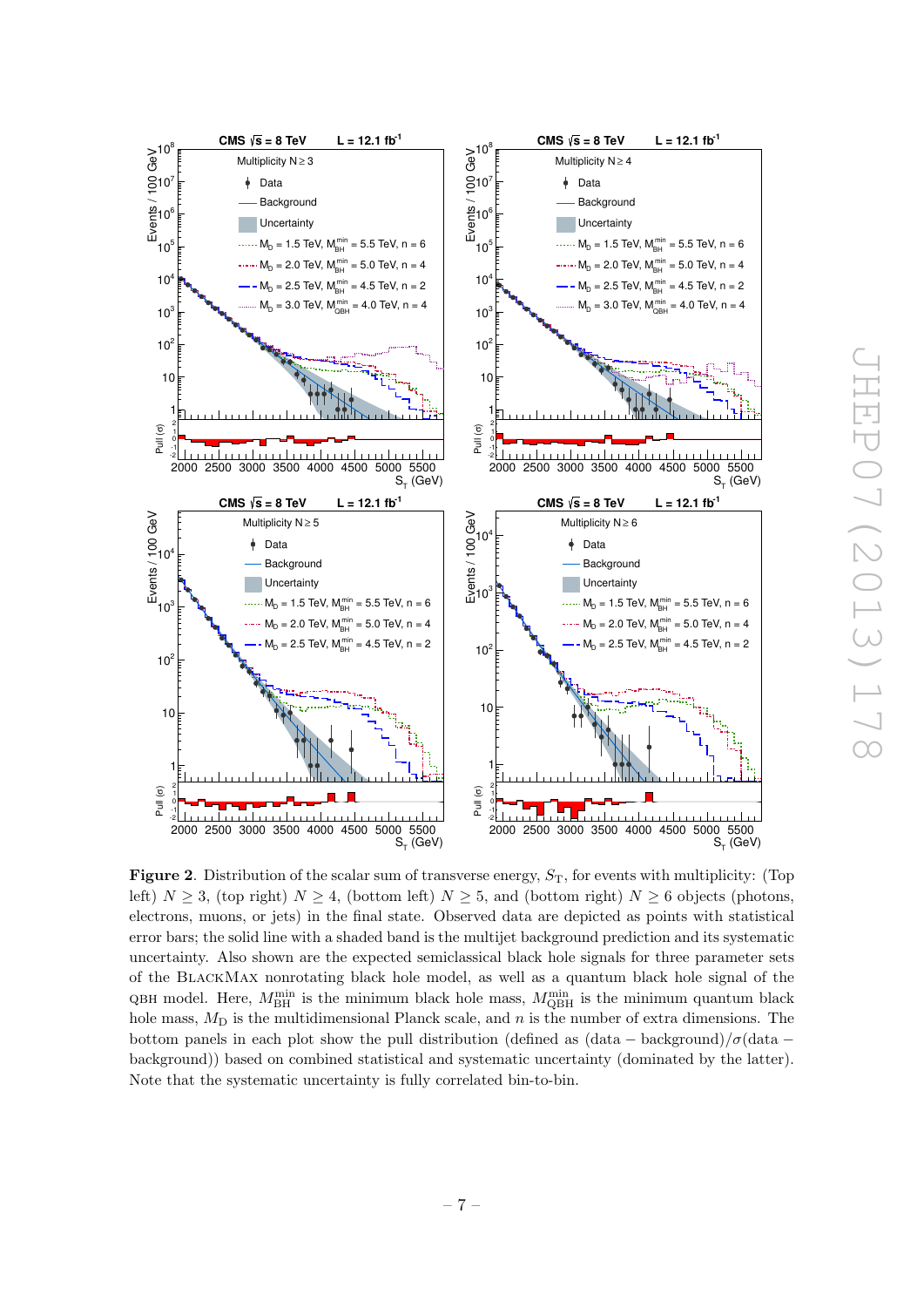

<span id="page-8-0"></span>Figure 3. Distribution of the scalar sum of transverse energy,  $S_T$ , for events with multiplicity: (Top left)  $N \ge 7$ , (top right)  $N \ge 8$ , (bottom left)  $N \ge 9$ , and (bottom right)  $N \ge 10$  objects (photons, electrons, muons, or jets) in the final state. Observed data are depicted as points with statistical error bars; the solid line with a shaded band is the multijet background prediction and its systematic uncertainty. Also shown are the expected semiclassical black hole signals for three parameter sets of the BLACKMAX nonrotating black hole model. Here,  $M_{\rm BH}^{\rm min}$  is the minimum black hole mass,  $M_{\rm D}$ is the multidimensional Planck scale, and  $n$  is the number of extra dimensions. The bottom panels in each plot show the pull distribution (defined as  $(data - background)/\sigma(data - background))$ based on combined statistical and systematic uncertainty (dominated by the latter). Note that the systematic uncertainty is fully correlated bin-to-bin.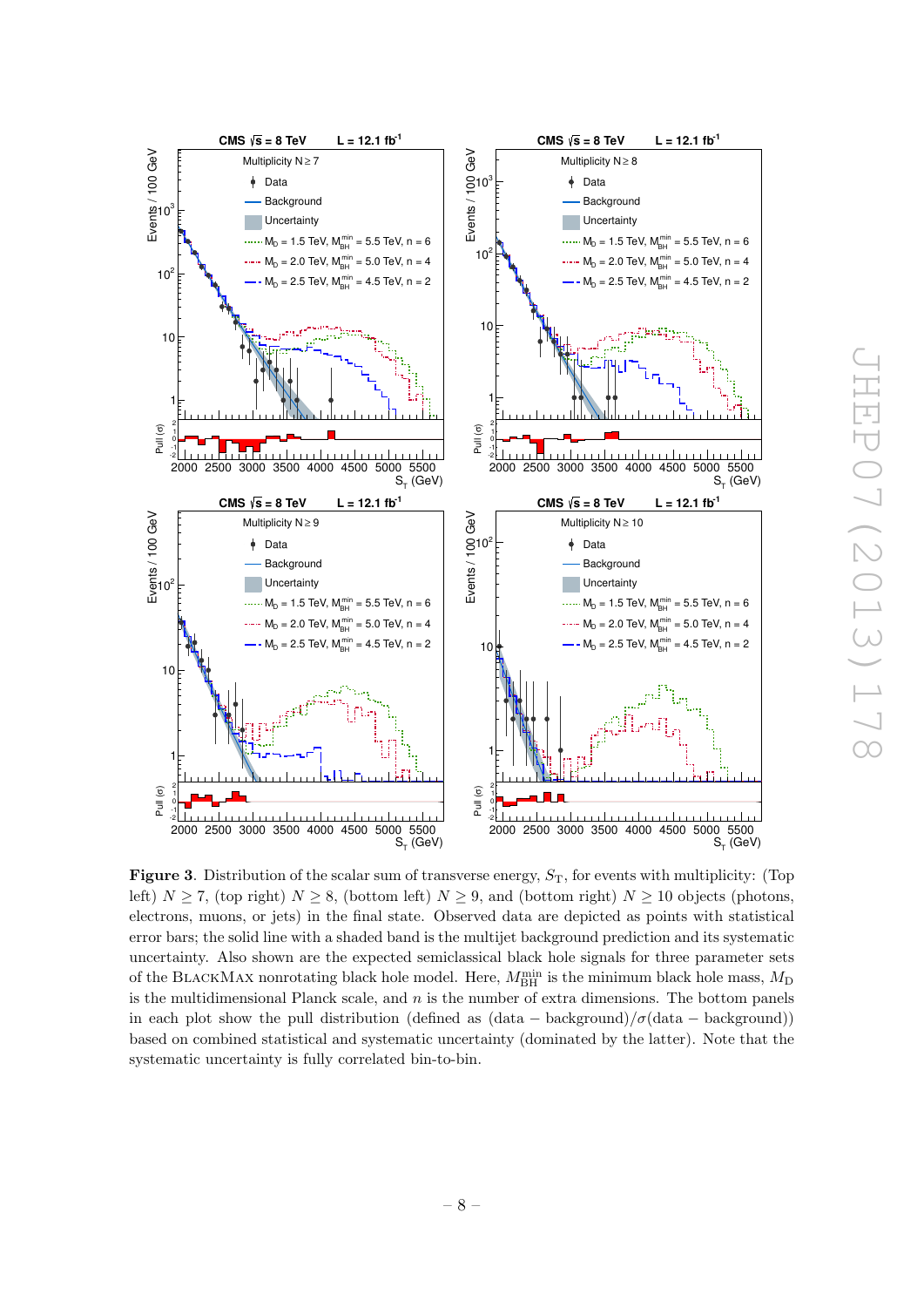

<span id="page-9-0"></span>Figure 4. The 95% CL lower limits on the semiclassical black hole mass derived from the upper 95% CL limits on cross section times branching fraction as a function of the fundamental Planck scale  $M_D$ , for various models. The areas below each curve are excluded by this search. Top left: BLACKMAX black hole models without the stable remnant. Top right and bottom row: CHARYBDIS black hole models with or without the stable remnant. The number  $n$  of extra dimensions is labelled accordingly.

For each set of model parameters, a test statistic  $S/\sqrt{S+B}$ , where S and B are the numbers of signal and background events, is used to choose an optimal combination of minimum  $S_T$  and multiplicity. Limits are then set using a modified frequentist  $CL_s$ method [\[44,](#page-16-6) [45\]](#page-16-7) with a Poisson likelihood of the observed number of events, given the predicted background multiplied by the likelihoods of a set of measurements of the nuisance parameters that are related to various systematic uncertainties, modelled by log-normal distributions. Counting experiments are performed to set a 95% confidence level (CL) cross section upper limit for each model used in this analysis. These limits can be interpreted in terms of lower mass limits on black holes (figure [4\)](#page-9-0) and string balls (figure [5\)](#page-11-1) that range from 4.3 to 6.2 TeV. The mass limit plots show lower mass limits for a number of benchmark models as a function of the fundamental Planck scale,  $M_D$ . The areas below each curve are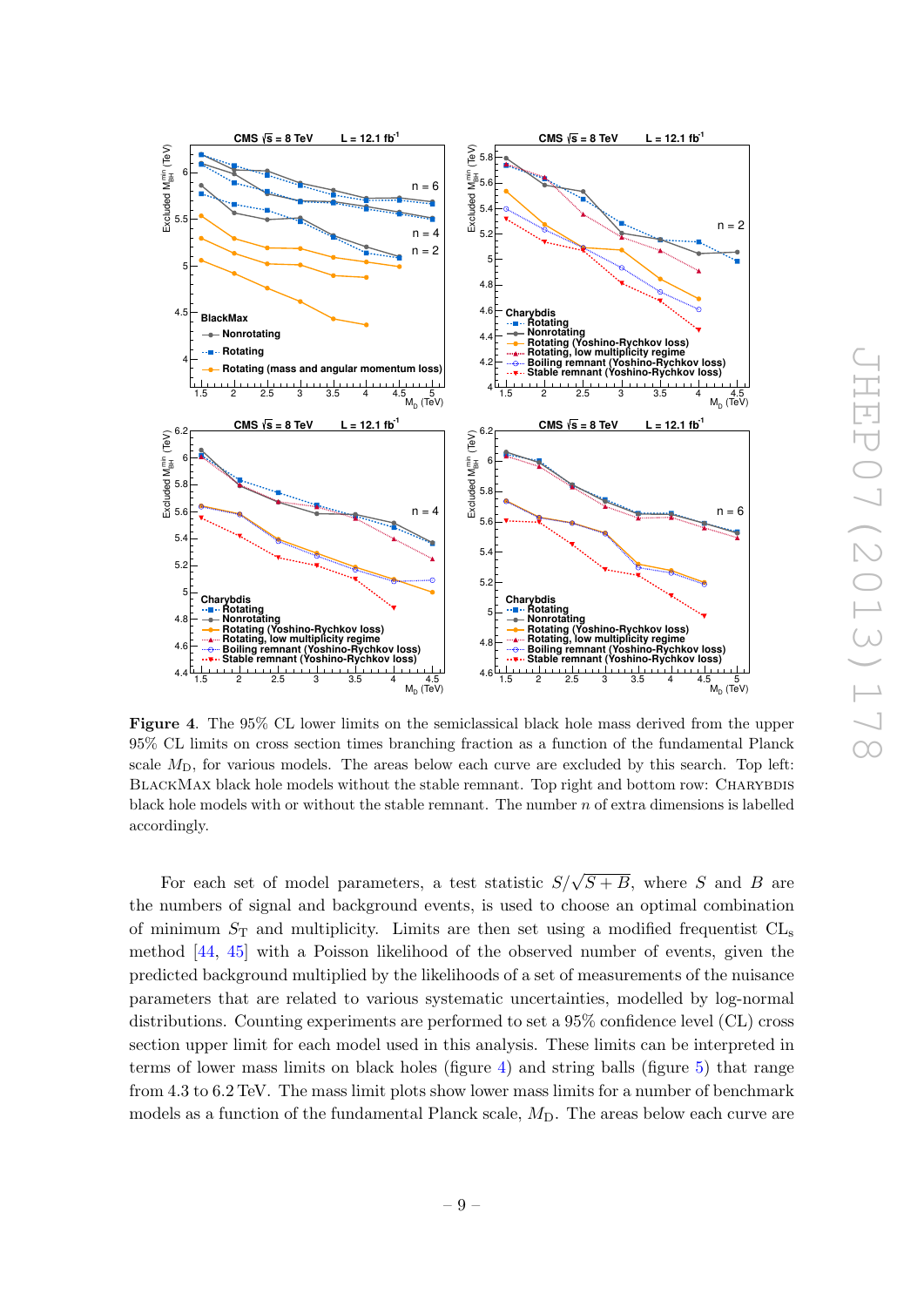| $\sigma$                                                                                      | $N^{\min}$     | $S_{\rm T}^{\rm min}$ | $\overline{A}$ | $N^{\rm sig}$ | $N^{\rm data}$ | $N^{\rm bkg}$      | $\sigma^{95}$ | $\langle \sigma^{95} \rangle$                                                                                                             |  |  |  |
|-----------------------------------------------------------------------------------------------|----------------|-----------------------|----------------|---------------|----------------|--------------------|---------------|-------------------------------------------------------------------------------------------------------------------------------------------|--|--|--|
| $(\text{pb})$                                                                                 |                | (TeV)                 |                |               |                |                    | $(\text{pb})$ | $(\text{pb})$                                                                                                                             |  |  |  |
| BLACKMAX nonrotating BH with $M_D = 2.5$ TeV, $M_{BH} = 4.5$ TeV, and $n = 4$                 |                |                       |                |               |                |                    |               |                                                                                                                                           |  |  |  |
| 0.15                                                                                          | 3              | $3.2^{\circ}$         | 0.74           | 1338          | 213            | $228 \pm 111$      |               | $1.3 \times 10^{-2}$ $(1.3 \pm 0.5) \times 10^{-2}$                                                                                       |  |  |  |
| CHARYBDIS nonrotating BH w/ boiling remnant; $M_D = 1.5$ TeV, $M_{BH} = 4.5$ TeV, and $n = 6$ |                |                       |                |               |                |                    |               |                                                                                                                                           |  |  |  |
| 0.23                                                                                          | 4              | 3.0                   | 0.76           | 2056          |                | 244   290 $\pm$ 99 |               | $1.0 \times 10^{-2}$ $(1.3 \pm 0.4) \times 10^{-2}$                                                                                       |  |  |  |
| BLACKMAX rotating BH; $M_D = 2.0 \text{ TeV}$ , $M_{BH} = 5.5 \text{ TeV}$ , and $n = 6$      |                |                       |                |               |                |                    |               |                                                                                                                                           |  |  |  |
| 0.01                                                                                          | 3              | 4.0                   | 0.59           | 71.2          | 11             |                    |               | $15.6^{+22.6}_{-15.6}$ $\mid$ $1.9 \times 10^{-3}$ $\mid$ $(2.0 \pm 0.6) \times 10^{-3}$                                                  |  |  |  |
| BLACKMAX rotating BH w/ mass loss; $M_D = 3.0$ TeV, $M_{BH} = 5.0$ TeV, and $n = 4$           |                |                       |                |               |                |                    |               |                                                                                                                                           |  |  |  |
| $1.4 \times 10^{-3}$                                                                          | 3              | 4.2                   | 0.41           | 7.1           |                |                    |               | 4 $\begin{array}{ c c c c c c c c } \hline 4 & 8.2_{-8.2}^{+15.1} & 1.4 \times 10^{-3} & (1.5 \pm 0.6) \times 10^{-3} \hline \end{array}$ |  |  |  |
| BLACKMAX SB; $M_D = 2.1$ TeV, $M_{SB} = 4.0$ TeV, $M_S = 1.7$ TeV, and $g_S = 0.4$            |                |                       |                |               |                |                    |               |                                                                                                                                           |  |  |  |
| 0.08                                                                                          | 6              | 2.8                   | 0.65           | 656           | 89             | $123 \pm 29$       |               | $3.6 \times 10^{-3}$ $(5.0 \pm 1.9) \times 10^{-3}$                                                                                       |  |  |  |
| QBH quantum BH; $M_D = 2.0 \text{ TeV}$ , $M_{QBH} = 4.0 \text{ TeV}$ , and $n = 4$           |                |                       |                |               |                |                    |               |                                                                                                                                           |  |  |  |
| 1.50                                                                                          | $\overline{2}$ | 2.8                   | 0.67           | 1211          | 1168           |                    |               | $1180 \pm 274$   $5.0 \times 10^{-2}$   $(5.0 \pm 1.7) \times 10^{-2}$                                                                    |  |  |  |

<span id="page-10-0"></span>Table 1. Typical benchmark signal points for some of the models studied, corresponding leadingorder cross sections  $\sigma$ , optimal selections on the minimum decay multiplicity ( $N \ge N^{\text{min}}$ ) and minimum  $S_T$ , as well as signal acceptance A, expected number of signal events  $N^{\text{sig}}$ , number of observed events in data  $N^{\text{data}}$ , expected background  $N^{\text{bkg}}$ , and observed  $(\sigma^{95})$  and expected  $(\langle \sigma^{95} \rangle)$ limits on the signal cross section at  $95\%$  confidence level. Also here,  $M_D$  is the multidimensinal Planck scale,  $M_{\text{BH}}$  is the minimum black hole mass,  $M_{\text{OBH}}$  is the minimum quantum black hole mass,  $M_{\rm SB}$  is the minimum string ball mass,  $M_{\rm S}$  is the string scale,  $g_{\rm S}$  is the string coupling, and n is the number of extra dimensions.

excluded by this analysis. We note that the benchmarks used for semiclassical black holes are subject to large theoretical uncertainties and that the limits on the minimum black hole mass numerically close to  $M_D$  can not be treated as theoretically reliable.

For quantum black holes, which are characterized by a low final-state multiplicity  $N$ , the limits come from the  $N \geq 2$  samples. As the  $N \geq 2$  sample largely overlaps with the sample used for the background shape determination  $(N = 2)$ , we use the  $N \geq 2$ sample only to set limits on quantum black holes with masses above the range used for the background fit, as can be seen in figure [1.](#page-6-0) Note that the  $n = 1$  case for quantum black holes corresponds to the RS black holes  $[7]$ . In this case,  $M_D$  is the Planck scale times the exponential factor coming from the warping of the anti-deSitter space, and is expected to be of the order of the electroweak symmetry breaking scale, similar to the fundamental Planck scale in the ADD model. The limits on the quantum black holes mass are shown in figure [5.](#page-11-1) All other benchmark model limits set in this paper correspond to the ADD model. The parameters used in simulations, the optimal combination of  $S_T$  and multiplicity, signal acceptance, number of expected signal, observed, and background events, as well as observed and expected limits on the signal cross section are shown in table [1.](#page-10-0)

To extend the scope of this search, model-independent limits on the cross section times the acceptance (A) are computed for high- $S_T$  inclusive final states for  $N \geq 3, 4, 5, 6, 7, 8$ , 9, and 10, as a function of minimum  $S_T$  (figures [6,](#page-12-0) [7\)](#page-13-0). The intersection of these limits with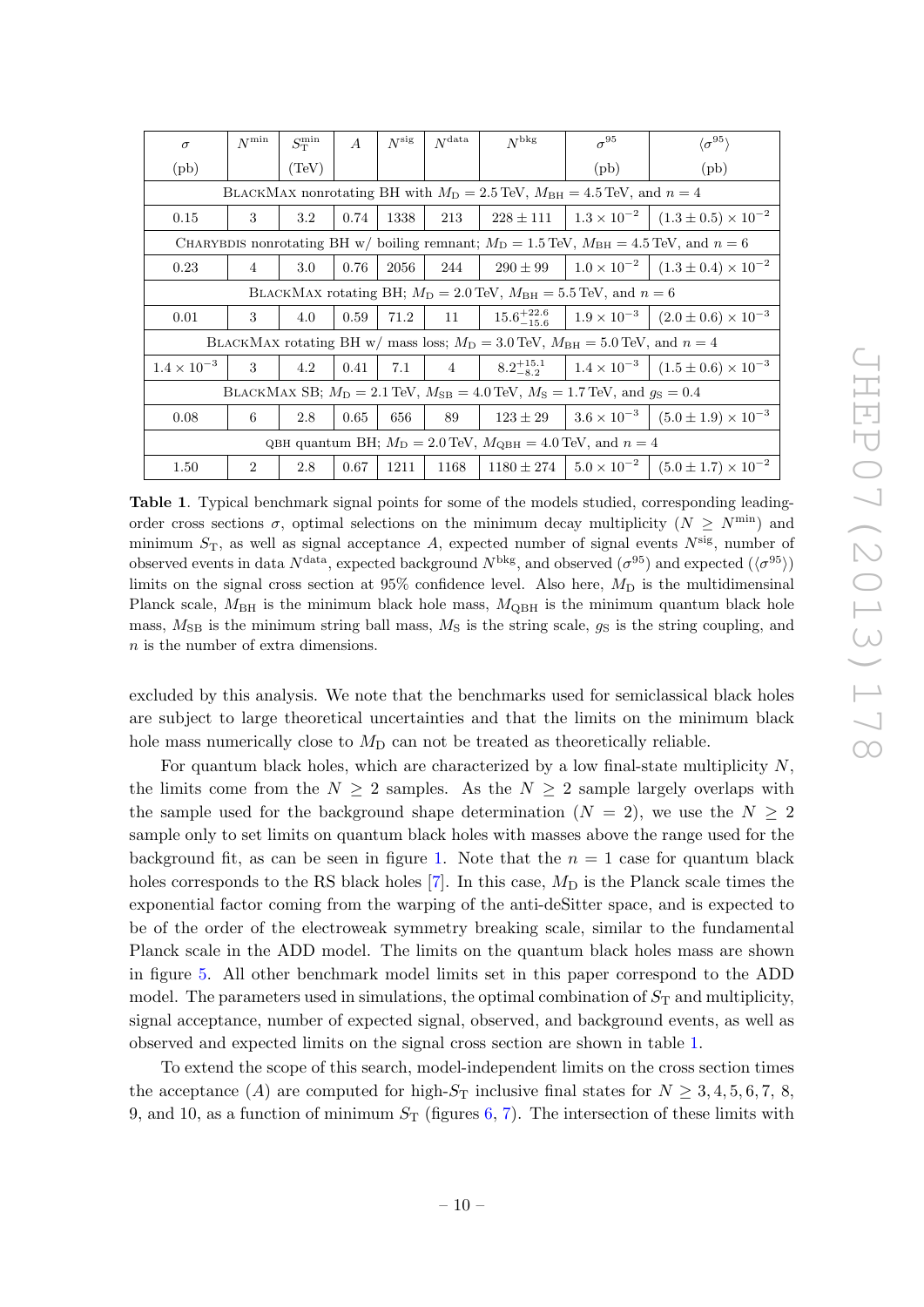

<span id="page-11-1"></span>Figure 5. (Left) The cross section upper limits at 95% CL from the counting experiments optimized for various string ball parameter sets (solid lines) compared with predicted signal production cross section (dashed lines) as a function of minimum string ball mass. Here,  $M<sub>D</sub>$  is the multidimensional Planck scale,  $M<sub>S</sub>$  is the string scale, and  $g<sub>S</sub> = 0.4$  is the string coupling. (Right) Lower quantum black hole mass limits at 95% CL as functions of the fundamental Planck scale  $M_D$  for various QBH black hole models with a number  $n$  of extra dimensions from one to six.

theoretical predictions for the cross section within the fiducial and kinematic selections used in this analysis could be used to constrain other models of new physics resulting in energetic, multiparticle final states. These model-independent limits on the cross section times acceptance are as low as 0.2 fb at 95% CL for minimum  $S_T$  values above ~4.5 TeV, where no data events are observed.

#### <span id="page-11-0"></span>6 Summary

A search for microscopic black holes and string balls at the LHC has been conducted, using a data sample corresponding to an integrated luminosity of  $12.1 \pm 0.5$  fb<sup>-1</sup> of  $\sqrt{s} = 8$  TeV pp collisions collected with the CMS detector at the LHC in 2012. Comparing the distributions of the scalar sum of the transverse momenta of all the final-state objects in data events with those from the estimated background, new model-independent limits are set that can be used to constrain a wide variety of models. With this search, semiclassical and quantum black holes with masses below 4.3–6.2 TeV are excluded in the context of a number of benchmark models. Stringent limits on black hole precursors – string balls – are also set. These limits extend significantly the previously probed regime of black hole production at hadron colliders and represent the most restrictive exclusions on these objects to date.

### Acknowledgments

We congratulate our colleagues in the CERN accelerator departments for the excellent performance of the LHC and thank the technical and administrative staffs at CERN and at other CMS institutes for their contributions to the success of the CMS effort. In addition,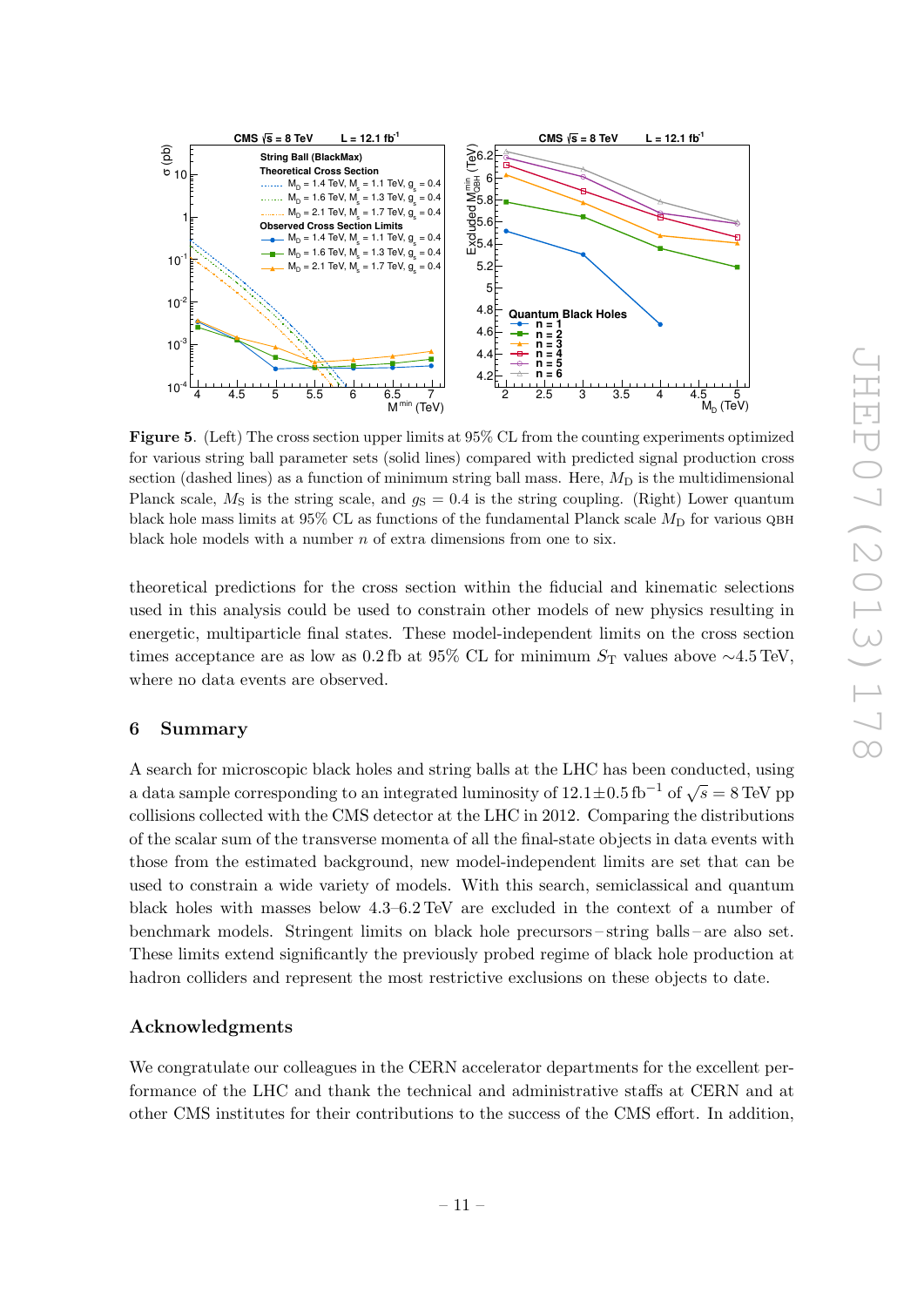

<span id="page-12-0"></span>**Figure 6.** Model-independent  $95\%$  CL cross section times acceptance  $(A)$  upper limits for counting experiments with  $S_{\text{T}} > S_{\text{T}}^{\min}$  as a function of  $S_{\text{T}}^{\min}$  for events with multiplicity: (Top left)  $N \geq 3$ , (top right)  $N \geq 4$ , (bottom left)  $N \geq 5$ , and (bottom right)  $N \geq 6$ . The blue solid (red dotted) lines correspond to an observed (expected) limit for nominal signal acceptance uncertainty of 10%. The green (dark) and yellow (light) bands represent one and two standard deviations from the expected limits.

we gratefully acknowledge the computing centres and personnel of the Worldwide LHC Computing Grid for delivering so effectively the computing infrastructure essential to our analyses. Finally, we acknowledge the enduring support for the construction and operation of the LHC and the CMS detector provided by the following funding agencies: BMWF and FWF (Austria); FNRS and FWO (Belgium); CNPq, CAPES, FAPERJ, and FAPESP (Brazil); MEYS (Bulgaria); CERN; CAS, MoST, and NSFC (China); COLCIENCIAS (Colombia); MSES (Croatia); RPF (Cyprus); MoER, SF0690030s09 and ERDF (Estonia); Academy of Finland, MEC, and HIP (Finland); CEA and CNRS/IN2P3 (France); BMBF, DFG, and HGF (Germany); GSRT (Greece); OTKA and NKTH (Hungary); DAE and DST (India); IPM (Iran); SFI (Ireland); INFN (Italy); NRF and WCU (Republic of Ko-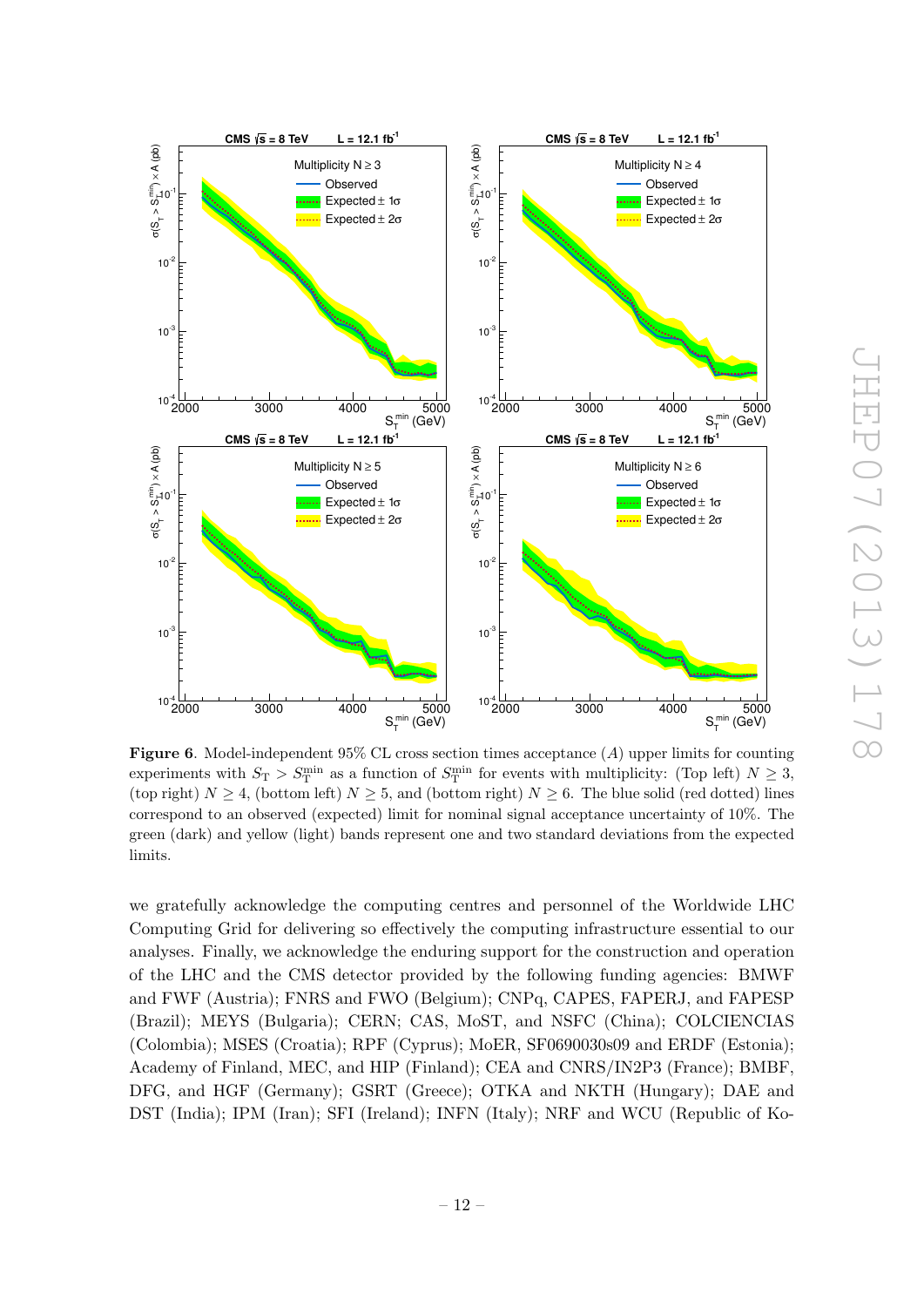

 $\infty$ 



<span id="page-13-0"></span>**Figure 7.** Model-independent  $95\%$  CL cross section times acceptance  $(A)$  upper limits for counting experiments with  $S_{\text{T}} > S_{\text{T}}^{\min}$  as a function of  $S_{\text{T}}^{\min}$  for events with multiplicity: (Top left)  $N \geq 7$ , (top right)  $N \geq 8$ , (bottom left)  $N \geq 9$ , and (bottom right)  $N \geq 10$ . The blue solid (red dotted) lines correspond to an observed (expected) limit for nominal signal acceptance uncertainty of 10%. The green (dark) and yellow (light) bands represent one and two standard deviations from the expected limits.

rea); LAS (Lithuania); CINVESTAV, CONACYT, SEP, and UASLP-FAI (Mexico); MSI (New Zealand); PAEC (Pakistan); MSHE and NSC (Poland); FCT (Portugal); JINR (Armenia, Belarus, Georgia, Ukraine, Uzbekistan); MON, RosAtom, RAS and RFBR (Russia); MSTD (Serbia); SEIDI and CPAN (Spain); Swiss Funding Agencies (Switzerland); NSC (Taipei); ThEPCenter, IPST and NSTDA (Thailand); TUBITAK and TAEK (Turkey); NASU (Ukraine); STFC (United Kingdom); DOE and NSF (USA).

Open Access. This article is distributed under the terms of the Creative Commons Attribution License which permits any use, distribution and reproduction in any medium, provided the original author(s) and source are credited.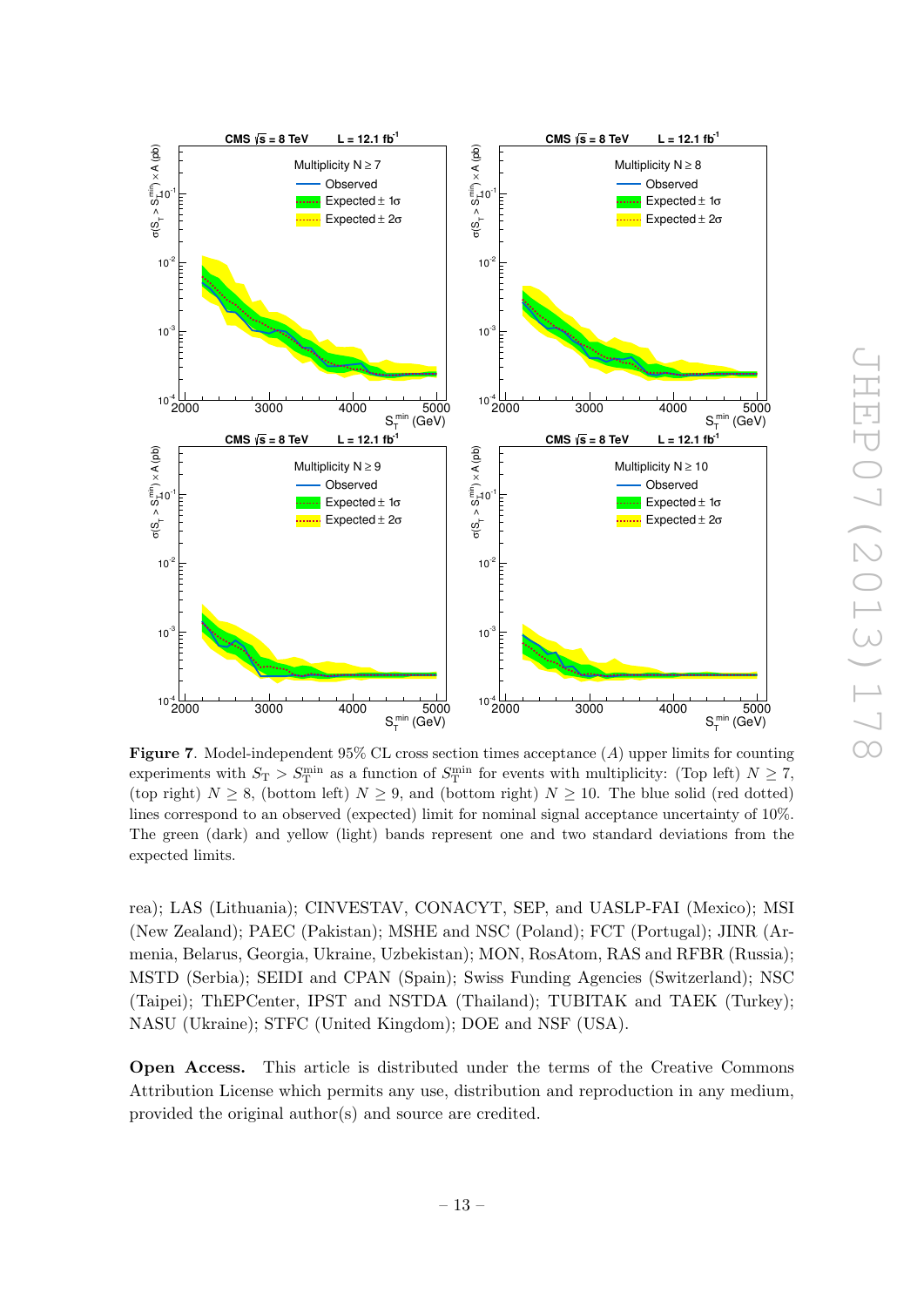#### References

- <span id="page-14-0"></span>[1] S. Dimopoulos and G.L. Landsberg, Black holes at the LHC, [Phys. Rev. Lett.](http://dx.doi.org/10.1103/PhysRevLett.87.161602) 87 (2001) [161602](http://dx.doi.org/10.1103/PhysRevLett.87.161602) [[hep-ph/0106295](http://arxiv.org/abs/hep-ph/0106295)] [IN[SPIRE](http://inspirehep.net/search?p=find+EPRINT+hep-ph/0106295)].
- <span id="page-14-1"></span>[2] S.B. Giddings and S.D. Thomas, High-energy colliders as black hole factories: The End of short distance physics, Phys. Rev.  $\bf{D} 65 (2002) 056010$  $\bf{D} 65 (2002) 056010$  [[hep-ph/0106219](http://arxiv.org/abs/hep-ph/0106219)] [IN[SPIRE](http://inspirehep.net/search?p=find+EPRINT+hep-ph/0106219)].
- <span id="page-14-2"></span>[3] N. Arkani-Hamed, S. Dimopoulos and G. Dvali, The hierarchy problem and new dimensions at a millimeter, [Phys. Lett.](http://dx.doi.org/10.1016/S0370-2693(98)00466-3) B 429 (1998) 263 [[hep-ph/9803315](http://arxiv.org/abs/hep-ph/9803315)] [IN[SPIRE](http://inspirehep.net/search?p=find+EPRINT+hep-ph/9803315)].
- <span id="page-14-3"></span>[4] N. Arkani-Hamed, S. Dimopoulos and G. Dvali, Phenomenology, astrophysics and cosmology of theories with submillimeter dimensions and TeV scale quantum gravity, [Phys. Rev.](http://dx.doi.org/10.1103/PhysRevD.59.086004)  $\bf{D}$  59 [\(1999\) 086004](http://dx.doi.org/10.1103/PhysRevD.59.086004) [[hep-ph/9807344](http://arxiv.org/abs/hep-ph/9807344)] [IN[SPIRE](http://inspirehep.net/search?p=find+EPRINT+hep-ph/9807344)].
- <span id="page-14-4"></span>[5] L. Randall and R. Sundrum, A large mass hierarchy from a small extra dimension, [Phys.](http://dx.doi.org/10.1103/PhysRevLett.83.3370) Rev. Lett. 83 [\(1999\) 3370](http://dx.doi.org/10.1103/PhysRevLett.83.3370) [[hep-ph/9905221](http://arxiv.org/abs/hep-ph/9905221)] [IN[SPIRE](http://inspirehep.net/search?p=find+EPRINT+hep-ph/9905221)].
- [6] L. Randall and R. Sundrum, An alternative to compactification, [Phys. Rev. Lett.](http://dx.doi.org/10.1103/PhysRevLett.83.4690) 83 (1999) [4690](http://dx.doi.org/10.1103/PhysRevLett.83.4690) [[hep-th/9906064](http://arxiv.org/abs/hep-th/9906064)] [IN[SPIRE](http://inspirehep.net/search?p=find+EPRINT+hep-th/9906064)].
- <span id="page-14-5"></span>[7] P. Meade and L. Randall, *Black holes and quantum gravity at the LHC*, *JHEP* 05 [\(2008\) 003](http://dx.doi.org/10.1088/1126-6708/2008/05/003) [[arXiv:0708.3017](http://arxiv.org/abs/0708.3017)] [IN[SPIRE](http://inspirehep.net/search?p=find+EPRINT+arXiv:0708.3017)].
- <span id="page-14-6"></span>[8] H. Georgi, Unparticle physics, [Phys. Rev. Lett.](http://dx.doi.org/10.1103/PhysRevLett.98.221601) 98 (2007) 221601 [[hep-ph/0703260](http://arxiv.org/abs/hep-ph/0703260)] [IN[SPIRE](http://inspirehep.net/search?p=find+EPRINT+hep-ph/0703260)].
- <span id="page-14-7"></span>[9] J. Mureika, Unparticle-enhanced black holes at the LHC, [Phys. Lett.](http://dx.doi.org/10.1016/j.physletb.2008.01.050) B 660 (2008) 561 [[arXiv:0712.1786](http://arxiv.org/abs/0712.1786)] [IN[SPIRE](http://inspirehep.net/search?p=find+EPRINT+arXiv:0712.1786)].
- <span id="page-14-8"></span>[10] X. Calmet, W. Gong and S.D. Hsu, *Colorful quantum black holes at the LHC*, *[Phys. Lett.](http://dx.doi.org/10.1016/j.physletb.2008.08.011)* **B** 668 [\(2008\) 20](http://dx.doi.org/10.1016/j.physletb.2008.08.011) [[arXiv:0806.4605](http://arxiv.org/abs/0806.4605)] [IN[SPIRE](http://inspirehep.net/search?p=find+EPRINT+arXiv:0806.4605)].
- <span id="page-14-9"></span>[11] S. Dimopoulos and R. Emparan, *String balls at the LHC and beyond, [Phys. Lett.](http://dx.doi.org/10.1016/S0370-2693(01)01525-8)* **B 526** [\(2002\) 393](http://dx.doi.org/10.1016/S0370-2693(01)01525-8) [[hep-ph/0108060](http://arxiv.org/abs/hep-ph/0108060)] [IN[SPIRE](http://inspirehep.net/search?p=find+EPRINT+hep-ph/0108060)].
- <span id="page-14-10"></span>[12] CMS collaboration, Search for microscopic black hole signatures at the Large Hadron Collider, [Phys. Lett.](http://dx.doi.org/10.1016/j.physletb.2011.02.032) B 697 (2011) 434 [[arXiv:1012.3375](http://arxiv.org/abs/1012.3375)] [IN[SPIRE](http://inspirehep.net/search?p=find+EPRINT+arXiv:1012.3375)].
- <span id="page-14-11"></span>[13] CMS collaboration, Search for microscopic black holes in pp collisions at  $\sqrt{s} = 7$  TeV, JHEF 04 [\(2012\) 061](http://dx.doi.org/10.1007/JHEP04(2012)061) [[arXiv:1202.6396](http://arxiv.org/abs/1202.6396)] [IN[SPIRE](http://inspirehep.net/search?p=find+EPRINT+arXiv:1202.6396)].
- <span id="page-14-12"></span>[14] CMS collaboration, Search for narrow resonances and quantum black holes in inclusive and b-tagged dijet mass spectra from pp collisions at  $\sqrt{s} = 7$  TeV, JHEP 01 [\(2013\) 013](http://dx.doi.org/10.1007/JHEP01(2013)013) [[arXiv:1210.2387](http://arxiv.org/abs/1210.2387)] [IN[SPIRE](http://inspirehep.net/search?p=find+EPRINT+arXiv:1210.2387)].
- <span id="page-14-13"></span>[15] ATLAS collaboration, Search for strong gravity signatures in same-sign dimuon final states using the ATLAS detector at the LHC, [Phys. Lett.](http://dx.doi.org/10.1016/j.physletb.2012.02.049) **B** 709 (2012) 322  $\left[$ [arXiv:1111.0080](http://arxiv.org/abs/1111.0080) [IN[SPIRE](http://inspirehep.net/search?p=find+EPRINT+arXiv:1111.0080)].
- [16] ATLAS collaboration, ATLAS search for new phenomena in dijet mass and angular  $distributions$  using pp collisions at  $\sqrt{s} = 7$  TeV, JHEP 01 [\(2013\) 029](http://dx.doi.org/10.1007/JHEP01(2013)029) [[arXiv:1210.1718](http://arxiv.org/abs/1210.1718)] [IN[SPIRE](http://inspirehep.net/search?p=find+EPRINT+arXiv:1210.1718)].
- <span id="page-14-14"></span>[17] ATLAS collaboration, Search for TeV-scale gravity signatures in final states with leptons and jets with the ATLAS detector at  $\sqrt{s} = 7$  TeV, [Phys. Lett.](http://dx.doi.org/10.1016/j.physletb.2012.08.009) **B** 716 (2012) 122 [[arXiv:1204.4646](http://arxiv.org/abs/1204.4646)] [IN[SPIRE](http://inspirehep.net/search?p=find+EPRINT+arXiv:1204.4646)].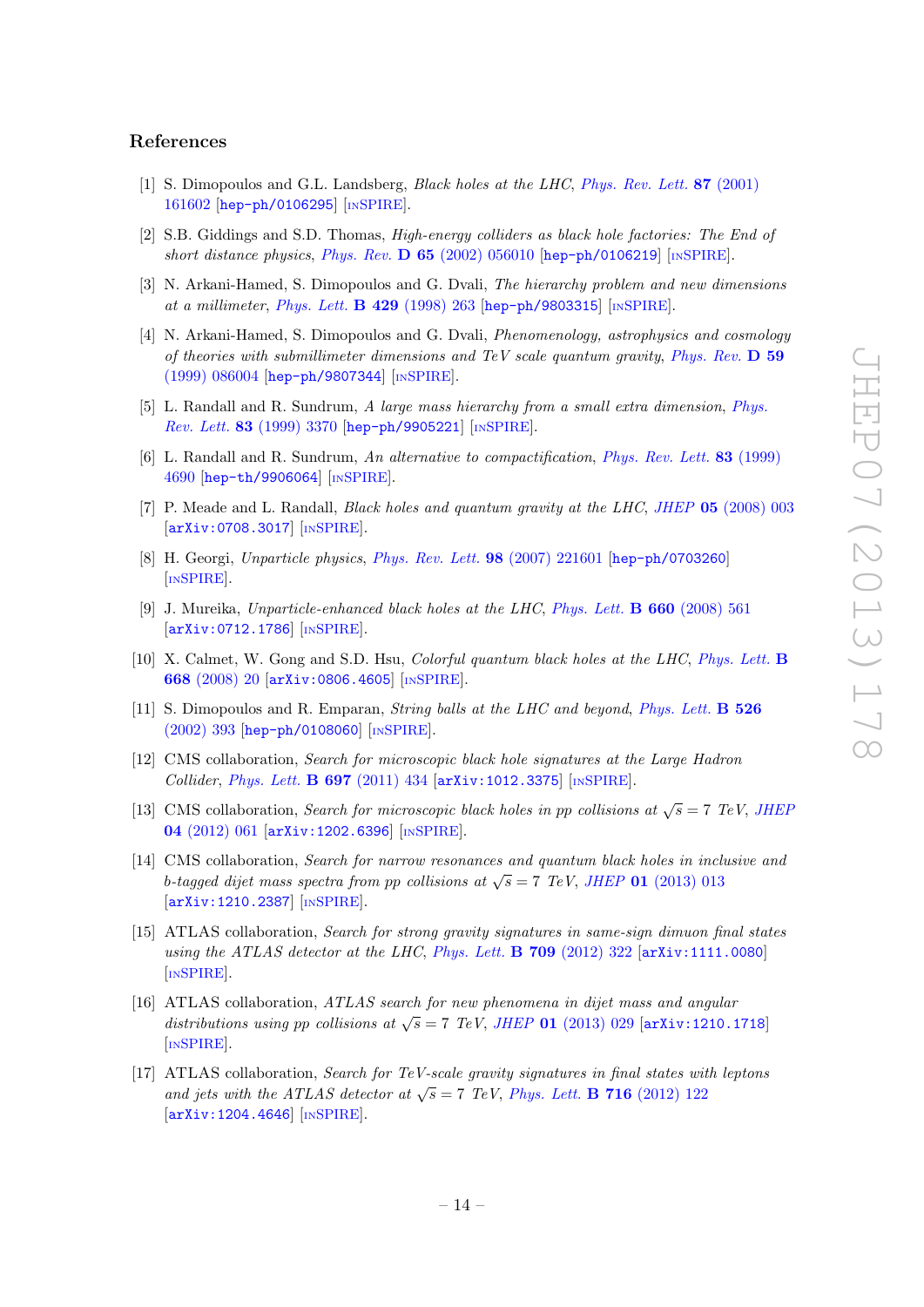- <span id="page-15-0"></span>[18] CMS collaboration, The CMS experiment at the CERN LHC, 2008 JINST 3 [S08004](http://dx.doi.org/10.1088/1748-0221/3/08/S08004) [IN[SPIRE](http://inspirehep.net/search?p=find+J+JINST,3,S08004)].
- <span id="page-15-1"></span>[19] CMS collaboration, Particle-flow event reconstruction in CMS and performance for jets, taus and MET, [CMS-PAS-PFT-09-001](http://cds.cern.ch/record/1194487) (2009).
- <span id="page-15-2"></span>[20] M. Cacciari, G.P. Salam and G. Soyez, The anti- $k_t$  jet clustering algorithm, JHEP 04 [\(2008\)](http://dx.doi.org/10.1088/1126-6708/2008/04/063) [063](http://dx.doi.org/10.1088/1126-6708/2008/04/063) [[arXiv:0802.1189](http://arxiv.org/abs/0802.1189)] [IN[SPIRE](http://inspirehep.net/search?p=find+EPRINT+arXiv:0802.1189)].
- <span id="page-15-5"></span>[21] M. Cacciari and G.P. Salam, *Dispelling the*  $N^3$  myth for the  $k_t$  jet-finder, *[Phys. Lett.](http://dx.doi.org/10.1016/j.physletb.2006.08.037)* **B 641** [\(2006\) 57](http://dx.doi.org/10.1016/j.physletb.2006.08.037) [[hep-ph/0512210](http://arxiv.org/abs/hep-ph/0512210)] [IN[SPIRE](http://inspirehep.net/search?p=find+EPRINT+hep-ph/0512210)].
- <span id="page-15-3"></span>[22] M. Cacciari, G.P. Salam and G. Soyez, FastJet user manual, [Eur. Phys. J.](http://dx.doi.org/10.1140/epjc/s10052-012-1896-2) C 72 (2012) 1896 [[arXiv:1111.6097](http://arxiv.org/abs/1111.6097)] [IN[SPIRE](http://inspirehep.net/search?p=find+EPRINT+arXiv:1111.6097)].
- <span id="page-15-4"></span>[23] CMS collaboration, Determination of jet energy calibration and transverse momentum resolution in CMS, 2011 JINST 6 [P11002](http://dx.doi.org/10.1088/1748-0221/6/11/P11002) [[arXiv:1107.4277](http://arxiv.org/abs/1107.4277)] [IN[SPIRE](http://inspirehep.net/search?p=find+EPRINT+arXiv:1107.4277)].
- <span id="page-15-6"></span>[24] CMS collaboration, Commissioning of the particle-flow event reconstruction with leptons from  $J/\Psi$  and W decays at 7 TeV, [CMS-PAS-PFT-10-003](http://cds.cern.ch/record/1279347) (2010).
- <span id="page-15-7"></span>[25] CMS collaboration, Missing transverse energy performance of the CMS detector, [2011](http://dx.doi.org/10.1088/1748-0221/6/09/P09001) JINST 6 [P09001](http://dx.doi.org/10.1088/1748-0221/6/09/P09001) [[arXiv:1106.5048](http://arxiv.org/abs/1106.5048)] [IN[SPIRE](http://inspirehep.net/search?p=find+EPRINT+arXiv:1106.5048)].
- <span id="page-15-8"></span>[26] D.-C. Dai et al., BlackMax: a black-hole event generator with rotation, recoil, split branes and brane tension, Phys. Rev. D 77 [\(2008\) 076007](http://dx.doi.org/10.1103/PhysRevD.77.076007)  $\left[$ [arXiv:0711.3012](http://arxiv.org/abs/0711.3012) $\right]$   $\left[$ IN[SPIRE](http://inspirehep.net/search?p=find+EPRINT+arXiv:0711.3012) $\right]$ .
- <span id="page-15-9"></span>[27] D.-C. Dai et al., Manual of BlackMax, a black-hole event generator with rotation, recoil, split branes and brane tension,  $arXiv:0902.3577$  [IN[SPIRE](http://inspirehep.net/search?p=find+EPRINT+arXiv:0902.3577)].
- <span id="page-15-10"></span>[28] C. Harris, P. Richardson and B. Webber, *CHARYBDIS: a black hole event generator*, *[JHEP](http://dx.doi.org/10.1088/1126-6708/2003/08/033)* 08 [\(2003\) 033](http://dx.doi.org/10.1088/1126-6708/2003/08/033) [[hep-ph/0307305](http://arxiv.org/abs/hep-ph/0307305)] [IN[SPIRE](http://inspirehep.net/search?p=find+EPRINT+hep-ph/0307305)].
- <span id="page-15-11"></span>[29] J.A. Frost et al., Phenomenology of production and decay of spinning extra-dimensional black holes at hadron colliders, JHEP  $10$  [\(2009\) 014](http://dx.doi.org/10.1088/1126-6708/2009/10/014)  $\left[$ [arXiv:0904.0979](http://arxiv.org/abs/0904.0979) $\right]$   $\left[$ IN[SPIRE](http://inspirehep.net/search?p=find+EPRINT+arXiv:0904.0979) $\right]$ .
- <span id="page-15-12"></span>[30] D.M. Gingrich and K. Martell, Study of highly-excited string states at the Large Hadron Collider, Phys. Rev. D 78 [\(2008\) 115009](http://dx.doi.org/10.1103/PhysRevD.78.115009) [[arXiv:0808.2512](http://arxiv.org/abs/0808.2512)] [IN[SPIRE](http://inspirehep.net/search?p=find+EPRINT+arXiv:0808.2512)].
- <span id="page-15-13"></span>[31] A. Martin, W. Stirling, R. Thorne and G. Watt, *Heavy-quark mass dependence in global PDF* analyses and 3- and 4-flavour parton distributions, [Eur. Phys. J.](http://dx.doi.org/10.1140/epjc/s10052-010-1462-8)  $\bf{C}$  70 (2010) 51 [[arXiv:1007.2624](http://arxiv.org/abs/1007.2624)] [IN[SPIRE](http://inspirehep.net/search?p=find+EPRINT+arXiv:1007.2624)].
- <span id="page-15-14"></span>[32] D.M. Gingrich, Monte Carlo event generator for black hole production and decay in proton-proton collisions, [Comput. Phys. Commun.](http://dx.doi.org/10.1016/j.cpc.2010.07.027) 181 (2010) 1917 [[arXiv:0911.5370](http://arxiv.org/abs/0911.5370)] [IN[SPIRE](http://inspirehep.net/search?p=find+EPRINT+arXiv:0911.5370)].
- <span id="page-15-15"></span>[33] D.M. Gingrich, Quantum black holes with charge, colour and spin at the LHC, [J. Phys.](http://dx.doi.org/10.1088/0954-3899/37/10/105008) **G 37**  $(2010)$  105008  $\text{arXiv:}0912.0826$  [IN[SPIRE](http://inspirehep.net/search?p=find+EPRINT+arXiv:0912.0826)].
- <span id="page-15-16"></span>[34] P.M. Nadolsky et al., *Implications of CTEQ global analysis for collider observables, [Phys.](http://dx.doi.org/10.1103/PhysRevD.78.013004)* Rev. D 78 [\(2008\) 013004](http://dx.doi.org/10.1103/PhysRevD.78.013004) [[arXiv:0802.0007](http://arxiv.org/abs/0802.0007)] [IN[SPIRE](http://inspirehep.net/search?p=find+EPRINT+arXiv:0802.0007)].
- <span id="page-15-17"></span>[35] T. Sjöstrand, S. Mrenna and P.Z. Skands, PYTHIA 6.4 physics and manual, [JHEP](http://dx.doi.org/10.1088/1126-6708/2006/05/026) 05 [\(2006\) 026](http://dx.doi.org/10.1088/1126-6708/2006/05/026) [[hep-ph/0603175](http://arxiv.org/abs/hep-ph/0603175)] [IN[SPIRE](http://inspirehep.net/search?p=find+EPRINT+hep-ph/0603175)].
- <span id="page-15-18"></span>[36] D. Orbaker, Fast simulation of the CMS detector, [CERN-CMS-CR-2009-074](http://cds.cern.ch/record/1196161) (2009).
- <span id="page-15-19"></span>[37] S. Abdullin, P. Azzi, F. Beaudette, P. Janot and A. Perrotta, Fast simulation of the CMS detector at the LHC, [CERN-CMS-CR-2010-297](http://cds.cern.ch/record/1328345) (2010).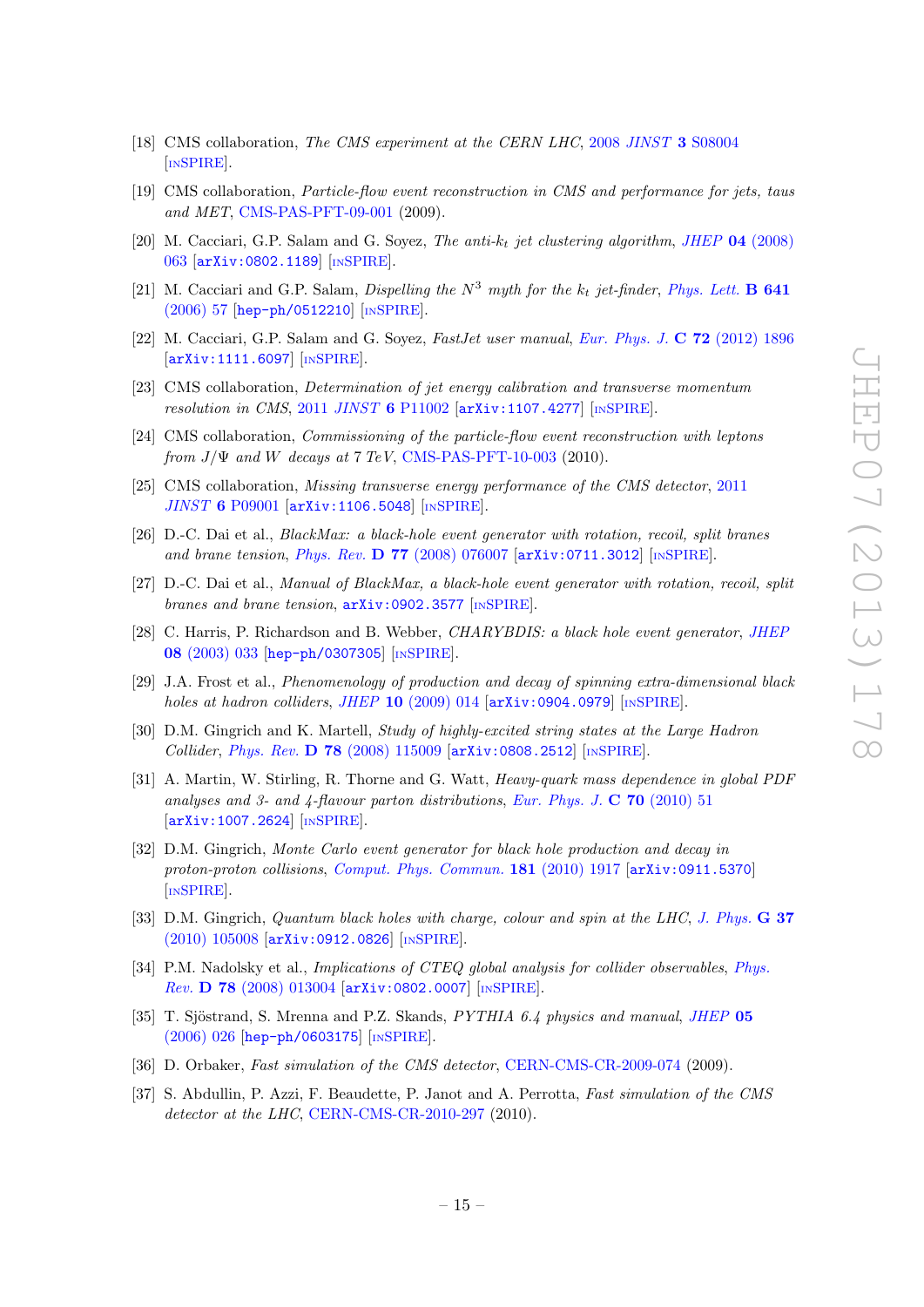- <span id="page-16-0"></span>[38] GEANT4 collaboration, S. Agostinelli et al.,  $GEANT4 - A simulation toolkit$ , [Nucl.](http://dx.doi.org/10.1016/S0168-9002(03)01368-8) [Instrum. Meth.](http://dx.doi.org/10.1016/S0168-9002(03)01368-8) A 506 (2003) 250 [IN[SPIRE](http://inspirehep.net/search?p=find+J+Nucl.Instrum.Meth.,A506,250)].
- <span id="page-16-1"></span>[39] J. Alwall, M. Herquet, F. Maltoni, O. Mattelaer and T. Stelzer, MadGraph 5: going beyond, JHEP 06 [\(2011\) 128](http://dx.doi.org/10.1007/JHEP06(2011)128) [[arXiv:1106.0522](http://arxiv.org/abs/1106.0522)] [IN[SPIRE](http://inspirehep.net/search?p=find+EPRINT+arXiv:1106.0522)].
- <span id="page-16-2"></span>[40] K.V. Tsang, Search for microscopic black hole signatures at the Large Hadron Collider, Ph.D. thesis, Brown University, U.S.A. (2011), [FERMILAB-THESIS-2011-45](http://cds.cern.ch/record/1514016) [CERN-THESIS-2011-296].
- <span id="page-16-3"></span>[41] CMS collaboration, Search for narrow resonances using the dijet mass spectrum in pp collisions at  $\sqrt{s} = 8 \text{ TeV}$ ,  $\arxiv:1302.4794$  [IN[SPIRE](http://inspirehep.net/search?p=find+EPRINT+arXiv:1302.4794)].
- <span id="page-16-4"></span>[42] M. Botje et al., The PDF4LHC working group interim recommendations,  $arXiv:1101.0538$ [IN[SPIRE](http://inspirehep.net/search?p=find+EPRINT+arXiv:1101.0538)].
- <span id="page-16-5"></span>[43] CMS collaboration, *CMS luminosity based on pixel cluster counting — Summer 2012 update*, [CMS-PAS-LUM-12-001](http://cds.cern.ch/record/1482193) (2012).
- <span id="page-16-6"></span>[44] A.L. Read, Presentation of search results: the CL<sub>s</sub> technique, J. Phys. **G 28** [\(2002\) 2693](http://dx.doi.org/10.1088/0954-3899/28/10/313) [IN[SPIRE](http://inspirehep.net/search?p=find+J+J.Phys.,G28,2693)].
- <span id="page-16-7"></span>[45] T. Junk, Confidence level computation for combining searches with small statistics, [Nucl.](http://dx.doi.org/10.1016/S0168-9002(99)00498-2) [Instrum. Meth.](http://dx.doi.org/10.1016/S0168-9002(99)00498-2) A 434 (1999) 435 [[hep-ex/9902006](http://arxiv.org/abs/hep-ex/9902006)] [IN[SPIRE](http://inspirehep.net/search?p=find+EPRINT+hep-ex/9902006)].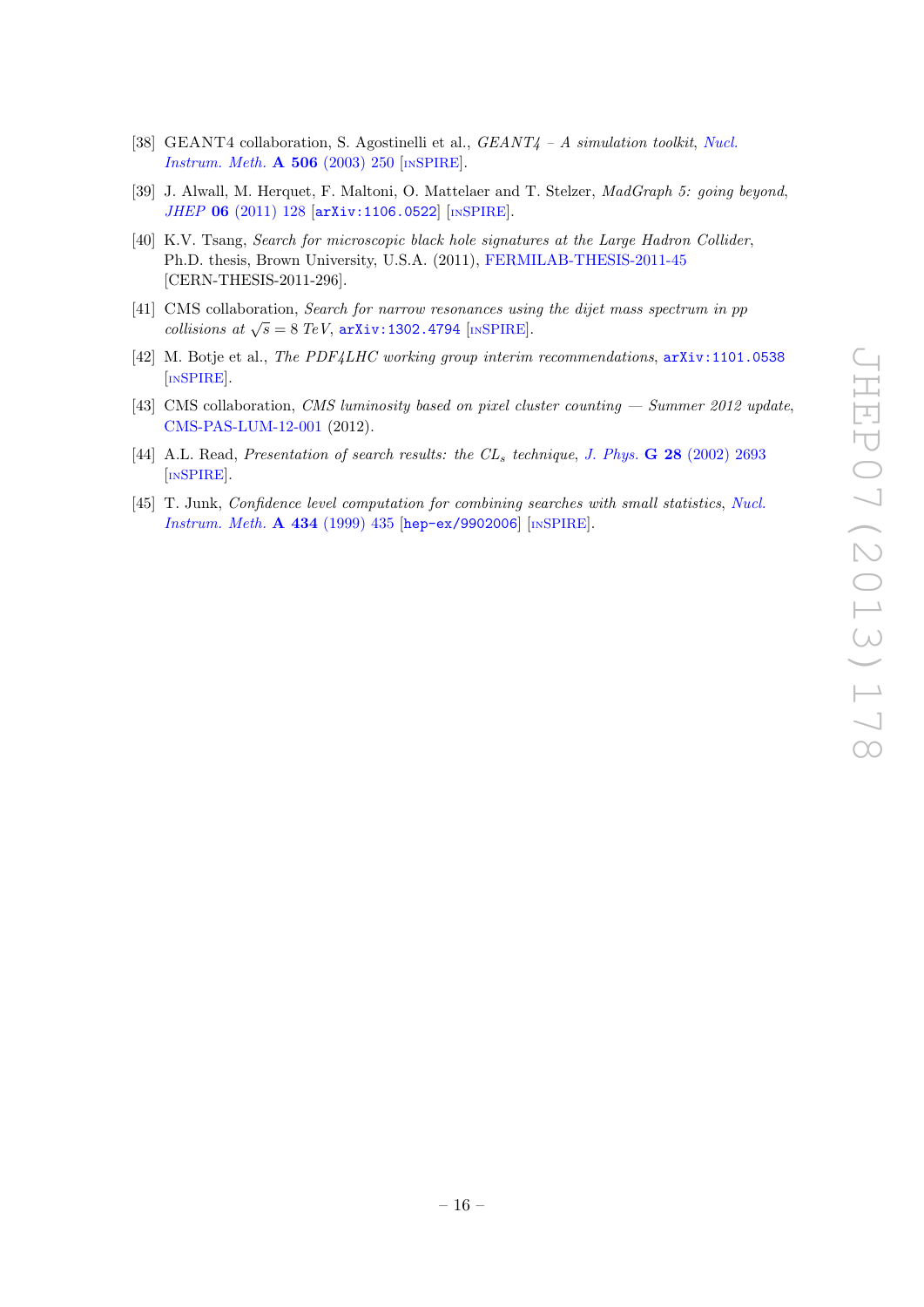## The CMS collaboration

#### <span id="page-17-0"></span>Yerevan Physics Institute, Yerevan, Armenia

S. Chatrchyan, V. Khachatryan, A.M. Sirunyan, A. Tumasyan

#### Institut für Hochenergiephysik der OeAW, Wien, Austria

W. Adam, T. Bergauer, M. Dragicevic, J. Erö, C. Fabjan<sup>1</sup>, M. Friedl, R. Frühwirth<sup>1</sup>, V.M. Ghete, N. Hörmann, J. Hrubec, M. Jeitler<sup>1</sup>, W. Kiesenhofer, V. Knünz, M. Krammer<sup>1</sup>, I. Krätschmer, D. Liko, I. Mikulec, D. Rabady<sup>2</sup>, B. Rahbaran, C. Rohringer, H. Rohringer, R. Schöfbeck, J. Strauss, A. Taurok, W. Treberer-treberspurg, W. Waltenberger, C.-E. Wulz<sup>1</sup>

#### National Centre for Particle and High Energy Physics, Minsk, Belarus

V. Mossolov, N. Shumeiko, J. Suarez Gonzalez

## Universiteit Antwerpen, Antwerpen, Belgium

S. Alderweireldt, M. Bansal, S. Bansal, T. Cornelis, E.A. De Wolf, X. Janssen, A. Knutsson, S. Luyckx, L. Mucibello, S. Ochesanu, B. Roland, R. Rougny, H. Van Haevermaet, P. Van Mechelen, N. Van Remortel, A. Van Spilbeeck

#### Vrije Universiteit Brussel, Brussel, Belgium

F. Blekman, S. Blyweert, J. D'Hondt, A. Kalogeropoulos, J. Keaveney, M. Maes, A. Olbrechts, S. Tavernier, W. Van Doninck, P. Van Mulders, G.P. Van Onsem, I. Villella

## Université Libre de Bruxelles, Bruxelles, Belgium

B. Clerbaux, G. De Lentdecker, L. Favart, A.P.R. Gay, T. Hreus, A. Léonard, P.E. Marage, A. Mohammadi, T. Reis, L. Thomas, C. Vander Velde, P. Vanlaer, J. Wang

### Ghent University, Ghent, Belgium

V. Adler, K. Beernaert, L. Benucci, A. Cimmino, S. Costantini, S. Dildick, G. Garcia, B. Klein, J. Lellouch, A. Marinov, J. Mccartin, A.A. Ocampo Rios, D. Ryckbosch, M. Sigamani, N. Strobbe, F. Thyssen, M. Tytgat, S. Walsh, E. Yazgan, N. Zaganidis

### Université Catholique de Louvain, Louvain-la-Neuve, Belgium

S. Basegmez, C. Beluffi<sup>3</sup>, G. Bruno, R. Castello, A. Caudron, L. Ceard, C. Delaere, T. du Pree, D. Favart, L. Forthomme, A. Giammanco<sup>4</sup>, J. Hollar, V. Lemaitre, J. Liao, O. Militaru, C. Nuttens, D. Pagano, A. Pin, K. Piotrzkowski, A. Popov<sup>5</sup>, M. Selvaggi, J.M. Vizan Garcia

## Université de Mons, Mons, Belgium

N. Beliy, T. Caebergs, E. Daubie, G.H. Hammad

#### Centro Brasileiro de Pesquisas Fisicas, Rio de Janeiro, Brazil

G.A. Alves, M. Correa Martins Junior, T. Martins, M.E. Pol, M.H.G. Souza

#### Universidade do Estado do Rio de Janeiro, Rio de Janeiro, Brazil

W.L. Aldá Júnior, W. Carvalho, J. Chinellato<sup>6</sup>, A. Custódio, E.M. Da Costa, D. De Jesus Damiao, C. De Oliveira Martins, S. Fonseca De Souza, H. Malbouisson, M. Malek, D. Matos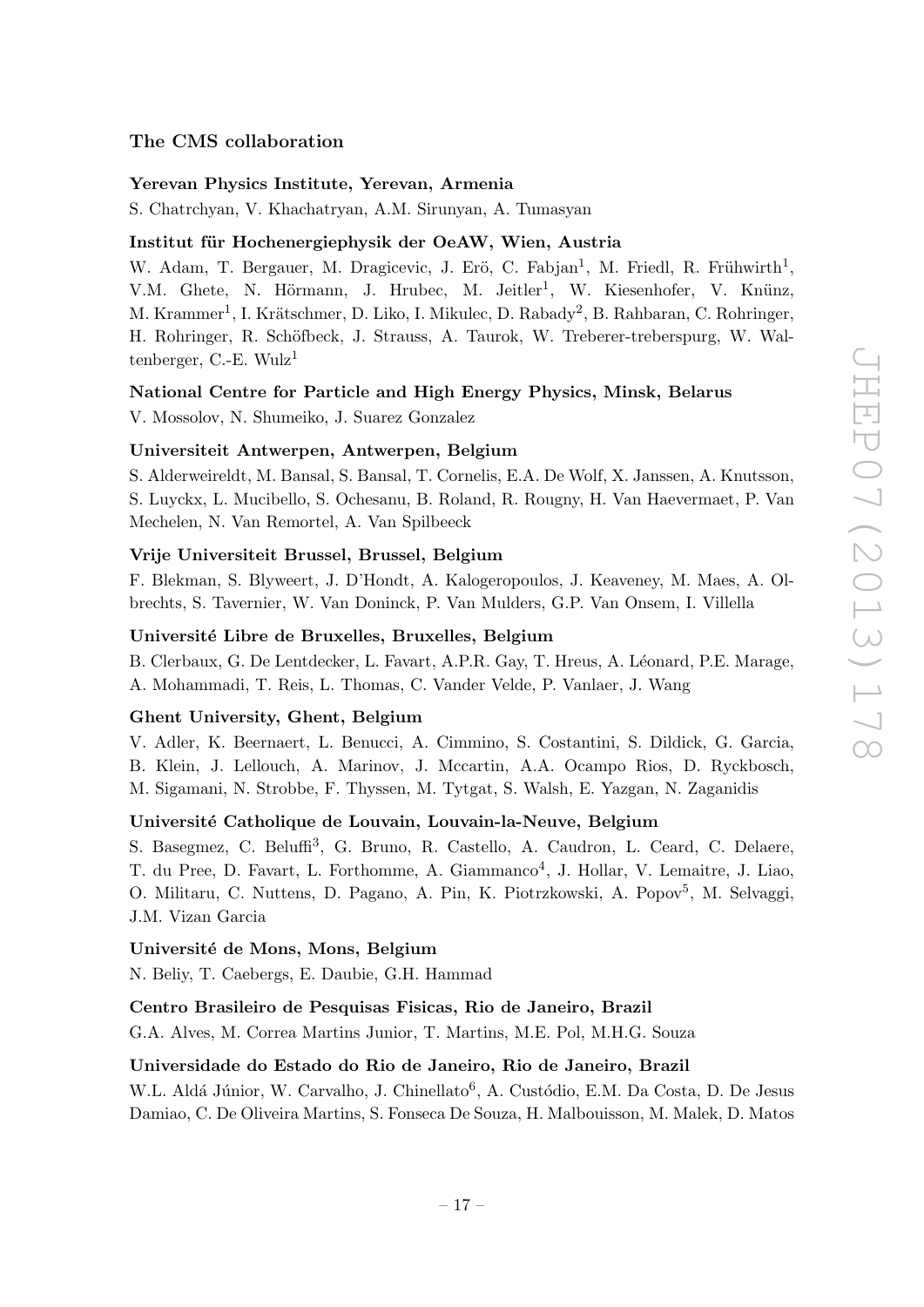Figueiredo, L. Mundim, H. Nogima, W.L. Prado Da Silva, A. Santoro, L. Soares Jorge, A. Sznajder, E.J. Tonelli Manganote<sup>6</sup>, A. Vilela Pereira

## Universidade Estadual Paulista  $^a,\,$  Universidade Federal do ABC  $^b,\,$  São Paulo, Brazil

T.S. Anjos<sup>b</sup>, C.A. Bernardes<sup>b</sup>, F.A. Dias<sup>a, 7</sup>, T.R. Fernandez Perez Tomei<sup>a</sup>, E.M. Gregores<sup>b</sup>, C. Lagana<sup>a</sup>, F. Marinho<sup>a</sup>, P.G. Mercadante<sup>b</sup>, S.F. Novaes<sup>a</sup>, Sandra S. Padula<sup>a</sup>

## Institute for Nuclear Research and Nuclear Energy, Sofia, Bulgaria

V. Genchev<sup>2</sup>, P. Iaydjiev<sup>2</sup>, S. Piperov, M. Rodozov, G. Sultanov, M. Vutova

#### University of Sofia, Sofia, Bulgaria

A. Dimitrov, R. Hadjiiska, V. Kozhuharov, L. Litov, B. Pavlov, P. Petkov

## Institute of High Energy Physics, Beijing, China

J.G. Bian, G.M. Chen, H.S. Chen, C.H. Jiang, D. Liang, S. Liang, X. Meng, J. Tao, J. Wang, X. Wang, Z. Wang, H. Xiao, M. Xu

## State Key Laboratory of Nuclear Physics and Technology, Peking University, Beijing, China

C. Asawatangtrakuldee, Y. Ban, Y. Guo, W. Li, S. Liu, Y. Mao, S.J. Qian, H. Teng, D. Wang, L. Zhang, W. Zou

## Universidad de Los Andes, Bogota, Colombia

C. Avila, C.A. Carrillo Montoya, J.P. Gomez, B. Gomez Moreno, J.C. Sanabria

### Technical University of Split, Split, Croatia

N. Godinovic, D. Lelas, R. Plestina<sup>8</sup>, D. Polic, I. Puljak

#### University of Split, Split, Croatia

Z. Antunovic, M. Kovac

### Institute Rudjer Boskovic, Zagreb, Croatia

V. Brigljevic, S. Duric, K. Kadija, J. Luetic, D. Mekterovic, S. Morovic, L. Tikvica

#### University of Cyprus, Nicosia, Cyprus

A. Attikis, G. Mavromanolakis, J. Mousa, C. Nicolaou, F. Ptochos, P.A. Razis

#### Charles University, Prague, Czech Republic

M. Finger, M. Finger Jr.

## Academy of Scientific Research and Technology of the Arab Republic of Egypt, Egyptian Network of High Energy Physics, Cairo, Egypt

Y. Assran<sup>9</sup>, A. Ellithi Kamel<sup>10</sup>, A.M. Kuotb Awad<sup>11</sup>, M.A. Mahmoud<sup>11</sup>, A. Radi<sup>12,13</sup>

## National Institute of Chemical Physics and Biophysics, Tallinn, Estonia M. Kadastik, M. Müntel, M. Murumaa, M. Raidal, L. Rebane, A. Tiko

## Department of Physics, University of Helsinki, Helsinki, Finland

P. Eerola, G. Fedi, M. Voutilainen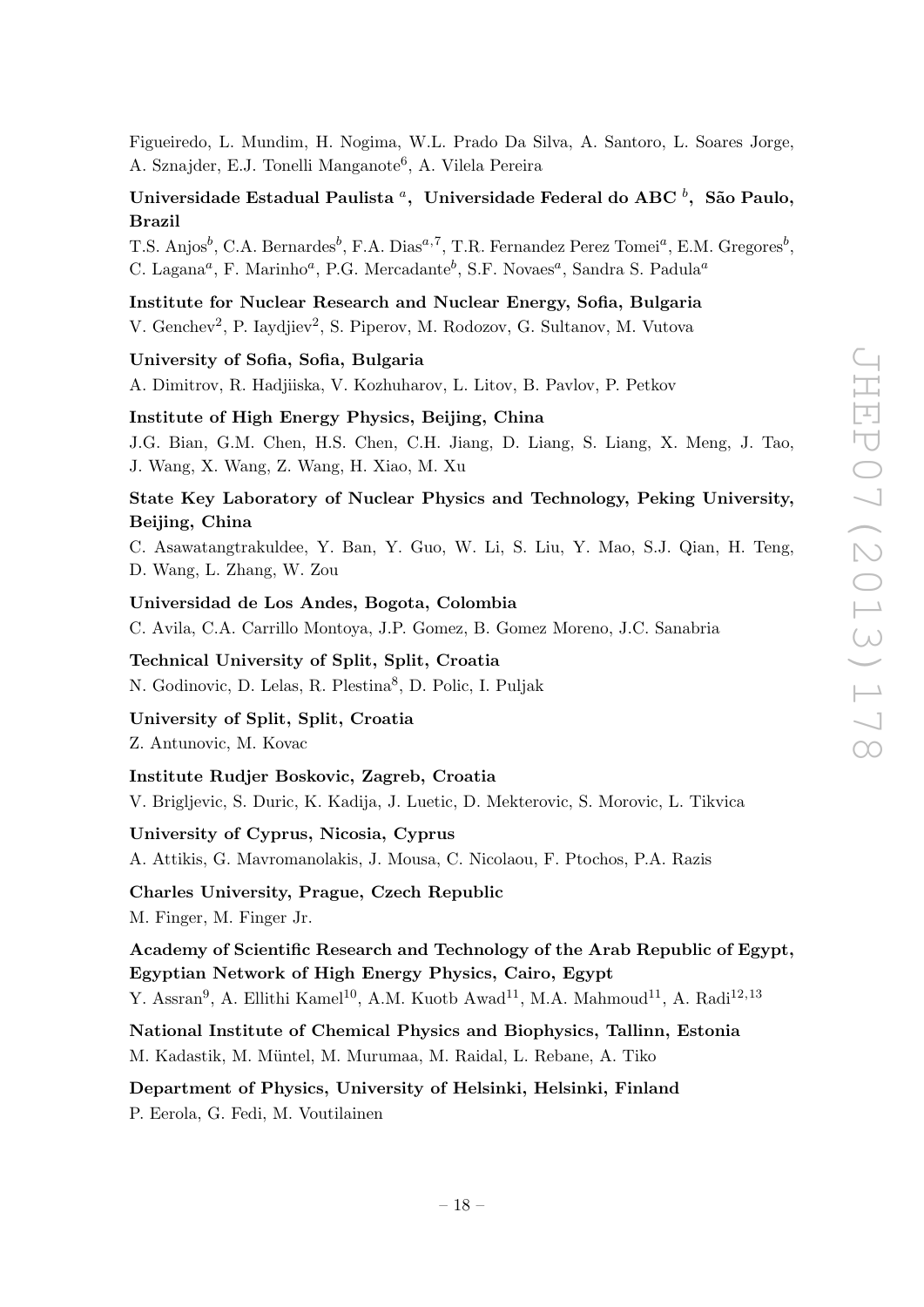## Helsinki Institute of Physics, Helsinki, Finland

J. Härkönen, V. Karimäki, R. Kinnunen, M.J. Kortelainen, T. Lampén, K. Lassila-Perini, S. Lehti, T. Lindén, P. Luukka, T. Mäenpää, T. Peltola, E. Tuominen, J. Tuominiemi, E. Tuovinen, L. Wendland

### Lappeenranta University of Technology, Lappeenranta, Finland

A. Korpela, T. Tuuva

## DSM/IRFU, CEA/Saclay, Gif-sur-Yvette, France

M. Besancon, S. Choudhury, F. Couderc, M. Dejardin, D. Denegri, B. Fabbro, J.L. Faure, F. Ferri, S. Ganjour, A. Givernaud, P. Gras, G. Hamel de Monchenault, P. Jarry, E. Locci, J. Malcles, L. Millischer, A. Nayak, J. Rander, A. Rosowsky, M. Titov

## Laboratoire Leprince-Ringuet, Ecole Polytechnique, IN2P3-CNRS, Palaiseau, France

S. Baffioni, F. Beaudette, L. Benhabib, L. Bianchini, M. Bluj<sup>14</sup>, P. Busson, C. Charlot, N. Daci, T. Dahms, M. Dalchenko, L. Dobrzynski, A. Florent, R. Granier de Cassagnac, M. Haguenauer, P. Min´e, C. Mironov, I.N. Naranjo, M. Nguyen, C. Ochando, P. Paganini, D. Sabes, R. Salerno, Y. Sirois, C. Veelken, A. Zabi

## Institut Pluridisciplinaire Hubert Curien, Université de Strasbourg, Université de Haute Alsace Mulhouse, CNRS/IN2P3, Strasbourg, France

J.-L. Agram15, J. Andrea, D. Bloch, D. Bodin, J.-M. Brom, E.C. Chabert, C. Collard, E. Conte<sup>15</sup>, F. Drouhin<sup>15</sup>, J.-C. Fontaine<sup>15</sup>, D. Gelé, U. Goerlach, C. Goetzmann, P. Juillot, A.-C. Le Bihan, P. Van Hove

## Centre de Calcul de l'Institut National de Physique Nucleaire et de Physique des Particules, CNRS/IN2P3, Villeurbanne, France

S. Gadrat

## Université de Lyon, Université Claude Bernard Lyon 1, CNRS-IN2P3, Institut de Physique Nucléaire de Lyon, Villeurbanne, France

S. Beauceron, N. Beaupere, G. Boudoul, S. Brochet, J. Chasserat, R. Chierici, D. Contardo, P. Depasse, H. El Mamouni, J. Fay, S. Gascon, M. Gouzevitch, B. Ille, T. Kurca, M. Lethuillier, L. Mirabito, S. Perries, L. Sgandurra, V. Sordini, Y. Tschudi, M. Vander Donckt, P. Verdier, S. Viret

## Institute of High Energy Physics and Informatization, Tbilisi State University, Tbilisi, Georgia

Z. Tsamalaidze<sup>16</sup>

### RWTH Aachen University, I. Physikalisches Institut, Aachen, Germany

C. Autermann, S. Beranek, B. Calpas, M. Edelhoff, L. Feld, N. Heracleous, O. Hindrichs, K. Klein, J. Merz, A. Ostapchuk, A. Perieanu, F. Raupach, J. Sammet, S. Schael, D. Sprenger, H. Weber, B. Wittmer, V. Zhukov<sup>5</sup>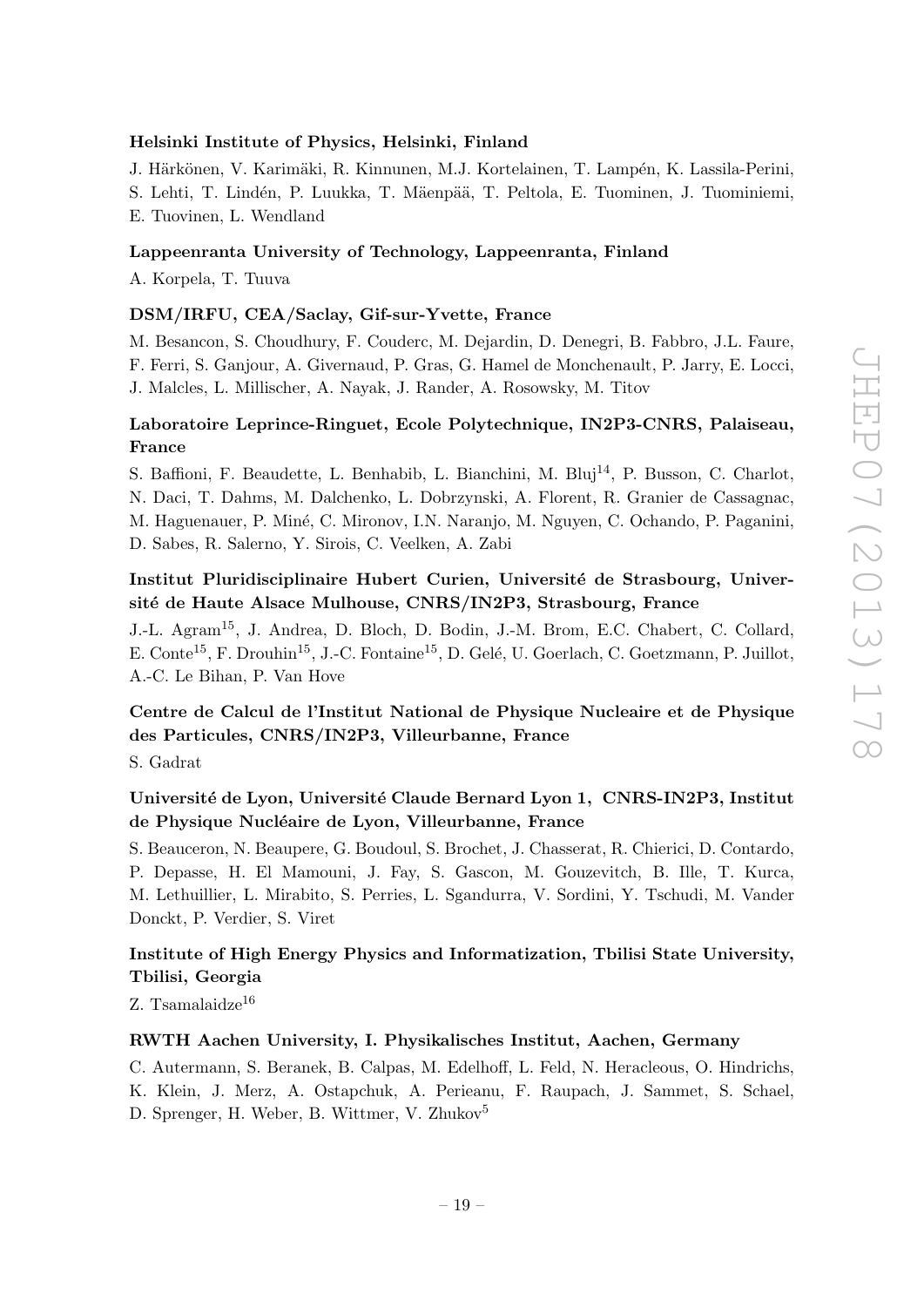## RWTH Aachen University, III. Physikalisches Institut A, Aachen, Germany

M. Ata, J. Caudron, E. Dietz-Laursonn, D. Duchardt, M. Erdmann, R. Fischer, A. Güth, T. Hebbeker, C. Heidemann, K. Hoepfner, D. Klingebiel, P. Kreuzer, M. Merschmeyer, A. Meyer, M. Olschewski, K. Padeken, P. Papacz, H. Pieta, H. Reithler, S.A. Schmitz, L. Sonnenschein, J. Steggemann, D. Teyssier, S. Thüer, M. Weber

#### RWTH Aachen University, III. Physikalisches Institut B, Aachen, Germany

V. Cherepanov, Y. Erdogan, G. Flügge, H. Geenen, M. Geisler, W. Haj Ahmad, F. Hoehle, B. Kargoll, T. Kress, Y. Kuessel, J. Lingemann<sup>2</sup>, A. Nowack, I.M. Nugent, L. Perchalla, O. Pooth, A. Stahl

## Deutsches Elektronen-Synchrotron, Hamburg, Germany

M. Aldaya Martin, I. Asin, N. Bartosik, J. Behr, W. Behrenhoff, U. Behrens, M. Bergholz<sup>17</sup>, A. Bethani, K. Borras, A. Burgmeier, A. Cakir, L. Calligaris, A. Campbell, F. Costanza, C. Diez Pardos, T. Dorland, G. Eckerlin, D. Eckstein, G. Flucke, A. Geiser, I. Glushkov, P. Gunnellini, S. Habib, J. Hauk, G. Hellwig, H. Jung, M. Kasemann, P. Katsas, C. Kleinwort, H. Kluge, M. Krämer, D. Krücker, E. Kuznetsova, W. Lange, J. Leonard, K. Lipka, W. Lohmann17, B. Lutz, R. Mankel, I. Marfin, I.-A. Melzer-Pellmann, A.B. Meyer, J. Mnich, A. Mussgiller, S. Naumann-Emme, O. Novgorodova, F. Nowak, J. Olzem, H. Perrey, A. Petrukhin, D. Pitzl, R. Placakyte, A. Raspereza, P.M. Ribeiro Cipriano, C. Riedl, E. Ron, J. Salfeld-Nebgen, R. Schmidt<sup>17</sup>, T. Schoerner-Sadenius, N. Sen, M. Stein, R. Walsh, C. Wissing

#### University of Hamburg, Hamburg, Germany

V. Blobel, H. Enderle, J. Erfle, U. Gebbert, M. Görner, M. Gosselink, J. Haller, K. Heine, R.S. Höing, G. Kaussen, H. Kirschenmann, R. Klanner, J. Lange, T. Peiffer, N. Pietsch, D. Rathjens, C. Sander, H. Schettler, P. Schleper, E. Schlieckau, A. Schmidt, T. Schum, M. Seidel, J. Sibille<sup>18</sup>, V. Sola, H. Stadie, G. Steinbrück, J. Thomsen, L. Vanelderen

#### Institut für Experimentelle Kernphysik, Karlsruhe, Germany

C. Barth, C. Baus, J. Berger, C. Böser, T. Chwalek, W. De Boer, A. Descroix, A. Dierlamm, M. Feindt, M. Guthoff<sup>2</sup>, C. Hackstein, F. Hartmann<sup>2</sup>, T. Hauth<sup>2</sup>, M. Heinrich, H. Held, K.H. Hoffmann, U. Husemann, I. Katkov<sup>5</sup>, J.R. Komaragiri, A. Kornmayer<sup>2</sup>, P. Lobelle Pardo, D. Martschei, S. Mueller, Th. Müller, M. Niegel, A. Nürnberg, O. Oberst, J. Ott, G. Quast, K. Rabbertz, F. Ratnikov, N. Ratnikova, S. Röcker, F.-P. Schilling, G. Schott, H.J. Simonis, F.M. Stober, D. Troendle, R. Ulrich, J. Wagner-Kuhr, S. Wayand, T. Weiler, M. Zeise

## Institute of Nuclear and Particle Physics (INPP), NCSR Demokritos, Aghia Paraskevi, Greece

G. Anagnostou, G. Daskalakis, T. Geralis, S. Kesisoglou, A. Kyriakis, D. Loukas, A. Markou, C. Markou, E. Ntomari

#### University of Athens, Athens, Greece

L. Gouskos, T.J. Mertzimekis, A. Panagiotou, N. Saoulidou, E. Stiliaris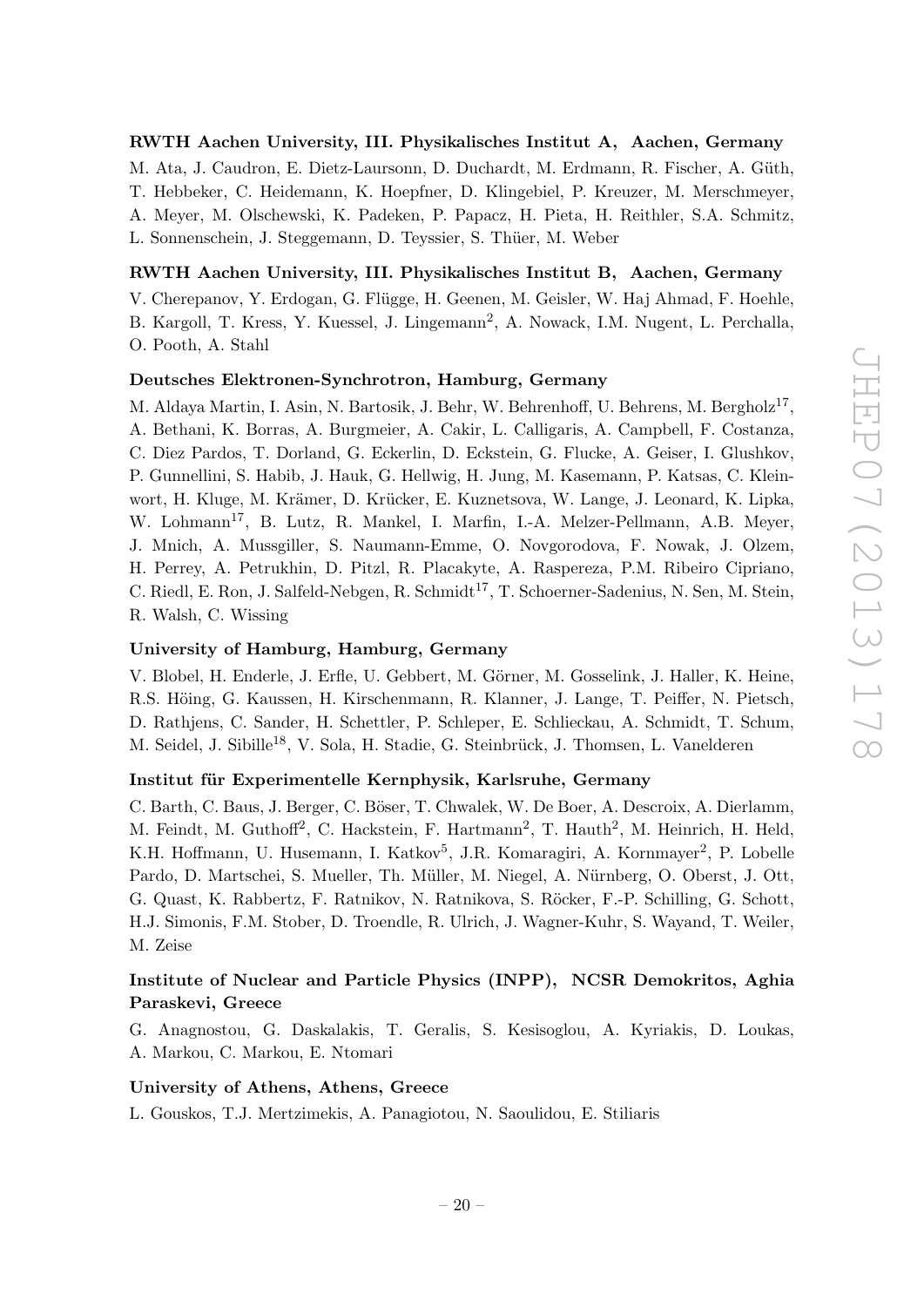### University of Ioánnina, Ioánnina, Greece

X. Aslanoglou, I. Evangelou, G. Flouris, C. Foudas, P. Kokkas, N. Manthos, I. Papadopoulos, E. Paradas

#### KFKI Research Institute for Particle and Nuclear Physics, Budapest, Hungary

G. Bencze, C. Hajdu, P. Hidas, D. Horvath<sup>19</sup>, B. Radics, F. Sikler, V. Veszpremi, G. Vesztergombi<sup>20</sup>, A.J. Zsigmond

## Institute of Nuclear Research ATOMKI, Debrecen, Hungary

N. Beni, S. Czellar, J. Molnar, J. Palinkas, Z. Szillasi

#### University of Debrecen, Debrecen, Hungary

J. Karancsi, P. Raics, Z.L. Trocsanyi, B. Ujvari

### Panjab University, Chandigarh, India

S.B. Beri, V. Bhatnagar, N. Dhingra, R. Gupta, M. Kaur, M.Z. Mehta, M. Mittal, N. Nishu, L.K. Saini, A. Sharma, J.B. Singh

### University of Delhi, Delhi, India

Ashok Kumar, Arun Kumar, S. Ahuja, A. Bhardwaj, B.C. Choudhary, S. Malhotra, M. Naimuddin, K. Ranjan, P. Saxena, V. Sharma, R.K. Shivpuri

#### Saha Institute of Nuclear Physics, Kolkata, India

S. Banerjee, S. Bhattacharya, K. Chatterjee, S. Dutta, B. Gomber, Sa. Jain, Sh. Jain, R. Khurana, A. Modak, S. Mukherjee, D. Roy, S. Sarkar, M. Sharan

#### Bhabha Atomic Research Centre, Mumbai, India

A. Abdulsalam, D. Dutta, S. Kailas, V. Kumar, A.K. Mohanty<sup>2</sup>, L.M. Pant, P. Shukla, A. Topkar

## Tata Institute of Fundamental Research - EHEP, Mumbai, India

T. Aziz, R.M. Chatterjee, S. Ganguly, S. Ghosh, M. Guchait<sup>21</sup>, A. Gurtu<sup>22</sup>, G. Kole, S. Kumar, M. Maity<sup>23</sup>, G. Majumder, K. Mazumdar, G.B. Mohanty, B. Parida, K. Sudhakar, N. Wickramage

## Tata Institute of Fundamental Research - HECR, Mumbai, India

S. Banerjee, S. Dugad

#### Institute for Research in Fundamental Sciences (IPM), Tehran, Iran

H. Arfaei24, H. Bakhshiansohi, S.M. Etesami25, A. Fahim24, H. Hesari, A. Jafari, M. Khakzad, M. Mohammadi Najafabadi, S. Paktinat Mehdiabadi, B. Safarzadeh<sup>26</sup>, M. Zeinali

#### University College Dublin, Dublin, Ireland

M. Grunewald

INFN Sezione di Bari <sup>a</sup>, Università di Bari  $^b$ , Politecnico di Bari  $^c$ , Bari, Italy M. Abbrescia<sup>a,b</sup>, L. Barbone<sup>a,b</sup>, C. Calabria<sup>a,b</sup>, S.S. Chhibra<sup>a,b</sup>, A. Colaleo<sup>a</sup>, D. Creanza<sup>a,c</sup>, N. De Filippis<sup>a,c,2</sup>, M. De Palma<sup>a,b</sup>, L. Fiore<sup>a</sup>, G. Iaselli<sup>a,c</sup>, G. Maggi<sup>a,c</sup>, M. Maggi<sup>a</sup>,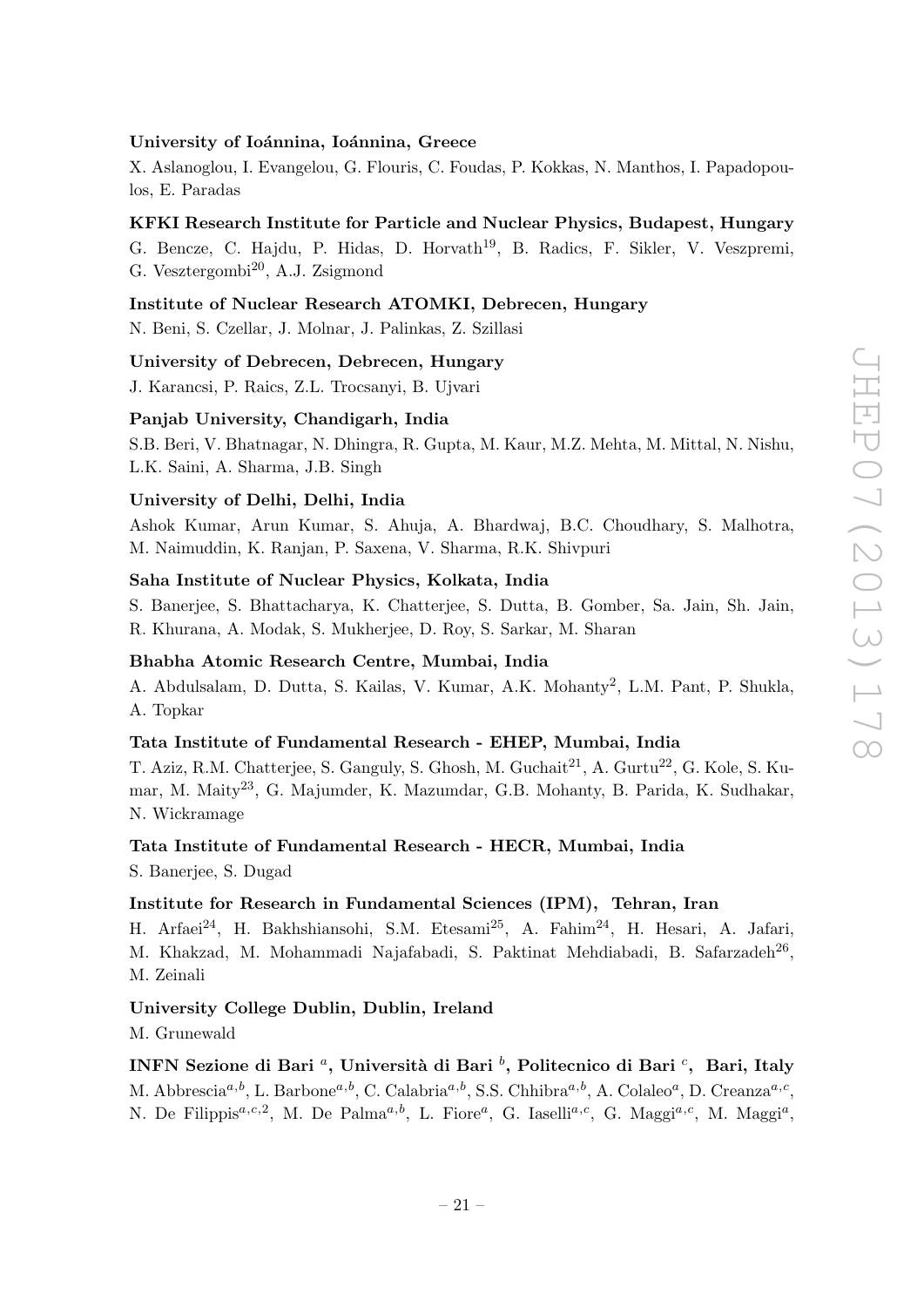B. Marangelli<sup>a,b</sup>, S. My<sup>a,c</sup>, S. Nuzzo<sup>a,b</sup>, N. Pacifico<sup>a</sup>, A. Pompili<sup>a,b</sup>, G. Pugliese<sup>a,c</sup>, G. Selvaggi<sup>a,b</sup>, L. Silvestris<sup>a</sup>, G. Singh<sup>a,b</sup>, R. Venditti<sup>a,b</sup>, P. Verwilligen<sup>a</sup>, G. Zito<sup>a</sup>

## INFN Sezione di Bologna <sup>a</sup>, Università di Bologna  $^b$ , Bologna, Italy

G. Abbiendi<sup>a</sup>, A.C. Benvenuti<sup>a</sup>, D. Bonacorsi<sup>a,b</sup>, S. Braibant-Giacomelli<sup>a,b</sup>, L. Brigliadori<sup>a,b</sup>, R. Campanini<sup>a,b</sup>, P. Capiluppi<sup>a,b</sup>, A. Castro<sup>a,b</sup>, F.R. Cavallo<sup>a</sup>, M. Cuffiani<sup>a,b</sup>, G.M. Dallavalle<sup>a</sup>, F. Fabbri<sup>a</sup>, A. Fanfani<sup>a,b</sup>, D. Fasanella<sup>a,b</sup>, P. Giacomelli<sup>a</sup>, C. Grandi<sup>a</sup>, L. Guiducci<sup>a,b</sup>, S. Marcellini<sup>a</sup>, G. Masetti<sup>a,2</sup>, M. Meneghelli<sup>a,b</sup>, A. Montanari<sup>a</sup>, F.L. Navarria<sup>*a*,b</sup>, F. Odorici<sup>a</sup>, A. Perrotta<sup>*a*</sup>, F. Primavera<sup>*a*,b</sup>, A.M. Rossi<sup>*a*,b</sup>, T. Rovelli<sup>*a*,b</sup>, G.P. Siroli<sup>a,b</sup>, N. Tosi<sup>a,b</sup>, R. Travaglini<sup>a,b</sup>

## INFN Sezione di Catania <sup>a</sup>, Università di Catania  $^b$ , Catania, Italy

S. Albergo<sup>a,b</sup>, M. Chiorboli<sup>a,b</sup>, S. Costa<sup>a,b</sup>, R. Potenza<sup>a,b</sup>, A. Tricomi<sup>a,b</sup>, C. Tuve<sup>a,b</sup>

## INFN Sezione di Firenze  $^a,$  Università di Firenze  $^b, \,$  Firenze, Italy

G. Barbagli<sup>a</sup>, V. Ciulli<sup>a,b</sup>, C. Civinini<sup>a</sup>, R. D'Alessandro<sup>a,b</sup>, E. Focardi<sup>a,b</sup>, S. Frosali<sup>a,b</sup>, E. Gallo<sup>a</sup>, S. Gonzi<sup>a,b</sup>, V. Gori<sup>a,b</sup>, P. Lenzi<sup>a,b</sup>, M. Meschini<sup>a</sup>, S. Paoletti<sup>a</sup>, G. Sguazzoni<sup>a</sup>, A. Tropiano $a,b$ 

### INFN Laboratori Nazionali di Frascati, Frascati, Italy

L. Benussi, S. Bianco, F. Fabbri, D. Piccolo

## INFN Sezione di Genova  $^a,$  Università di Genova  $^b, \,$  Genova, Italy

P. Fabbricatore<sup>a</sup>, R. Musenich<sup>a</sup>, S. Tosi<sup>a,b</sup>

## INFN Sezione di Milano-Bicocca <sup>a</sup>, Università di Milano-Bicocca <sup>b</sup>, Milano, Italy

A. Benaglia<sup>a</sup>, F. De Guio<sup>a,b</sup>, L. Di Matteo<sup>a,b</sup>, S. Fiorendi<sup>a,b</sup>, S. Gennai<sup>a,2</sup>, A. Ghezzi<sup>a,b</sup>, P. Govoni, M.T. Lucchini<sup>2</sup>, S. Malvezzi<sup>a</sup>, R.A. Manzoni<sup>a,b,2</sup>, A. Martelli<sup>a,b,2</sup>, A. Massironi<sup>a,b</sup>, D. Menasce<sup>a</sup>, L. Moroni<sup>a</sup>, M. Paganoni<sup>a,b</sup>, D. Pedrini<sup>a</sup>, S. Ragazzi<sup>a,b</sup>, N. Redaelli<sup>a</sup>, T. Tabarelli de Fatis<sup>a,b</sup>

## INFN Sezione di Napoli <sup>a</sup>, Università di Napoli 'Federico II'  $^b,$  Università della Basilicata (Potenza)  $^c$ , Università G. Marconi (Roma)  $^d$ , Napoli, Italy

S. Buontempo<sup>a</sup>, N. Cavallo<sup>a,c</sup>, A. De Cosa<sup>a,b</sup>, O. Dogangun<sup>a,b</sup>, F. Fabozzi<sup>a,c</sup>, A.O.M. Iorio<sup>a,b</sup>, L. Lista<sup>a</sup>, S. Meola<sup>a,d,2</sup>, M. Merola<sup>a</sup>, P. Paolucci<sup>a,2</sup>

## INFN Sezione di Padova <sup>a</sup>, Università di Padova <sup>b</sup>, Università di  **(Trento)<sup>c</sup>, Padova, Italy**

P. Azzi<sup>a</sup>, N. Bacchetta<sup>a</sup>, M. Bellato<sup>a</sup>, A. Branca<sup>a,b</sup>, R. Carlin<sup>a,b</sup>, T. Dorigo<sup>a</sup>, U. Dosselli<sup>a</sup>, M. Galanti<sup>a,b,2</sup>, F. Gasparini<sup>a,b</sup>, P. Giubilato<sup>a,b</sup>, A. Gozzelino<sup>a</sup>, K. Kanishchev<sup>a,c</sup>, S. Lacaprara<sup>a</sup>, I. Lazzizzera<sup>a,c</sup>, M. Margoni<sup>a,b</sup>, A.T. Meneguzzo<sup>a,b</sup>, M. Nespolo<sup>a</sup>, J. Pazzini<sup>a,b</sup>, M. Pegoraro<sup>a</sup>, N. Pozzobon<sup>a,b</sup>, P. Ronchese<sup>a,b</sup>, F. Simonetto<sup>a,b</sup>, E. Torassa<sup>a</sup>, M. Tosi $^{a,b}$ , A. Triossi $^a$ , S. Vanini $^{a,b}$ , S. Ventura $^a$ , P. Zotto $^{a,b}$ , A. Zucchetta $^{a,b}$ , G. Zumerle $^{a,b}$ 

## INFN Sezione di Pavia  $^a,$  Università di Pavia  $^b, \, \,$  Pavia, Italy

M. Gabusi<sup>a,b</sup>, S.P. Ratti<sup>a,b</sup>, C. Riccardi<sup>a,b</sup>, P. Vitulo<sup>a,b</sup>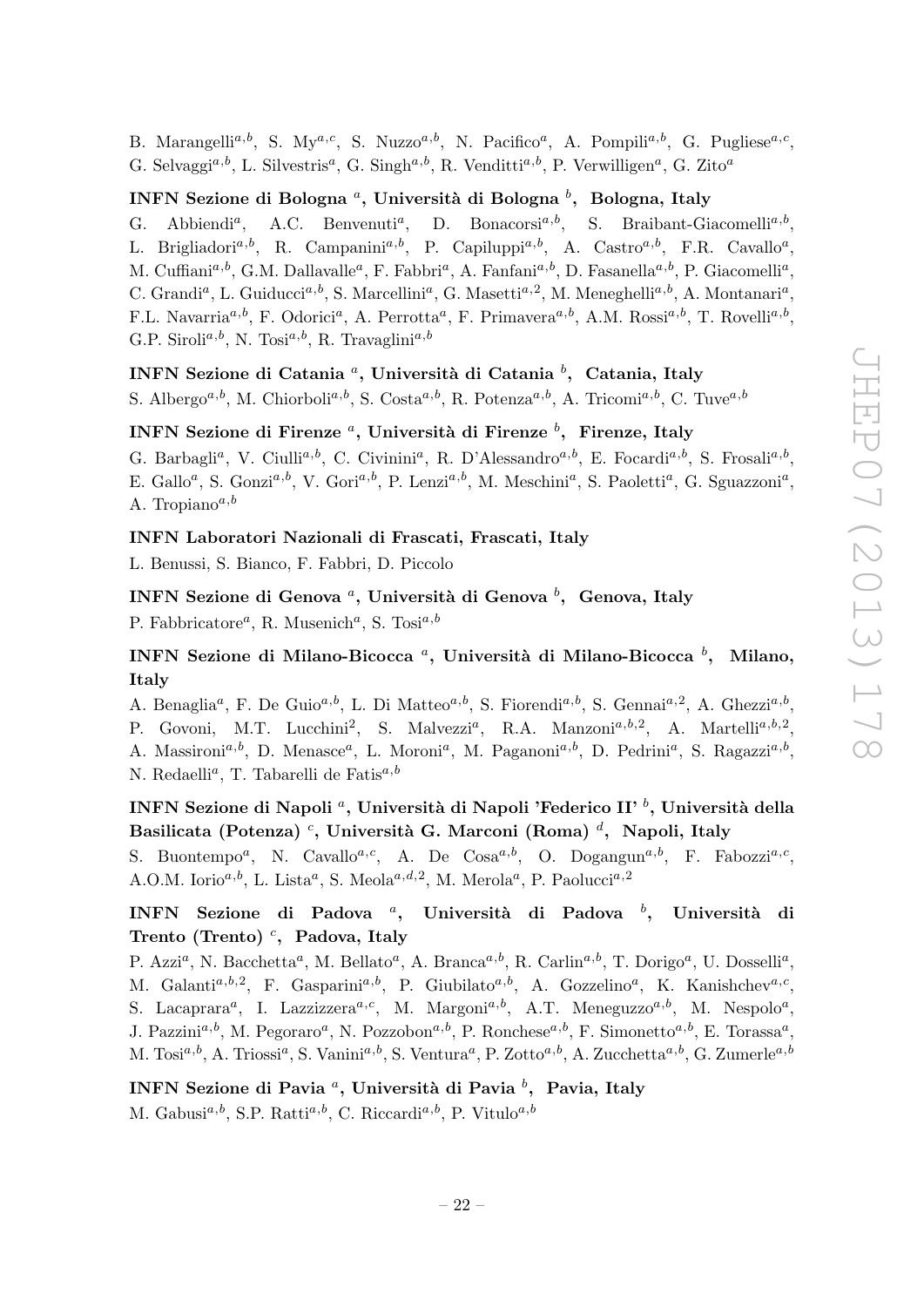## INFN Sezione di Perugia  $^a,$  Università di Perugia  $^b, \,$  Perugia, Italy

M. Biasini<sup>a,b</sup>, G.M. Bilei<sup>a</sup>, L. Fanò<sup>a,b</sup>, P. Lariccia<sup>a,b</sup>, G. Mantovani<sup>a,b</sup>, M. Menichelli<sup>a</sup>, A. Nappi<sup>a,b†</sup>, F. Romeo<sup>a,b</sup>, A. Saha<sup>a</sup>, A. Santocchia<sup>a,b</sup>, A. Spiezia<sup>a,b</sup>

## INFN Sezione di Pisa <sup>a</sup>, Università di Pisa <sup>b</sup>, Scuola Normale Superiore di Pisa<sup>c</sup>, Pisa, Italy

K. Androsov<sup>a, 27</sup>, P. Azzurri<sup>a</sup>, G. Bagliesi<sup>a</sup>, T. Boccali<sup>a</sup>, G. Broccolo<sup>a, c</sup>, R. Castaldi<sup>a</sup>, R.T. D'Agnolo<sup>a,c,2</sup>, R. Dell'Orso<sup>a</sup>, F. Fiori<sup>a,c</sup>, L. Foà<sup>a,c</sup>, A. Giassi<sup>a</sup>, A. Kraan<sup>a</sup>, F. Ligabue<sup>a,c</sup>, T. Lomtadze<sup>a</sup>, L. Martini<sup>a, 27</sup>, A. Messineo<sup>a,b</sup>, F. Palla<sup>a</sup>, A. Rizzi<sup>a,b</sup>, A.T. Serban<sup>a</sup>, P. Spagnolo<sup>a</sup>, P. Squillacioti<sup>a</sup>, R. Tenchini<sup>a</sup>, G. Tonelli<sup>a,b</sup>, A. Venturi<sup>a</sup>, P.G. Verdini<sup>a</sup>, C. Vernieri<sup>a,c</sup>

## INFN Sezione di Roma  $^a,$  Università di Roma  $^b, \, \,$  Roma, Italy

L. Barone<sup>a,b</sup>, F. Cavallari<sup>a</sup>, D. Del Re<sup>a,b</sup>, M. Diemoz<sup>a</sup>, C. Fanelli<sup>a,b</sup>, M. Grassi<sup>a,b,2</sup>, E. Longo<sup>a,b</sup>, F. Margaroli<sup>a,b</sup>, P. Meridiani<sup>a</sup>, F. Micheli<sup>a,b</sup>, S. Nourbakhsh<sup>a,b</sup>, G. Organtini<sup>a,b</sup>, R. Paramatti<sup>a</sup>, S. Rahatlou<sup>a,b</sup>, L. Soffi<sup>a,b</sup>

## INFN Sezione di Torino <sup>a</sup>, Università di Torino <sup>b</sup>, Università del Piemonte Orientale (Novara)<sup>c</sup>, Torino, Italy

N. Amapane<sup>a,b</sup>, R. Arcidiacono<sup>a,c</sup>, S. Argiro<sup>a,b</sup>, M. Arneodo<sup>a,c</sup>, C. Biino<sup>a</sup>, N. Cartiglia<sup>a</sup>, S. Casasso<sup>a,b</sup>, M. Costa<sup>a,b</sup>, P. De Remigis<sup>a</sup>, N. Demaria<sup>a</sup>, C. Mariotti<sup>a</sup>, S. Maselli<sup>a</sup>, E. Migliore<sup>a,b</sup>, V. Monaco<sup>a,b</sup>, M. Musich<sup>a</sup>, M.M. Obertino<sup>a,c</sup>, N. Pastrone<sup>a</sup>, M. Pelliccioni<sup>a, 2</sup>, A. Potenza<sup>a, b</sup>, A. Romero<sup>a, b</sup>, M. Ruspa<sup>a, c</sup>, R. Sacchi<sup>a, b</sup>, A. Solano<sup>a, b</sup>, A. Staiano<sup>a</sup>, U. Tamponi<sup>a</sup>

## INFN Sezione di Trieste <sup>a</sup>, Università di Trieste  $^b$ , Trieste, Italy

S. Belforte<sup>a</sup>, V. Candelise<sup>a,b</sup>, M. Casarsa<sup>a</sup>, F. Cossutti<sup>a,2</sup>, G. Della Ricca<sup>a,b</sup>, B. Gobbo<sup>a</sup>, C. La Licata<sup>*a*,b</sup>, M. Marone<sup>*a*,b</sup>, D. Montanino<sup>*a*,b</sup>, A. Penzo<sup>*a*</sup>, A. Schizzi<sup>*a*,b</sup>, A. Zanetti<sup>*a*</sup>

## Kangwon National University, Chunchon, Korea

T.Y. Kim, S.K. Nam

## Kyungpook National University, Daegu, Korea

S. Chang, D.H. Kim, G.N. Kim, J.E. Kim, D.J. Kong, Y.D. Oh, H. Park, D.C. Son

## Chonnam National University, Institute for Universe and Elementary Particles, Kwangju, Korea

J.Y. Kim, Zero J. Kim, S. Song

Korea University, Seoul, Korea S. Choi, D. Gyun, B. Hong, M. Jo, H. Kim, T.J. Kim, K.S. Lee, S.K. Park, Y. Roh

## University of Seoul, Seoul, Korea

M. Choi, J.H. Kim, C. Park, I.C. Park, S. Park, G. Ryu

### Sungkyunkwan University, Suwon, Korea

Y. Choi, Y.K. Choi, J. Goh, M.S. Kim, E. Kwon, B. Lee, J. Lee, S. Lee, H. Seo, I. Yu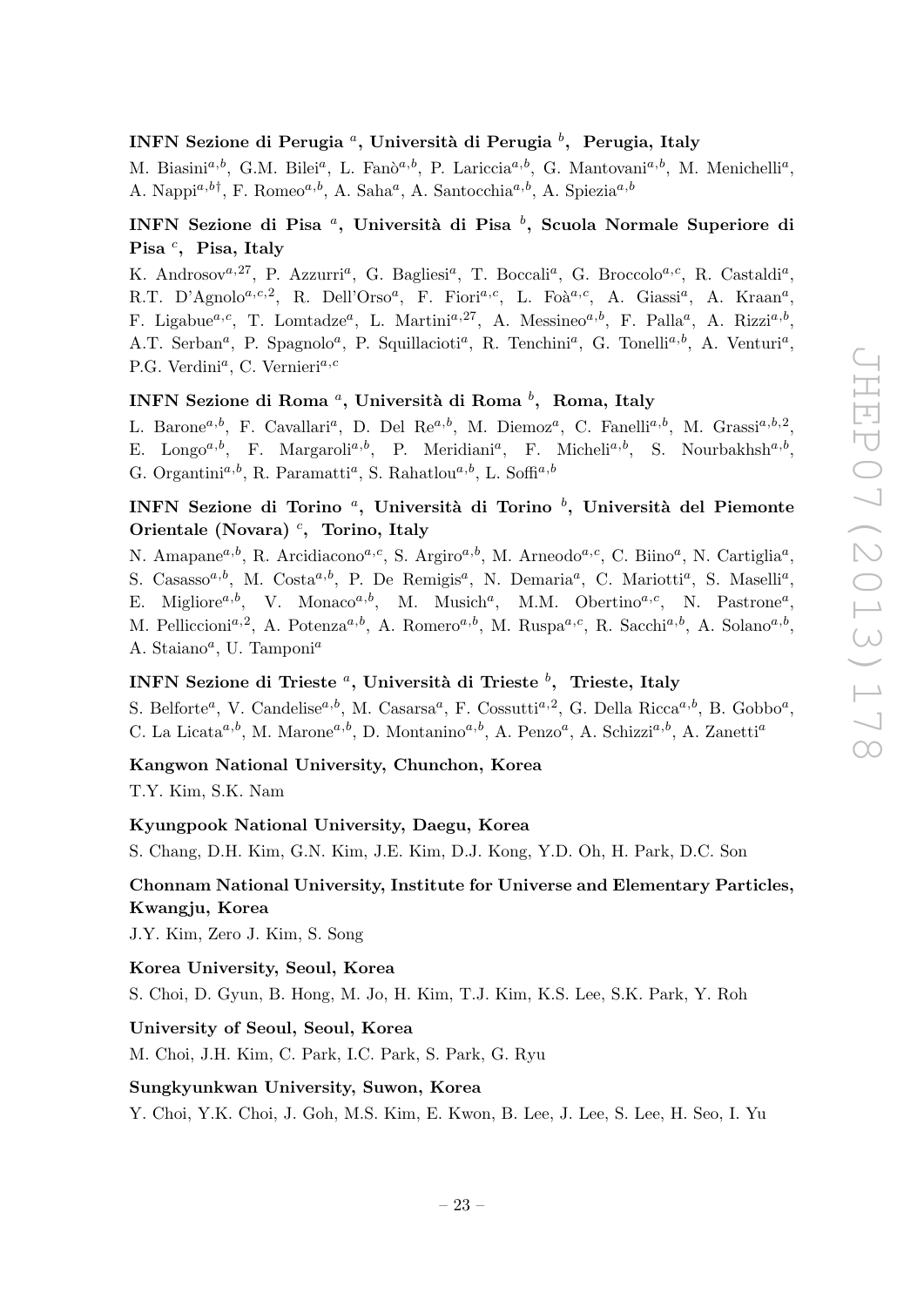#### Vilnius University, Vilnius, Lithuania

I. Grigelionis, A. Juodagalvis

### Centro de Investigacion y de Estudios Avanzados del IPN, Mexico City, Mexico

H. Castilla-Valdez, E. De La Cruz-Burelo, I. Heredia-de La Cruz<sup>28</sup>, R. Lopez-Fernandez, J. Mart´ınez-Ortega, A. Sanchez-Hernandez, L.M. Villasenor-Cendejas

### Universidad Iberoamericana, Mexico City, Mexico

S. Carrillo Moreno, F. Vazquez Valencia

#### Benemerita Universidad Autonoma de Puebla, Puebla, Mexico

H.A. Salazar Ibarguen

#### Universidad Autónoma de San Luis Potosí, San Luis Potosí, Mexico

E. Casimiro Linares, A. Morelos Pineda, M.A. Reyes-Santos

#### University of Auckland, Auckland, New Zealand

D. Krofcheck

University of Canterbury, Christchurch, New Zealand

A.J. Bell, P.H. Butler, R. Doesburg, S. Reucroft, H. Silverwood

#### National Centre for Physics, Quaid-I-Azam University, Islamabad, Pakistan

M. Ahmad, M.I. Asghar, J. Butt, H.R. Hoorani, S. Khalid, W.A. Khan, T. Khurshid, S. Qazi, M.A. Shah, M. Shoaib

#### National Centre for Nuclear Research, Swierk, Poland

H. Bialkowska, B. Boimska, T. Frueboes, M. G´orski, M. Kazana, K. Nawrocki, K. Romanowska-Rybinska, M. Szleper, G. Wrochna, P. Zalewski

## Institute of Experimental Physics, Faculty of Physics, University of Warsaw, Warsaw, Poland

G. Brona, K. Bunkowski, M. Cwiok, W. Dominik, K. Doroba, A. Kalinowski, M. Konecki, J. Krolikowski, M. Misiura, W. Wolszczak

## Laboratório de Instrumentação e Física Experimental de Partículas, Lisboa, Portugal

N. Almeida, P. Bargassa, A. David, P. Faccioli, P.G. Ferreira Parracho, M. Gallinaro, J. Rodrigues Antunes, J. Seixas<sup>2</sup>, J. Varela, P. Vischia

#### Joint Institute for Nuclear Research, Dubna, Russia

I. Belotelov, M. Gavrilenko, I. Golutvin, I. Gorbunov, V. Karjavin, V. Konoplyanikov, V. Korenkov, A. Lanev, A. Malakhov, V. Matveev, P. Moisenz, V. Palichik, V. Perelygin, M. Savina, S. Shmatov, V. Smirnov, E. Tikhonenko, A. Zarubin

#### Petersburg Nuclear Physics Institute, Gatchina (St. Petersburg), Russia

S. Evstyukhin, V. Golovtsov, Y. Ivanov, V. Kim, P. Levchenko, V. Murzin, V. Oreshkin, I. Smirnov, V. Sulimov, L. Uvarov, S. Vavilov, A. Vorobyev, An. Vorobyev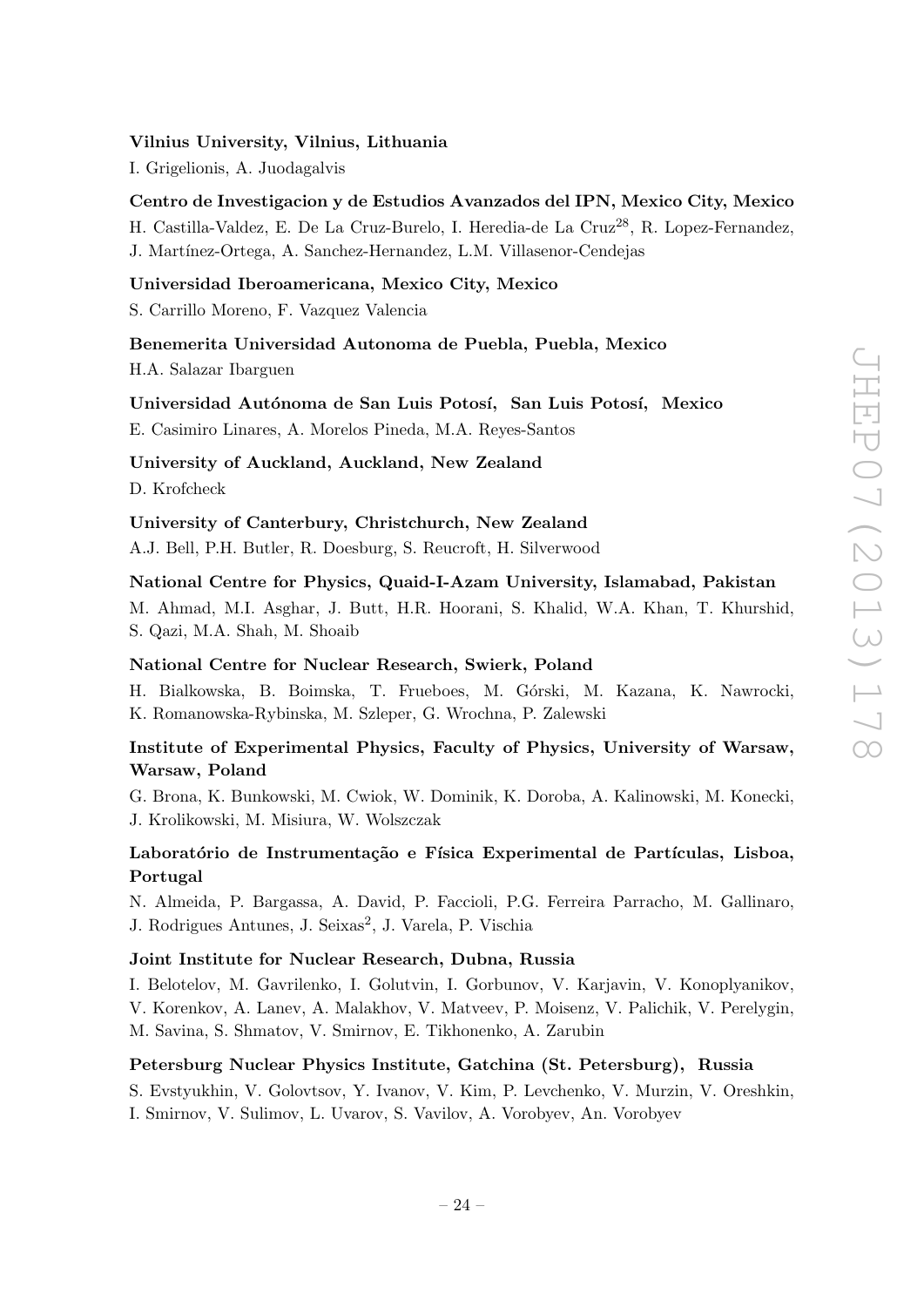#### Institute for Nuclear Research, Moscow, Russia

Yu. Andreev, A. Dermenev, S. Gninenko, N. Golubev, M. Kirsanov, N. Krasnikov, A. Pashenkov, D. Tlisov, A. Toropin

### Institute for Theoretical and Experimental Physics, Moscow, Russia

V. Epshteyn, M. Erofeeva, V. Gavrilov, N. Lychkovskaya, V. Popov, G. Safronov, S. Semenov, A. Spiridonov, V. Stolin, E. Vlasov, A. Zhokin

#### P.N. Lebedev Physical Institute, Moscow, Russia

V. Andreev, M. Azarkin, I. Dremin, M. Kirakosyan, A. Leonidov, G. Mesyats, S.V. Rusakov, A. Vinogradov

## Skobeltsyn Institute of Nuclear Physics, Lomonosov Moscow State University, Moscow, Russia

A. Belyaev, E. Boos, V. Bunichev, M. Dubinin<sup>7</sup>, L. Dudko, A. Ershov, A. Gribushin, V. Klyukhin, O. Kodolova, I. Lokhtin, A. Markina, S. Obraztsov, S. Petrushanko, V. Savrin

## State Research Center of Russian Federation, Institute for High Energy Physics, Protvino, Russia

I. Azhgirey, I. Bayshev, S. Bitioukov, V. Kachanov, A. Kalinin, D. Konstantinov,

V. Krychkine, V. Petrov, R. Ryutin, A. Sobol, L. Tourtchanovitch, S. Troshin, N. Tyurin, A. Uzunian, A. Volkov

## University of Belgrade, Faculty of Physics and Vinca Institute of Nuclear Sciences, Belgrade, Serbia

P. Adzic<sup>29</sup>, M. Ekmedzic, D. Krpic<sup>29</sup>, J. Milosevic

## Centro de Investigaciones Energéticas Medioambientales y Tecnológicas (CIEMAT), Madrid, Spain

M. Aguilar-Benitez, J. Alcaraz Maestre, C. Battilana, E. Calvo, M. Cerrada, M. Chamizo Llatas<sup>2</sup>, N. Colino, B. De La Cruz, A. Delgado Peris, D. Domínguez Vázquez, C. Fernandez Bedoya, J.P. Fernández Ramos, A. Ferrando, J. Flix, M.C. Fouz, P. Garcia-Abia, O. Gonzalez Lopez, S. Goy Lopez, J.M. Hernandez, M.I. Josa, G. Merino, E. Navarro De Martino, J. Puerta Pelayo, A. Quintario Olmeda, I. Redondo, L. Romero, J. Santaolalla, M.S. Soares, C. Willmott

#### Universidad Autónoma de Madrid, Madrid, Spain

C. Albajar, J.F. de Trocóniz

### Universidad de Oviedo, Oviedo, Spain

H. Brun, J. Cuevas, J. Fernandez Menendez, S. Folgueras, I. Gonzalez Caballero, L. Lloret Iglesias, J. Piedra Gomez

## Instituto de Física de Cantabria (IFCA), CSIC-Universidad de Cantabria, Santander, Spain

J.A. Brochero Cifuentes, I.J. Cabrillo, A. Calderon, S.H. Chuang, J. Duarte Campderros, M. Fernandez, G. Gomez, J. Gonzalez Sanchez, A. Graziano, C. Jorda, A. Lopez Virto,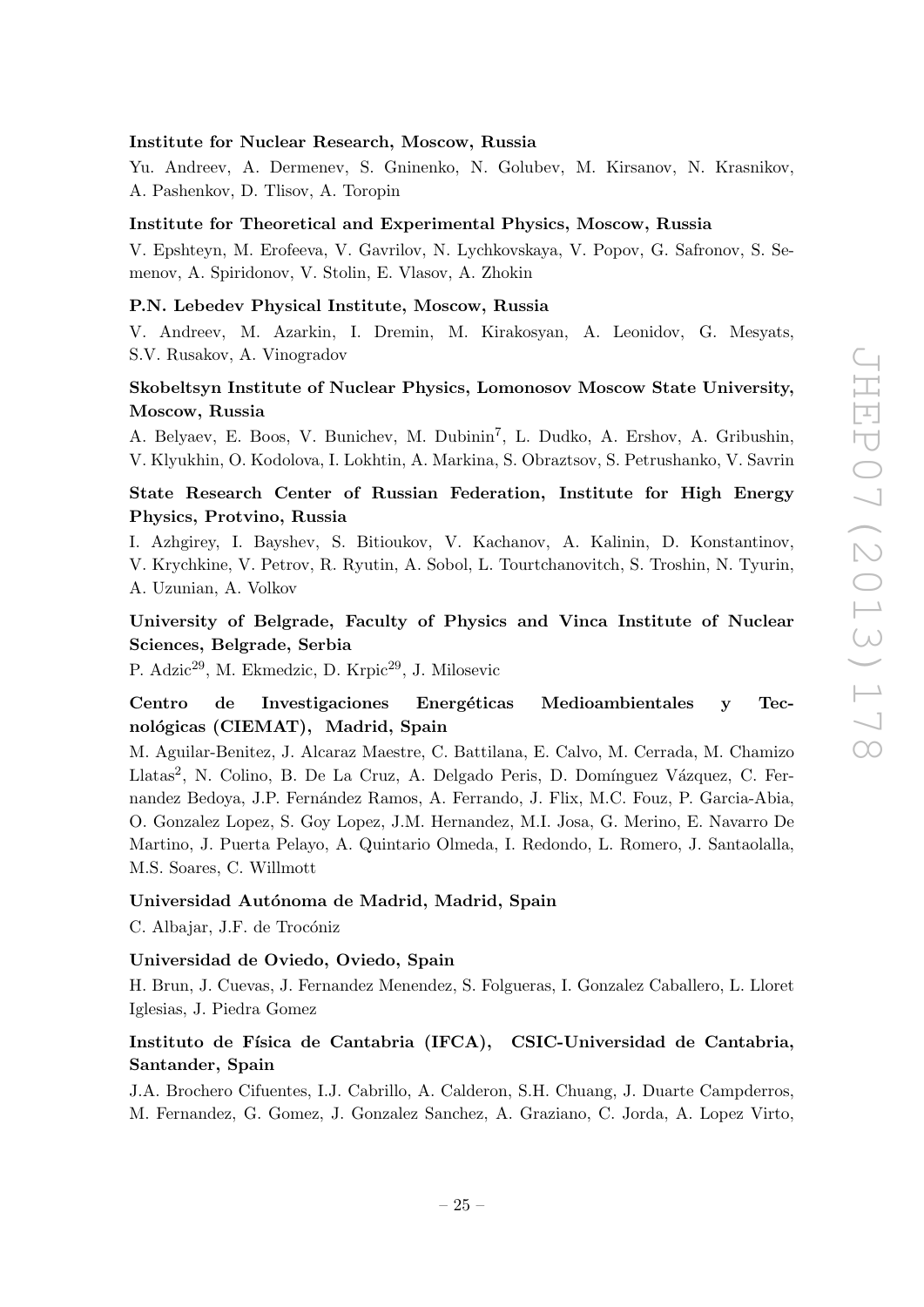J. Marco, R. Marco, C. Martinez Rivero, F. Matorras, F.J. Munoz Sanchez, T. Rodrigo, A.Y. Rodríguez-Marrero, A. Ruiz-Jimeno, L. Scodellaro, I. Vila, R. Vilar Cortabitarte

#### CERN, European Organization for Nuclear Research, Geneva, Switzerland

D. Abbaneo, E. Auffray, G. Auzinger, M. Bachtis, P. Baillon, A.H. Ball, D. Barney, J. Bendavid, J.F. Benitez, C. Bernet<sup>8</sup>, G. Bianchi, P. Bloch, A. Bocci, A. Bonato, O. Bondu, C. Botta, H. Breuker, T. Camporesi, G. Cerminara, T. Christiansen, J.A. Coarasa Perez, S. Colafranceschi30, D. d'Enterria, A. Dabrowski, A. De Roeck, S. De Visscher, S. Di Guida, M. Dobson, N. Dupont-Sagorin, A. Elliott-Peisert, J. Eugster, W. Funk, G. Georgiou, M. Giffels, D. Gigi, K. Gill, D. Giordano, M. Girone, M. Giunta, F. Glege, R. Gomez-Reino Garrido, S. Gowdy, R. Guida, J. Hammer, M. Hansen, P. Harris, C. Hartl, B. Hegner, A. Hinzmann, V. Innocente, P. Janot, K. Kaadze, E. Karavakis, K. Kousouris, K. Krajczar, P. Lecoq, Y.-J. Lee, C. Lourenço, N. Magini, M. Malberti, L. Malgeri, M. Mannelli, L. Masetti, F. Meijers, S. Mersi, E. Meschi, R. Moser, M. Mulders, P. Musella, E. Nesvold, L. Orsini, E. Palencia Cortezon, E. Perez, L. Perrozzi, A. Petrilli, A. Pfeiffer, M. Pierini, M. Pimiä, D. Piparo, G. Polese, L. Quertenmont, A. Racz, W. Reece, G. Rolandi<sup>31</sup>, C. Rovelli<sup>32</sup>, M. Rovere, H. Sakulin, F. Santanastasio, C. Schäfer, C. Schwick, I. Segoni, S. Sekmen, A. Sharma, P. Siegrist, P. Silva, M. Simon, P. Sphicas<sup>33</sup>, D. Spiga, M. Stoye, A. Tsirou, G.I. Veres<sup>20</sup>, J.R. Vlimant, H.K. Wöhri, S.D. Worm<sup>34</sup>, W.D. Zeuner

#### Paul Scherrer Institut, Villigen, Switzerland

W. Bertl, K. Deiters, W. Erdmann, K. Gabathuler, R. Horisberger, Q. Ingram, H.C. Kaestli, S. König, D. Kotlinski, U. Langenegger, F. Meier, D. Renker, T. Rohe

#### Institute for Particle Physics, ETH Zurich, Zurich, Switzerland

F. Bachmair, L. Bäni, P. Bortignon, M.A. Buchmann, B. Casal, N. Chanon, A. Deisher, G. Dissertori, M. Dittmar, M. Donegà, M. Dünser, P. Eller, C. Grab, D. Hits, P. Lecomte, W. Lustermann, A.C. Marini, P. Martinez Ruiz del Arbol, N. Mohr, F. Moortgat, C. Nägeli<sup>35</sup>, P. Nef, F. Nessi-Tedaldi, F. Pandolfi, L. Pape, F. Pauss, M. Peruzzi, F.J. Ronga, M. Rossini, L. Sala, A.K. Sanchez, A. Starodumov<sup>36</sup>, B. Stieger, M. Takahashi, L. Tauscher† , A. Thea, K. Theofilatos, D. Treille, C. Urscheler, R. Wallny, H.A. Weber

#### Universität Zürich, Zurich, Switzerland

C. Amsler<sup>37</sup>, V. Chiochia, C. Favaro, M. Ivova Rikova, B. Kilminster, B. Millan Mejias, P. Otiougova, P. Robmann, H. Snoek, S. Taroni, S. Tupputi, M. Verzetti

## National Central University, Chung-Li, Taiwan

M. Cardaci, K.H. Chen, C. Ferro, C.M. Kuo, S.W. Li, W. Lin, Y.J. Lu, R. Volpe, S.S. Yu

## National Taiwan University (NTU), Taipei, Taiwan

P. Bartalini, P. Chang, Y.H. Chang, Y.W. Chang, Y. Chao, K.F. Chen, C. Dietz, U. Grundler, W.-S. Hou, Y. Hsiung, K.Y. Kao, Y.J. Lei, R.-S. Lu, D. Majumder, E. Petrakou, X. Shi, J.G. Shiu, Y.M. Tzeng, M. Wang

#### Chulalongkorn University, Bangkok, Thailand

B. Asavapibhop, N. Suwonjandee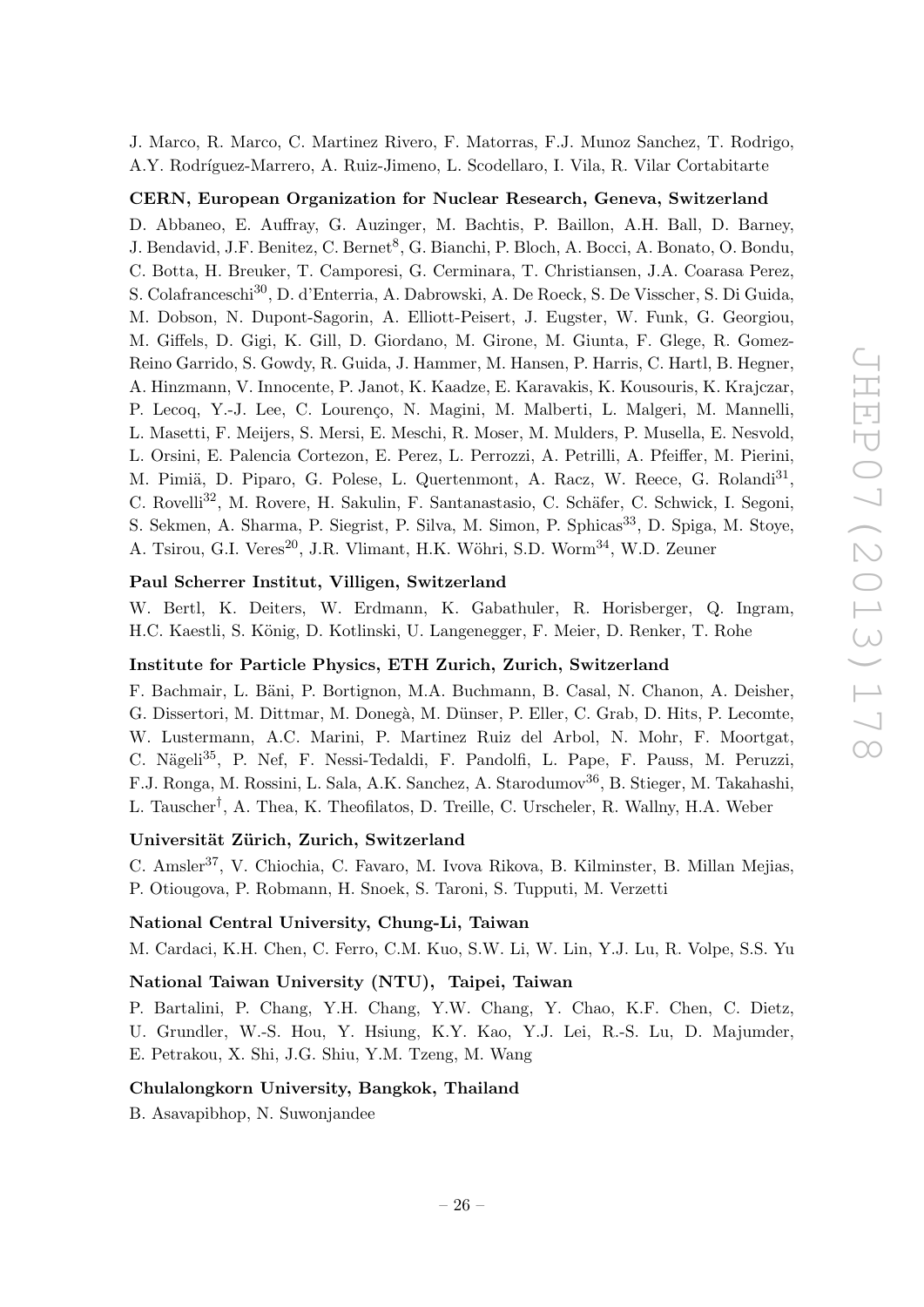### Cukurova University, Adana, Turkey

A. Adiguzel, M.N. Bakirci<sup>38</sup>, S. Cerci<sup>39</sup>, C. Dozen, I. Dumanoglu, E. Eskut, S. Girgis, G. Gokbulut, E. Gurpinar, I. Hos, E.E. Kangal, A. Kayis Topaksu, G. Onengut, K. Ozdemir, S. Ozturk<sup>40</sup>, A. Polatoz, K. Sogut<sup>41</sup>, D. Sunar Cerci<sup>39</sup>, B. Tali<sup>39</sup>, H. Topakli<sup>38</sup>, M. Vergili

#### Middle East Technical University, Physics Department, Ankara, Turkey

I.V. Akin, T. Aliev, B. Bilin, S. Bilmis, M. Deniz, H. Gamsizkan, A.M. Guler, G. Karapinar42, K. Ocalan, A. Ozpineci, M. Serin, R. Sever, U.E. Surat, M. Yalvac, M. Zeyrek

## Bogazici University, Istanbul, Turkey

E. Gülmez, B. Isildak<sup>43</sup>, M. Kaya<sup>44</sup>, O. Kaya<sup>44</sup>, S. Ozkorucuklu<sup>45</sup>, N. Sonmez<sup>46</sup>

## Istanbul Technical University, Istanbul, Turkey

H. Bahtiyar<sup>47</sup>, E. Barlas, K. Cankocak, Y.O. Günaydin<sup>48</sup>, F.I. Vardarlı, M. Yücel

## National Scientific Center, Kharkov Institute of Physics and Technology, Kharkov, Ukraine

L. Levchuk, P. Sorokin

## University of Bristol, Bristol, United Kingdom

J.J. Brooke, E. Clement, D. Cussans, H. Flacher, R. Frazier, J. Goldstein, M. Grimes, G.P. Heath, H.F. Heath, L. Kreczko, S. Metson, D.M. Newbold<sup>34</sup>, K. Nirunpong, A. Poll, S. Senkin, V.J. Smith, T. Williams

## Rutherford Appleton Laboratory, Didcot, United Kingdom

L. Basso<sup>49</sup>, K.W. Bell, A. Belyaev<sup>49</sup>, C. Brew, R.M. Brown, D.J.A. Cockerill, J.A. Coughlan, K. Harder, S. Harper, J. Jackson, E. Olaiya, D. Petyt, B.C. Radburn-Smith, C.H. Shepherd-Themistocleous, I.R. Tomalin, W.J. Womersley

### Imperial College, London, United Kingdom

R. Bainbridge, O. Buchmuller, D. Burton, D. Colling, N. Cripps, M. Cutajar, P. Dauncey, G. Davies, M. Della Negra, W. Ferguson, J. Fulcher, D. Futyan, A. Gilbert, A. Guneratne Bryer, G. Hall, Z. Hatherell, J. Hays, G. Iles, M. Jarvis, G. Karapostoli, M. Kenzie, R. Lane, R. Lucas<sup>34</sup>, L. Lyons, A.-M. Magnan, J. Marrouche, B. Mathias, R. Nandi, J. Nash, A. Nikitenko<sup>36</sup>, J. Pela, M. Pesaresi, K. Petridis, M. Pioppi<sup>50</sup>, D.M. Raymond, S. Rogerson, A. Rose, C. Seez, P. Sharp† , A. Sparrow, A. Tapper, M. Vazquez Acosta, T. Virdee, S. Wakefield, N. Wardle, T. Whyntie

#### Brunel University, Uxbridge, United Kingdom

M. Chadwick, J.E. Cole, P.R. Hobson, A. Khan, P. Kyberd, D. Leggat, D. Leslie, W. Martin, I.D. Reid, P. Symonds, L. Teodorescu, M. Turner

## Baylor University, Waco, USA

J. Dittmann, K. Hatakeyama, A. Kasmi, H. Liu, T. Scarborough

## The University of Alabama, Tuscaloosa, USA

O. Charaf, S.I. Cooper, C. Henderson, P. Rumerio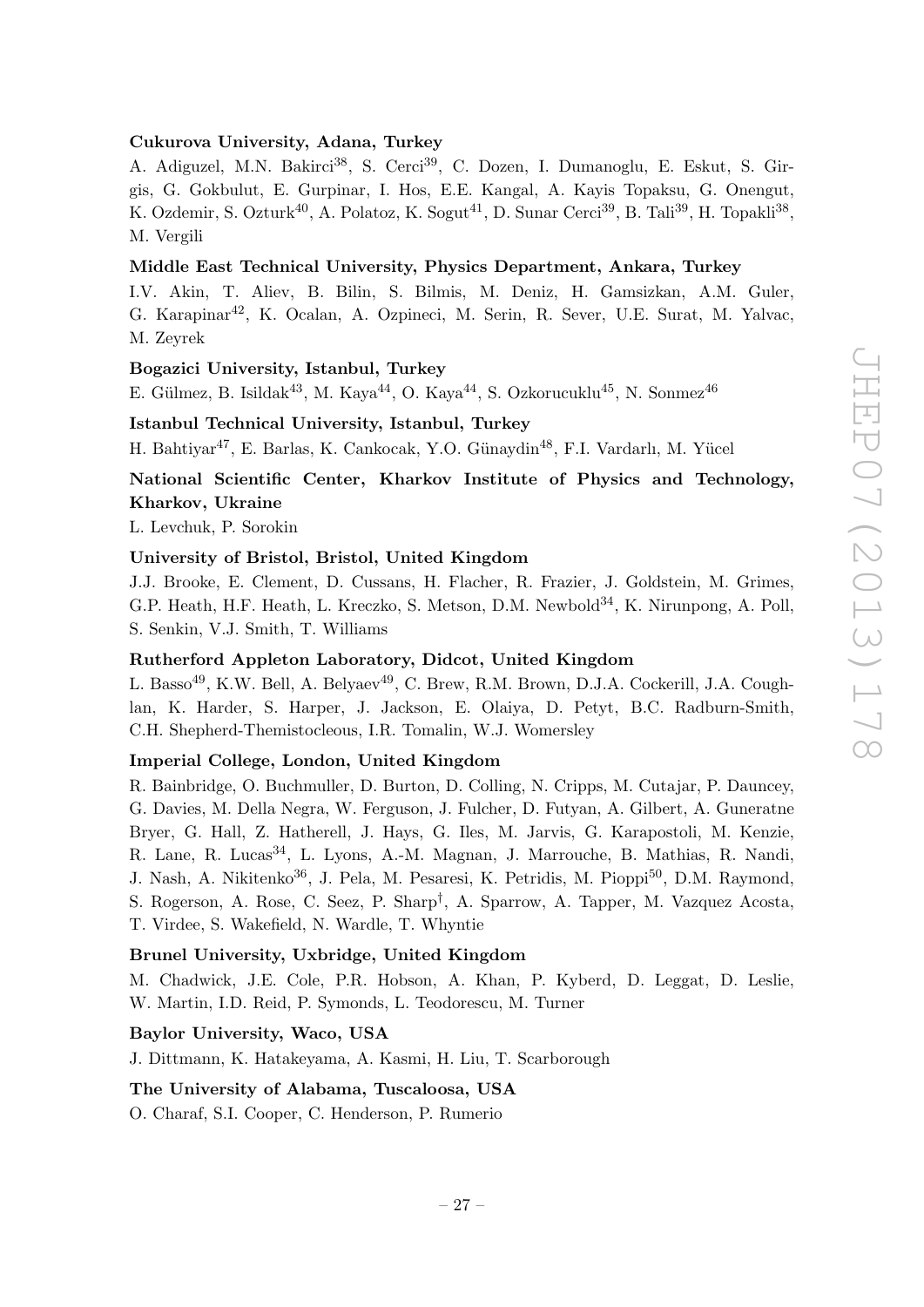## Boston University, Boston, USA

A. Avetisyan, T. Bose, C. Fantasia, A. Heister, P. Lawson, D. Lazic, J. Rohlf, D. Sperka, J. St. John, L. Sulak

### Brown University, Providence, USA

J. Alimena, S. Bhattacharya, G. Christopher, D. Cutts, Z. Demiragli, A. Ferapontov, A. Garabedian, U. Heintz, G. Kukartsev, E. Laird, G. Landsberg, M. Luk, M. Narain, M. Segala, T. Sinthuprasith, T. Speer

#### University of California, Davis, Davis, USA

R. Breedon, G. Breto, M. Calderon De La Barca Sanchez, S. Chauhan, M. Chertok, J. Conway, R. Conway, P.T. Cox, R. Erbacher, M. Gardner, R. Houtz, W. Ko, A. Kopecky, R. Lander, O. Mall, T. Miceli, R. Nelson, D. Pellett, F. Ricci-Tam, B. Rutherford, M. Searle, J. Smith, M. Squires, M. Tripathi, S. Wilbur, R. Yohay

## University of California, Los Angeles, USA

V. Andreev, D. Cline, R. Cousins, S. Erhan, P. Everaerts, C. Farrell, M. Felcini, J. Hauser, M. Ignatenko, C. Jarvis, G. Rakness, P. Schlein† , E. Takasugi, P. Traczyk, V. Valuev, M. Weber

## University of California, Riverside, Riverside, USA

J. Babb, R. Clare, M.E. Dinardo, J. Ellison, J.W. Gary, F. Giordano<sup>2</sup>, G. Hanson, H. Liu, O.R. Long, A. Luthra, H. Nguyen, S. Paramesvaran, J. Sturdy, S. Sumowidagdo, R. Wilken, S. Wimpenny

## University of California, San Diego, La Jolla, USA

W. Andrews, J.G. Branson, G.B. Cerati, S. Cittolin, D. Evans, A. Holzner, R. Kelley, M. Lebourgeois, J. Letts, I. Macneill, B. Mangano, S. Padhi, C. Palmer, G. Petrucciani, M. Pieri, M. Sani, V. Sharma, S. Simon, E. Sudano, M. Tadel, Y. Tu, A. Vartak, S. Wasserbaech<sup>51</sup>, F. Würthwein, A. Yagil, J. Yoo

## University of California, Santa Barbara, Santa Barbara, USA

D. Barge, R. Bellan, C. Campagnari, M. D'Alfonso, T. Danielson, K. Flowers, P. Geffert, C. George, F. Golf, J. Incandela, C. Justus, P. Kalavase, D. Kovalskyi, V. Krutelyov, S. Lowette, R. Magaña Villalba, N. Mccoll, V. Pavlunin, J. Ribnik, J. Richman, R. Rossin, D. Stuart, W. To, C. West

#### California Institute of Technology, Pasadena, USA

A. Apresyan, A. Bornheim, J. Bunn, Y. Chen, E. Di Marco, J. Duarte, D. Kcira, Y. Ma, A. Mott, H.B. Newman, C. Rogan, M. Spiropulu, V. Timciuc, J. Veverka, R. Wilkinson, S. Xie, Y. Yang, R.Y. Zhu

## Carnegie Mellon University, Pittsburgh, USA

V. Azzolini, A. Calamba, R. Carroll, T. Ferguson, Y. Iiyama, D.W. Jang, Y.F. Liu, M. Paulini, J. Russ, H. Vogel, I. Vorobiev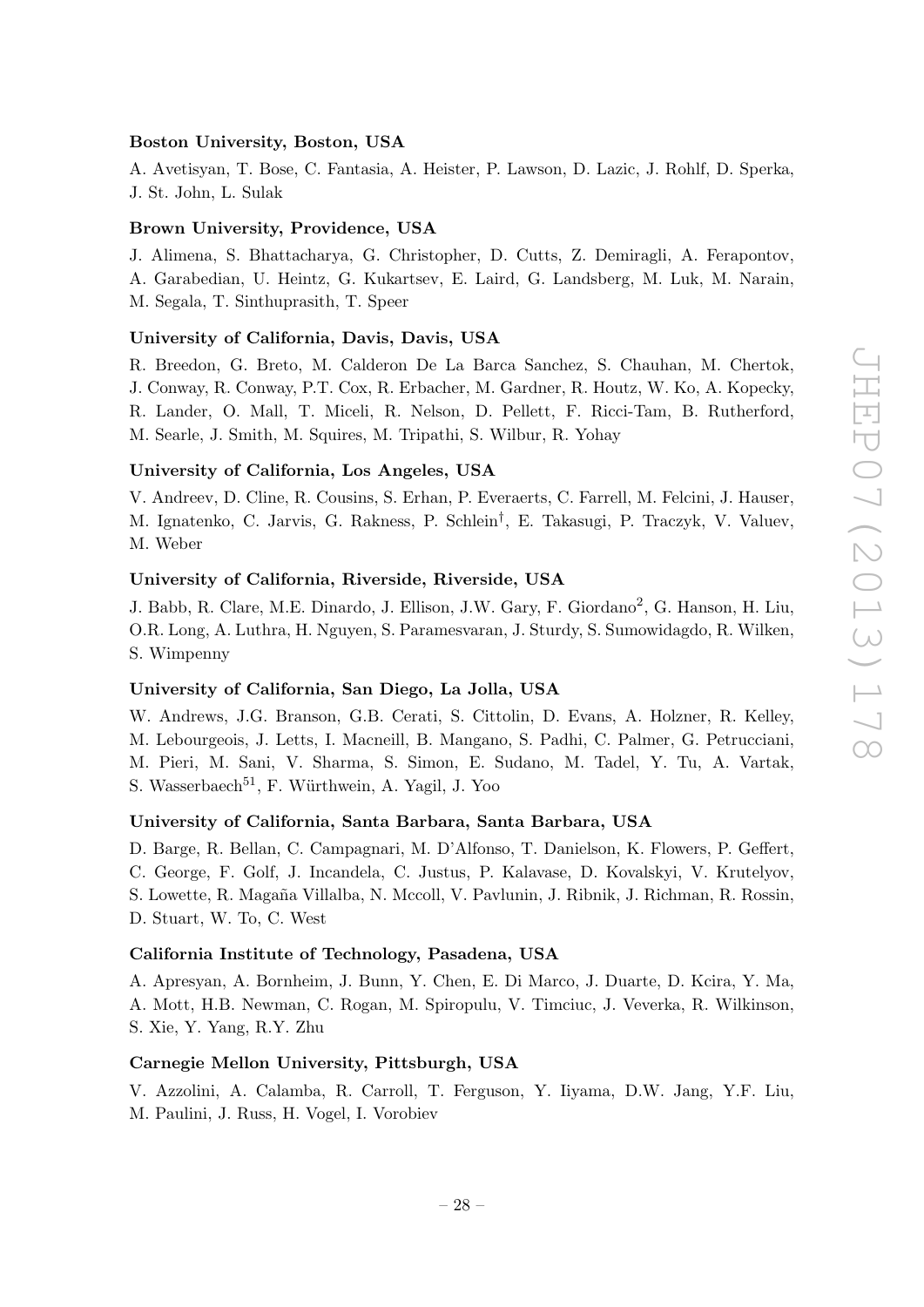### University of Colorado at Boulder, Boulder, USA

J.P. Cumalat, B.R. Drell, W.T. Ford, A. Gaz, E. Luiggi Lopez, U. Nauenberg, J.G. Smith, K. Stenson, K.A. Ulmer, S.R. Wagner

#### Cornell University, Ithaca, USA

J. Alexander, A. Chatterjee, N. Eggert, L.K. Gibbons, W. Hopkins, A. Khukhunaishvili, B. Kreis, N. Mirman, G. Nicolas Kaufman, J.R. Patterson, A. Ryd, E. Salvati, W. Sun, W.D. Teo, J. Thom, J. Thompson, J. Tucker, Y. Weng, L. Winstrom, P. Wittich

#### Fairfield University, Fairfield, USA

D. Winn

### Fermi National Accelerator Laboratory, Batavia, USA

S. Abdullin, M. Albrow, J. Anderson, G. Apollinari, L.A.T. Bauerdick, A. Beretvas, J. Berryhill, P.C. Bhat, K. Burkett, J.N. Butler, V. Chetluru, H.W.K. Cheung, F. Chlebana, S. Cihangir, V.D. Elvira, I. Fisk, J. Freeman, Y. Gao, E. Gottschalk, L. Gray, D. Green, O. Gutsche, R.M. Harris, J. Hirschauer, B. Hooberman, S. Jindariani, M. Johnson, U. Joshi, B. Klima, S. Kunori, S. Kwan, J. Linacre, D. Lincoln, R. Lipton, J. Lykken, K. Maeshima, J.M. Marraffino, V.I. Martinez Outschoorn, S. Maruyama, D. Mason, P. McBride, K. Mishra, S. Mrenna, Y. Musienko<sup>52</sup>, C. Newman-Holmes, V. O'Dell, O. Prokofyev, E. Sexton-Kennedy, S. Sharma, W.J. Spalding, L. Spiegel, L. Taylor, S. Tkaczyk, N.V. Tran, L. Uplegger, E.W. Vaandering, R. Vidal, J. Whitmore, W. Wu, F. Yang, J.C. Yun

### University of Florida, Gainesville, USA

D. Acosta, P. Avery, D. Bourilkov, M. Chen, T. Cheng, S. Das, M. De Gruttola, G.P. Di Giovanni, D. Dobur, A. Drozdetskiy, R.D. Field, M. Fisher, Y. Fu, I.K. Furic, J. Hugon, B. Kim, J. Konigsberg, A. Korytov, A. Kropivnitskaya, T. Kypreos, J.F. Low, K. Matchev, P. Milenovic<sup>53</sup>, G. Mitselmakher, L. Muniz, R. Remington, A. Rinkevicius, N. Skhirtladze, M. Snowball, J. Yelton, M. Zakaria

#### Florida International University, Miami, USA

V. Gaultney, S. Hewamanage, L.M. Lebolo, S. Linn, P. Markowitz, G. Martinez, J.L. Rodriguez

## Florida State University, Tallahassee, USA

T. Adams, A. Askew, J. Bochenek, J. Chen, B. Diamond, S.V. Gleyzer, J. Haas, S. Hagopian, V. Hagopian, K.F. Johnson, H. Prosper, V. Veeraraghavan, M. Weinberg

## Florida Institute of Technology, Melbourne, USA

M.M. Baarmand, B. Dorney, M. Hohlmann, H. Kalakhety, F. Yumiceva

## University of Illinois at Chicago (UIC), Chicago, USA

M.R. Adams, L. Apanasevich, V.E. Bazterra, R.R. Betts, I. Bucinskaite, J. Callner, R. Cavanaugh, O. Evdokimov, L. Gauthier, C.E. Gerber, D.J. Hofman, S. Khalatyan, P. Kurt, F. Lacroix, D.H. Moon, C. O'Brien, C. Silkworth, D. Strom, P. Turner, N. Varelas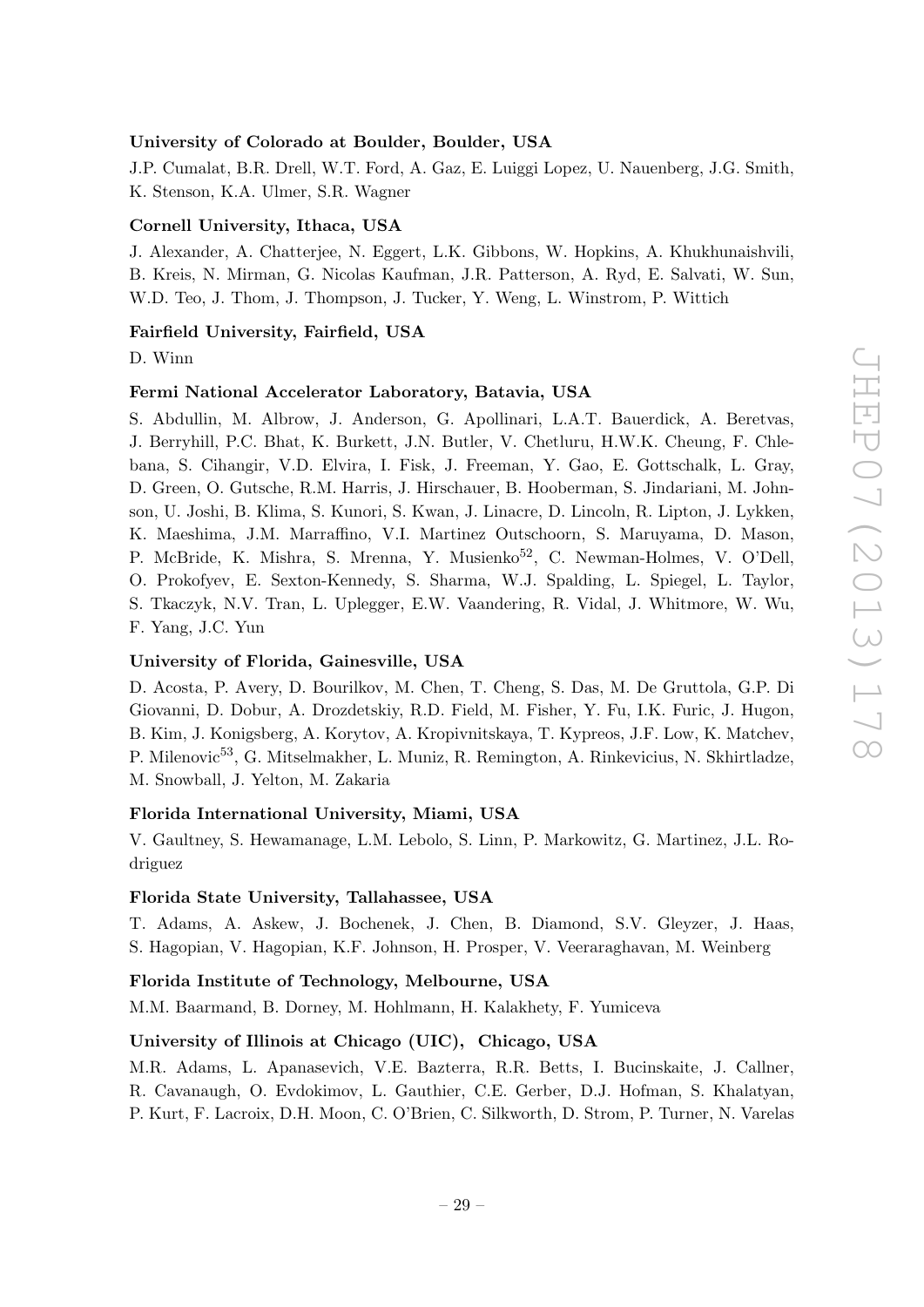### The University of Iowa, Iowa City, USA

U. Akgun, E.A. Albayrak, B. Bilki<sup>54</sup>, W. Clarida, K. Dilsiz, F. Duru, S. Griffiths, J.-P. Merlo, H. Mermerkaya<sup>55</sup>, A. Mestvirishvili, A. Moeller, J. Nachtman, C.R. Newsom, H. Ogul, Y. Onel, F. Ozok<sup>47</sup>, S. Sen, P. Tan, E. Tiras, J. Wetzel, T. Yetkin<sup>56</sup>, K. Yi

### Johns Hopkins University, Baltimore, USA

B.A. Barnett, B. Blumenfeld, S. Bolognesi, D. Fehling, G. Giurgiu, A.V. Gritsan, G. Hu, P. Maksimovic, M. Swartz, A. Whitbeck

### The University of Kansas, Lawrence, USA

P. Baringer, A. Bean, G. Benelli, R.P. Kenny III, M. Murray, D. Noonan, S. Sanders, R. Stringer, J.S. Wood

### Kansas State University, Manhattan, USA

A.F. Barfuss, I. Chakaberia, A. Ivanov, S. Khalil, M. Makouski, Y. Maravin, S. Shrestha, I. Svintradze

## Lawrence Livermore National Laboratory, Livermore, USA

J. Gronberg, D. Lange, F. Rebassoo, D. Wright

## University of Maryland, College Park, USA

A. Baden, B. Calvert, S.C. Eno, J.A. Gomez, N.J. Hadley, R.G. Kellogg, T. Kolberg, Y. Lu, M. Marionneau, A.C. Mignerey, K. Pedro, A. Peterman, A. Skuja, J. Temple, M.B. Tonjes, S.C. Tonwar

### Massachusetts Institute of Technology, Cambridge, USA

A. Apyan, G. Bauer, W. Busza, E. Butz, I.A. Cali, M. Chan, V. Dutta, G. Gomez Ceballos, M. Goncharov, Y. Kim, M. Klute, Y.S. Lai, A. Levin, P.D. Luckey, T. Ma, S. Nahn, C. Paus, D. Ralph, C. Roland, G. Roland, G.S.F. Stephans, F. Stöckli, K. Sumorok, K. Sung, D. Velicanu, R. Wolf, B. Wyslouch, M. Yang, Y. Yilmaz, A.S. Yoon, M. Zanetti, V. Zhukova

### University of Minnesota, Minneapolis, USA

B. Dahmes, A. De Benedetti, G. Franzoni, A. Gude, J. Haupt, S.C. Kao, K. Klapoetke, Y. Kubota, J. Mans, N. Pastika, R. Rusack, M. Sasseville, A. Singovsky, N. Tambe, J. Turkewitz

#### University of Mississippi, Oxford, USA

L.M. Cremaldi, R. Kroeger, L. Perera, R. Rahmat, D.A. Sanders, D. Summers

### University of Nebraska-Lincoln, Lincoln, USA

E. Avdeeva, K. Bloom, S. Bose, D.R. Claes, A. Dominguez, M. Eads, R. Gonzalez Suarez, J. Keller, I. Kravchenko, J. Lazo-Flores, S. Malik, G.R. Snow

#### State University of New York at Buffalo, Buffalo, USA

J. Dolen, A. Godshalk, I. Iashvili, S. Jain, A. Kharchilava, A. Kumar, S. Rappoccio, Z. Wan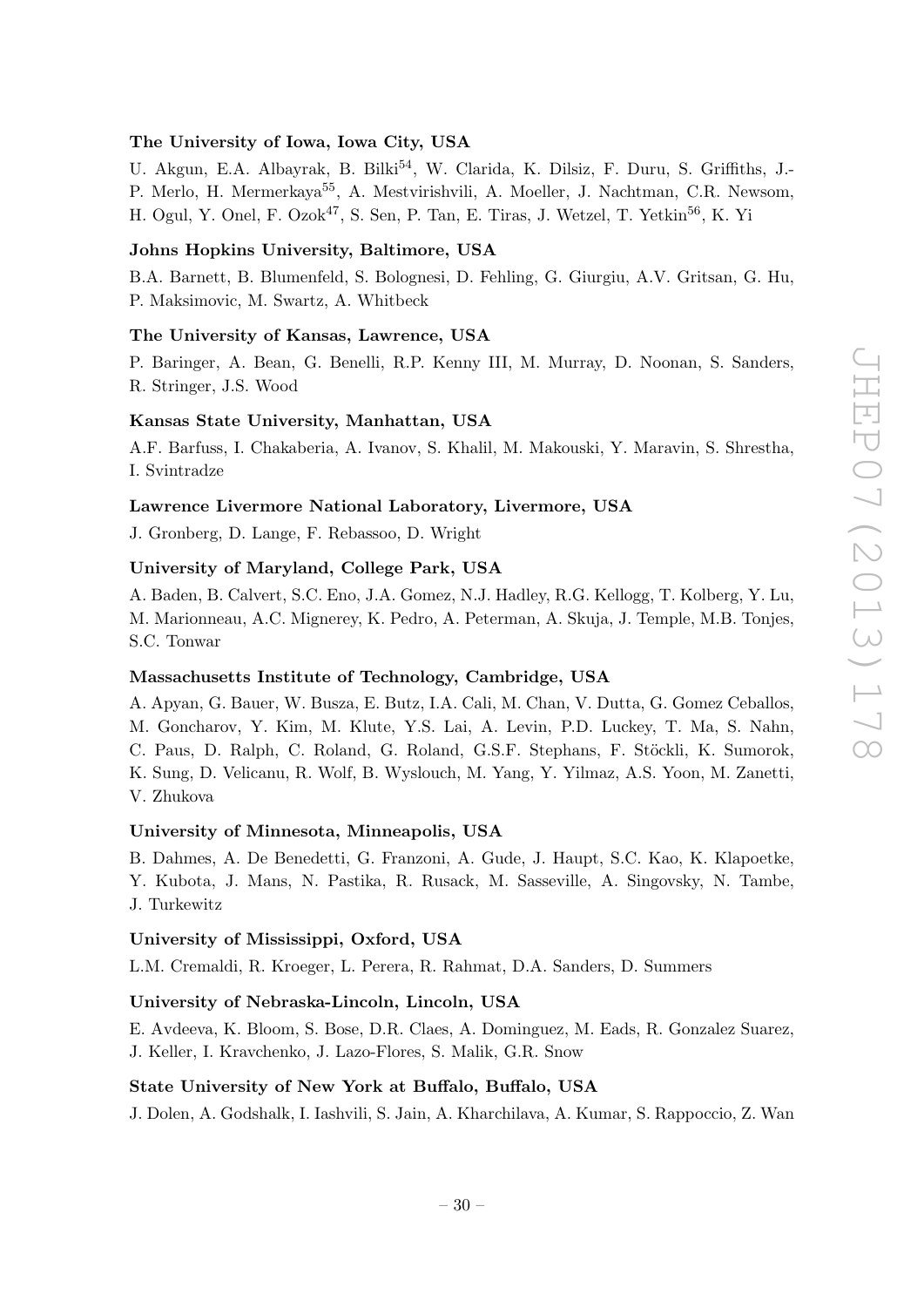#### Northeastern University, Boston, USA

G. Alverson, E. Barberis, D. Baumgartel, M. Chasco, J. Haley, D. Nash, T. Orimoto, D. Trocino, D. Wood, J. Zhang

#### Northwestern University, Evanston, USA

A. Anastassov, K.A. Hahn, A. Kubik, L. Lusito, N. Mucia, N. Odell, B. Pollack, A. Pozdnyakov, M. Schmitt, S. Stoynev, M. Velasco, S. Won

## University of Notre Dame, Notre Dame, USA

D. Berry, A. Brinkerhoff, K.M. Chan, M. Hildreth, C. Jessop, D.J. Karmgard, J. Kolb, K. Lannon, W. Luo, S. Lynch, N. Marinelli, D.M. Morse, T. Pearson, M. Planer, R. Ruchti, J. Slaunwhite, N. Valls, M. Wayne, M. Wolf

#### The Ohio State University, Columbus, USA

L. Antonelli, B. Bylsma, L.S. Durkin, C. Hill, R. Hughes, K. Kotov, T.Y. Ling, D. Puigh, M. Rodenburg, G. Smith, C. Vuosalo, G. Williams, B.L. Winer, H. Wolfe

### Princeton University, Princeton, USA

E. Berry, P. Elmer, V. Halyo, P. Hebda, J. Hegeman, A. Hunt, P. Jindal, S.A. Koay, D. Lopes Pegna, P. Lujan, D. Marlow, T. Medvedeva, M. Mooney, J. Olsen, P. Piroué, X. Quan, A. Raval, H. Saka, D. Stickland, C. Tully, J.S. Werner, S.C. Zenz, A. Zuranski

#### University of Puerto Rico, Mayaguez, USA

E. Brownson, A. Lopez, H. Mendez, J.E. Ramirez Vargas

#### Purdue University, West Lafayette, USA

E. Alagoz, D. Benedetti, G. Bolla, D. Bortoletto, M. De Mattia, A. Everett, Z. Hu, M. Jones, K. Jung, O. Koybasi, M. Kress, N. Leonardo, V. Maroussov, P. Merkel, D.H. Miller, N. Neumeister, I. Shipsey, D. Silvers, A. Svyatkovskiy, M. Vidal Marono, F.W. Wang, L. Xu, H.D. Yoo, J. Zablocki, Y. Zheng

#### Purdue University Calumet, Hammond, USA

S. Guragain, N. Parashar

#### Rice University, Houston, USA

A. Adair, B. Akgun, K.M. Ecklund, F.J.M. Geurts, W. Li, B.P. Padley, R. Redjimi, J. Roberts, J. Zabel

### University of Rochester, Rochester, USA

B. Betchart, A. Bodek, R. Covarelli, P. de Barbaro, R. Demina, Y. Eshaq, T. Ferbel, A. Garcia-Bellido, P. Goldenzweig, J. Han, A. Harel, D.C. Miner, G. Petrillo, D. Vishnevskiy, M. Zielinski

## The Rockefeller University, New York, USA

A. Bhatti, R. Ciesielski, L. Demortier, K. Goulianos, G. Lungu, S. Malik, C. Mesropian

#### Rutgers, The State University of New Jersey, Piscataway, USA

S. Arora, A. Barker, J.P. Chou, C. Contreras-Campana, E. Contreras-Campana, D. Duggan, D. Ferencek, Y. Gershtein, R. Gray, E. Halkiadakis, D. Hidas, A. Lath, S. Panwalkar,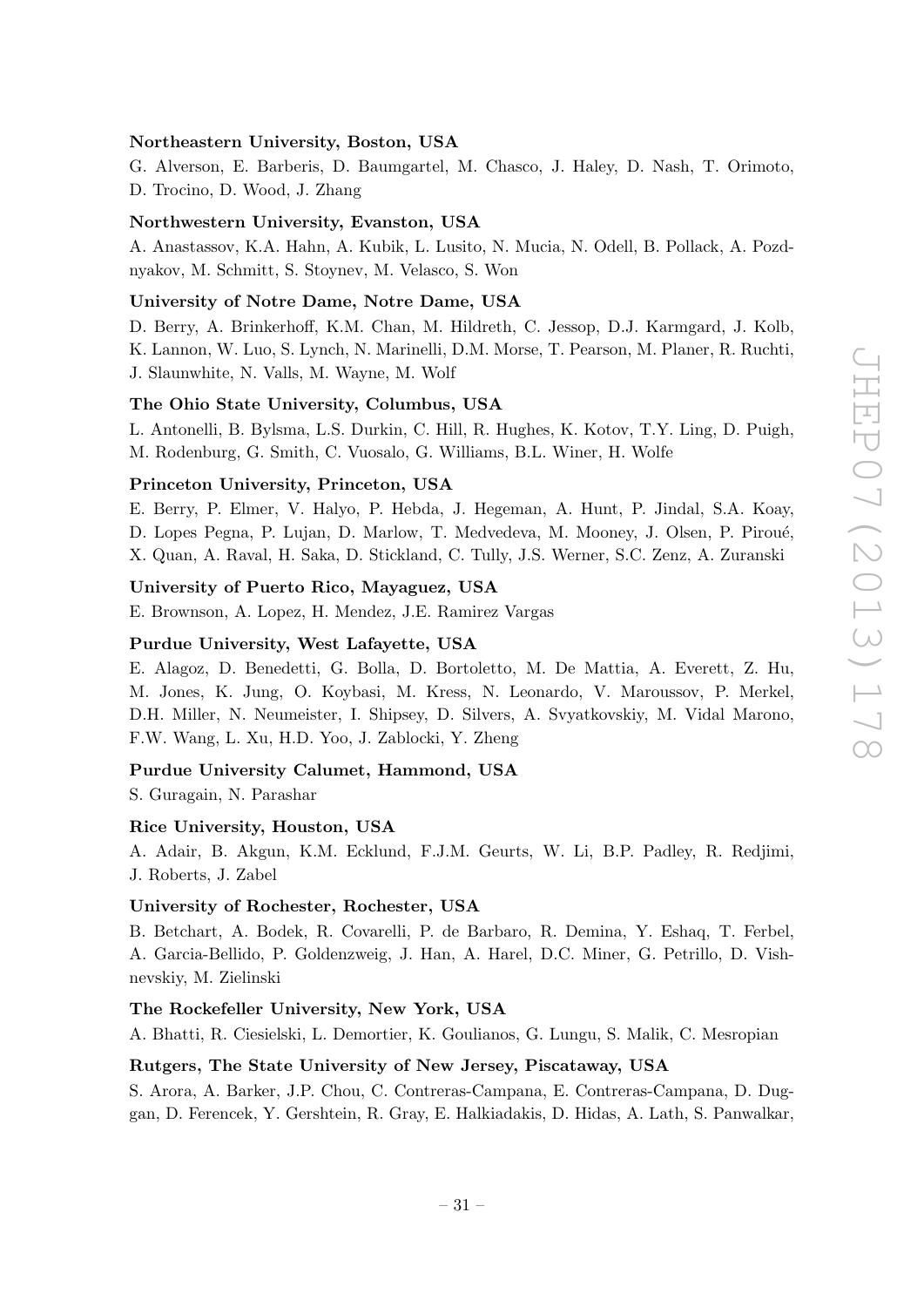M. Park, R. Patel, V. Rekovic, J. Robles, K. Rose, S. Salur, S. Schnetzer, C. Seitz, S. Somalwar, R. Stone, M. Walker

#### University of Tennessee, Knoxville, USA

G. Cerizza, M. Hollingsworth, S. Spanier, Z.C. Yang, A. York

## Texas A&M University, College Station, USA

R. Eusebi, W. Flanagan, J. Gilmore, T. Kamon<sup>57</sup>, V. Khotilovich, R. Montalvo, I. Osipenkov, Y. Pakhotin, A. Perloff, J. Roe, A. Safonov, T. Sakuma, I. Suarez, A. Tatarinov, D. Toback

#### Texas Tech University, Lubbock, USA

N. Akchurin, J. Damgov, C. Dragoiu, P.R. Dudero, C. Jeong, K. Kovitanggoon, S.W. Lee, T. Libeiro, I. Volobouev

#### Vanderbilt University, Nashville, USA

E. Appelt, A.G. Delannoy, S. Greene, A. Gurrola, W. Johns, C. Maguire, Y. Mao, A. Melo, M. Sharma, P. Sheldon, B. Snook, S. Tuo, J. Velkovska

#### University of Virginia, Charlottesville, USA

M.W. Arenton, S. Boutle, B. Cox, B. Francis, J. Goodell, R. Hirosky, A. Ledovskoy, C. Lin, C. Neu, J. Wood

#### Wayne State University, Detroit, USA

S. Gollapinni, R. Harr, P.E. Karchin, C. Kottachchi Kankanamge Don, P. Lamichhane, A. Sakharov

### University of Wisconsin, Madison, USA

M. Anderson, D.A. Belknap, L. Borrello, D. Carlsmith, M. Cepeda, S. Dasu, E. Friis, K.S. Grogg, M. Grothe, R. Hall-Wilton, M. Herndon, A. Hervé, P. Klabbers, J. Klukas, A. Lanaro, C. Lazaridis, R. Loveless, A. Mohapatra, M.U. Mozer, I. Ojalvo, G.A. Pierro, I. Ross, A. Savin, W.H. Smith, J. Swanson

- †: Deceased
- 1: Also at Vienna University of Technology, Vienna, Austria
- 2: Also at CERN, European Organization for Nuclear Research, Geneva, Switzerland
- 3: Also at Institut Pluridisciplinaire Hubert Curien, Université de Strasbourg, Université de Haute Alsace Mulhouse, CNRS/IN2P3, Strasbourg, France
- 4: Also at National Institute of Chemical Physics and Biophysics, Tallinn, Estonia
- 5: Also at Skobeltsyn Institute of Nuclear Physics, Lomonosov Moscow State University, Moscow, Russia
- 6: Also at Universidade Estadual de Campinas, Campinas, Brazil
- 7: Also at California Institute of Technology, Pasadena, USA
- 8: Also at Laboratoire Leprince-Ringuet, Ecole Polytechnique, IN2P3-CNRS, Palaiseau, France
- 9: Also at Suez Canal University, Suez, Egypt
- 10: Also at Cairo University, Cairo, Egypt
- 11: Also at Fayoum University, El-Fayoum, Egypt
- 12: Also at British University in Egypt, Cairo, Egypt